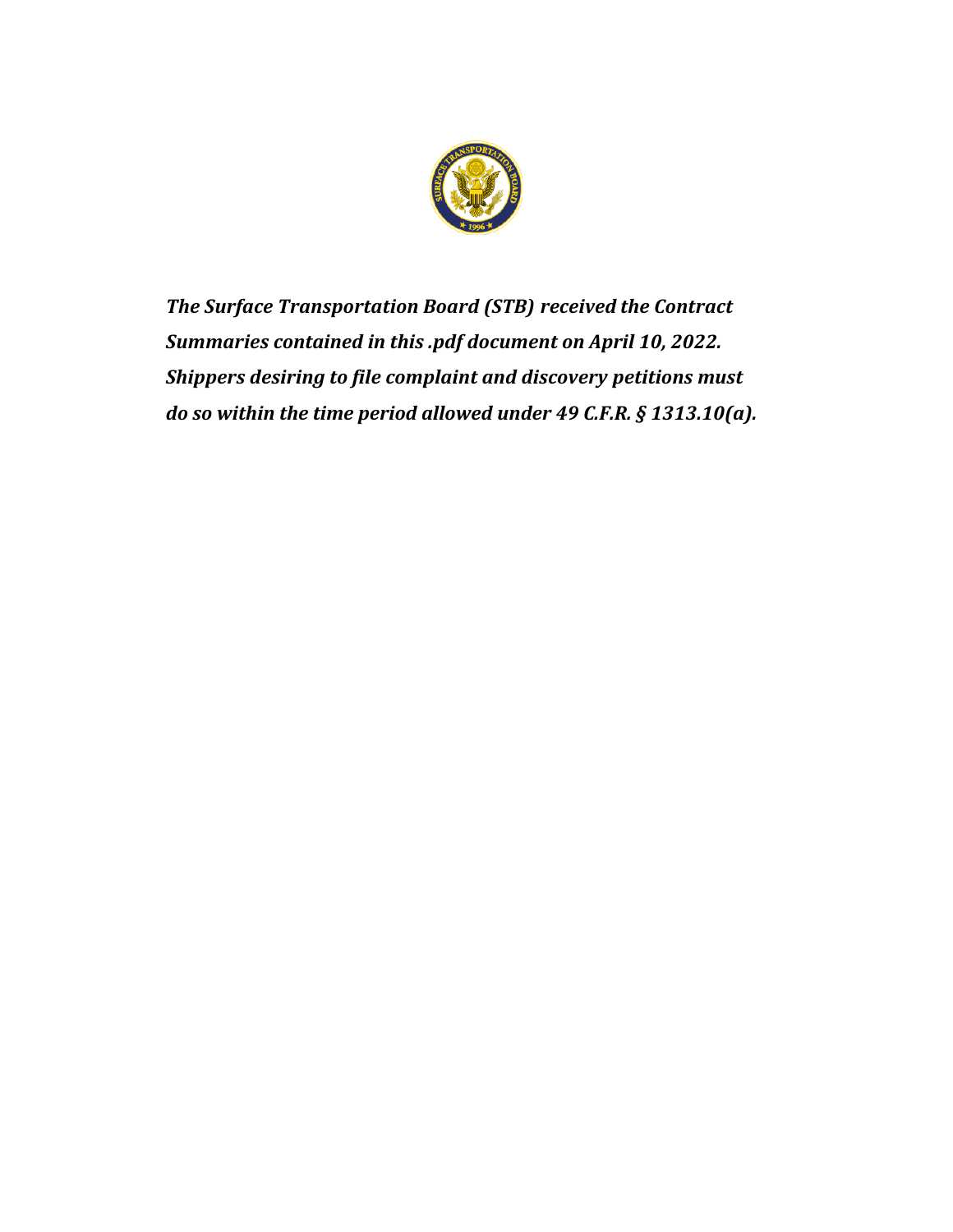

STB-UPOTMQ 159558-B

# **UNION PACIFIC RAILROAD COMPANY**

# **AMENDED CONTRACT SUMMARY**

**Issued:**  April 6, 2022

**Effective:** January 1, 2022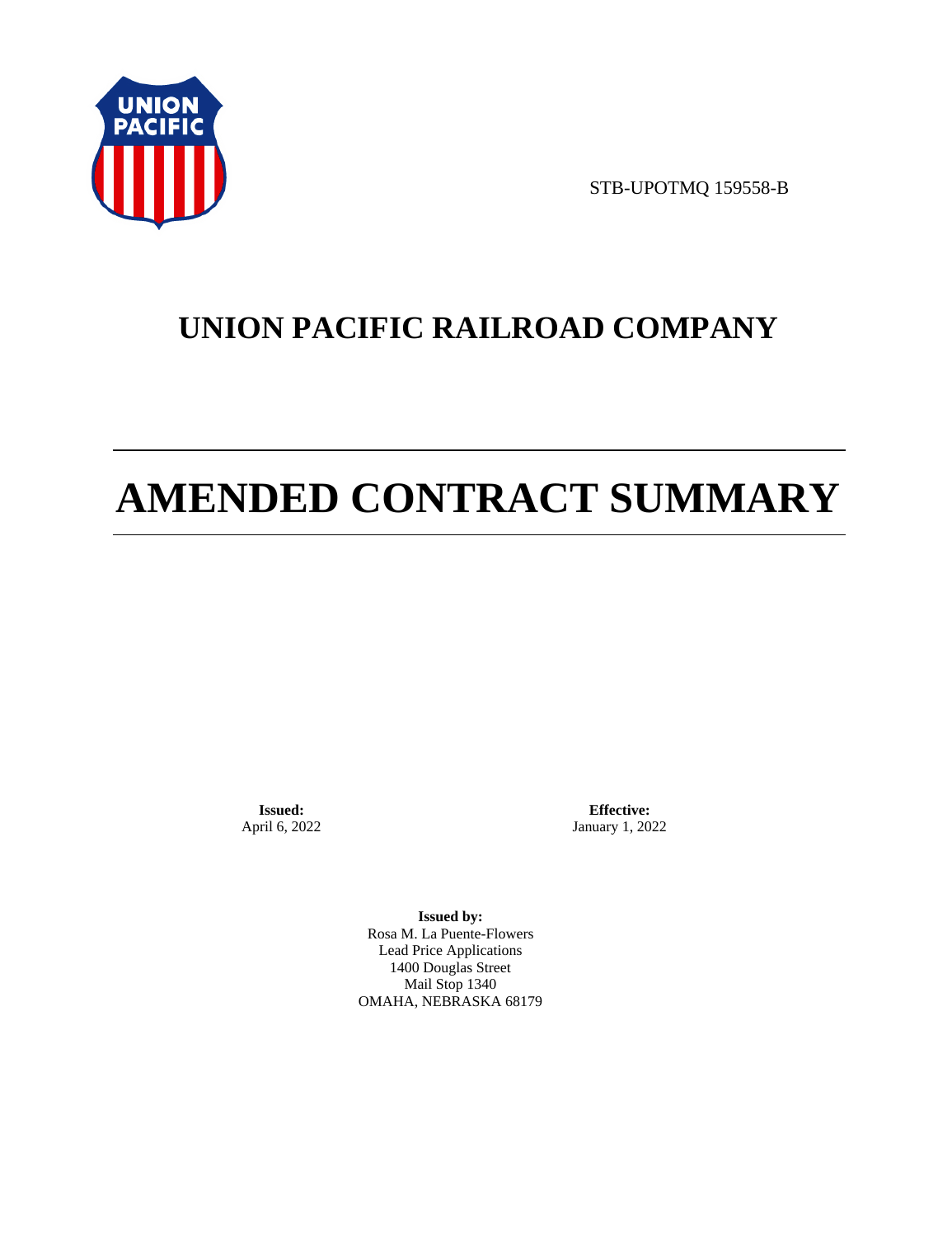UNION PACIFIC RAILROAD COMPANY 1400 Douglas St. Omaha, NE 68179

#### **COMMODITY:**

 Cake,Meal Or Screenings, Soybean,Not Fit For Human Consumption **ADDITION**  Distillers Mash, Spent, Not Wholly From Grain Or Grain Products, Feed **DELETION** 

#### **SHIPPER:**

AG PROCESSING INCORPORATED A COOPERATIVE

## **ORIGIN(S):**

 SERGEANT BLUFF, IA **ADDITION**  STOCKTON, CA **DELETION**  TACOMA, WA **DELETION** 

#### **DESTINATION(S):**

 AMARILLO, TX **ADDITION**  IVORY, CA **DELETION**  SERGEANT BLUFF, IA **DELETION** 

#### **PORT(S):**

Not Applicable

# **DURATION:**

 Effective Date: January 1, 2016 Amendment Effective Date: January 1, 2022 **ADDITION**  Expiration Date: December 31, 2022 **EXTENSION** 

#### **RAIL CAR DATA:**

 No cars dedicated to service under this Contract. Cars are provided on a common carrier basis only. **ADDITION**  Carrier Equipment not involved. **DELETION** 

# **RATES & CHARGES:**

Not applicable

# **VOLUME:**

Single Car Shipments

# **SPECIAL FEATURES:**

Special Switching Provision

# **SPECIAL NOTICE:**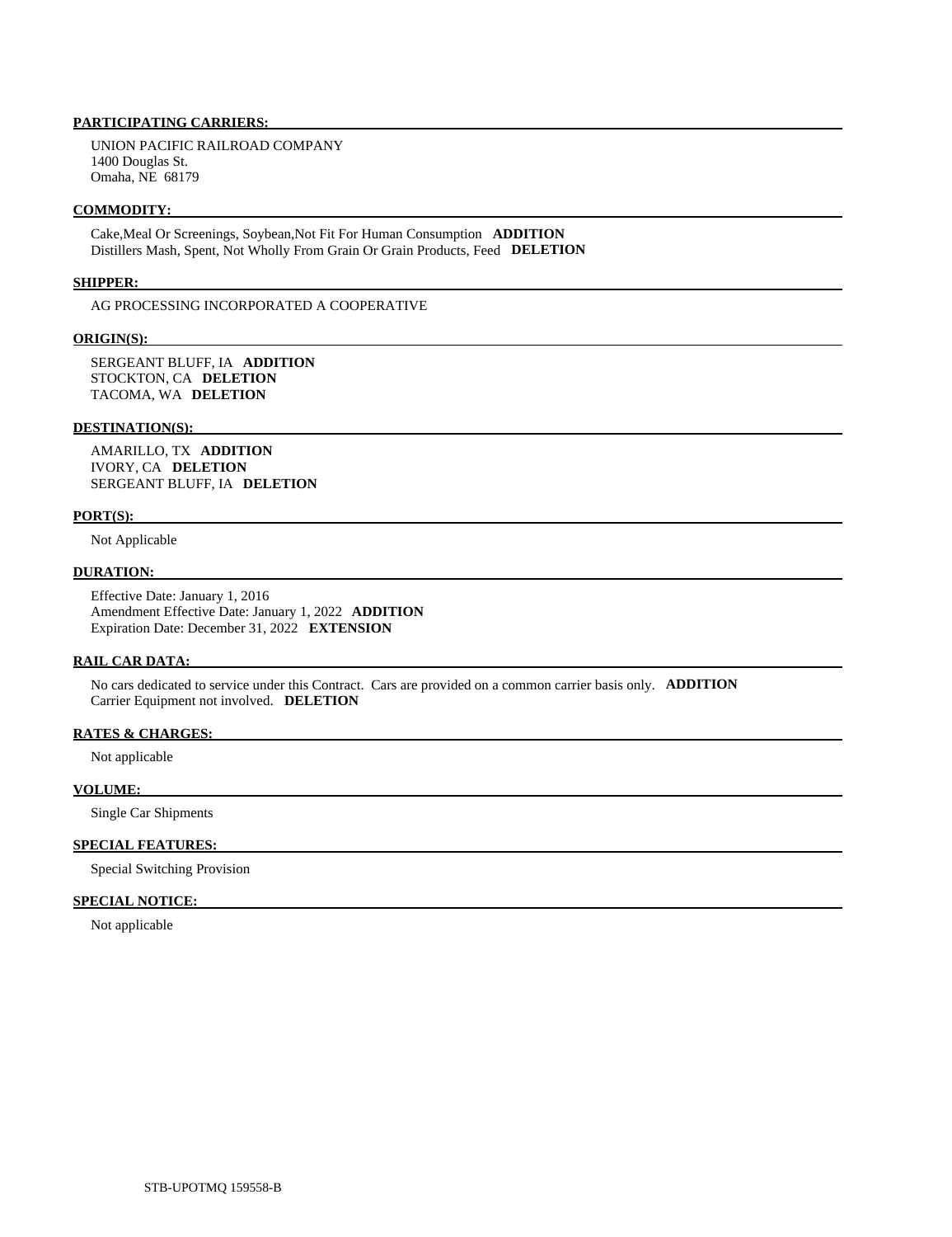

STB-UPOTMQ 161565-AM

# **UNION PACIFIC RAILROAD COMPANY**

# **AMENDED CONTRACT SUMMARY**

**Issued:**  April 4, 2022

**Effective:** January 1, 2022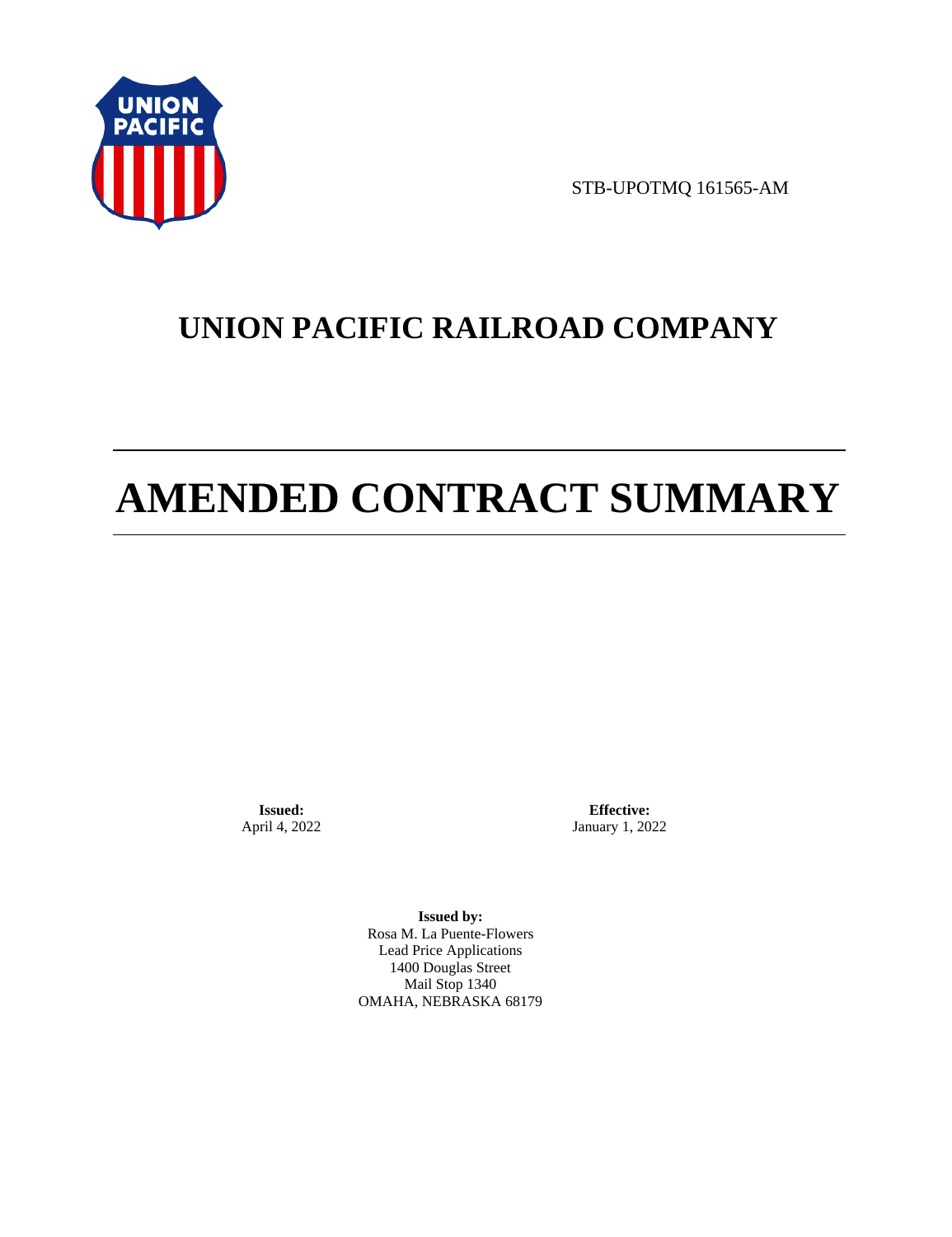UNION PACIFIC RAILROAD COMPANY 1400 Douglas St. Omaha, NE 68179

## **COMMODITY:**

 Soybean Cake,Flour,Grits,Meal Or Other By-Products Exc.Fatty Acids See 28994 Wet Process Corn Or Similar Mill By- Products **ADDITION**  Gluten Meal **ADDITION** 

# **SHIPPER:**

CARGILL INC

# **ORIGIN(S):**

 BRIDGEPORT, IA **ADDITION**  CLINTON, IA **ADDITION**  DENVER, CO **ADDITION**  IOWA FALLS, IA CEDAR RAPIDS, IA **ADDITION** 

### **DESTINATION(S):**

 BLAIR, NE **ADDITION**  GRANITE CITY, IL **ADDITION**  SWEETWATER, TX BRIDGEPORT, IA **ADDITION** 

# **PORT(S):**

Not Applicable

# **DURATION:**

 Effective Date: June 9, 2017 Amendment Effective Date: January 1, 2022 **ADDITION**  Expiration Date: December 31, 2022 **EXTENSION** 

# **RAIL CAR DATA:**

Carrier Equipment not involved.

## **RATES & CHARGES:**

Not applicable

# **VOLUME:**

Single Car Shipments

# **SPECIAL FEATURES:**

Special Switching Provision

# **SPECIAL NOTICE:**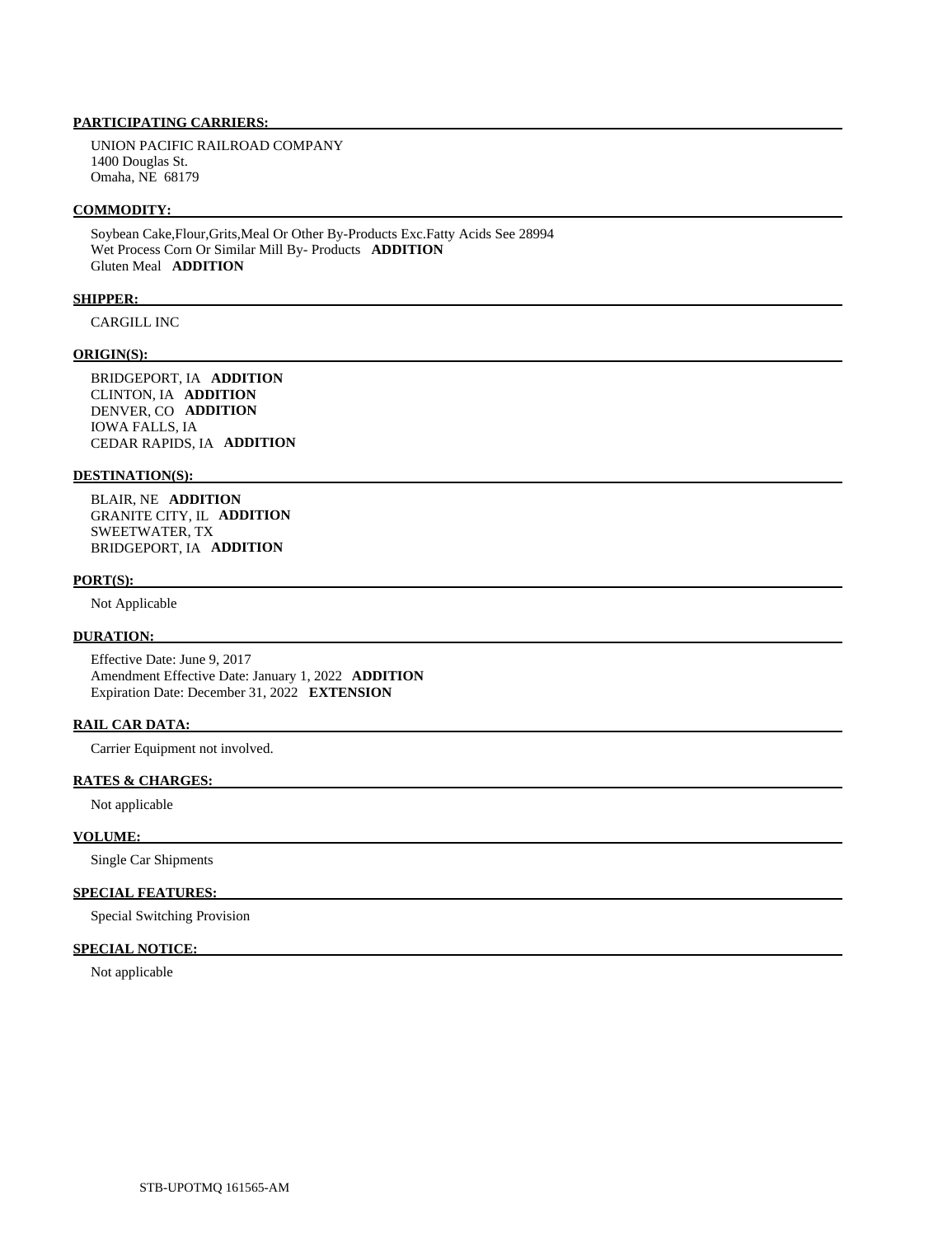

STB-UPOTMQ 161896-G

# **UNION PACIFIC RAILROAD COMPANY**

# **AMENDED CONTRACT SUMMARY**

**Issued:**  April 7, 2022

**Effective:** January 1, 2022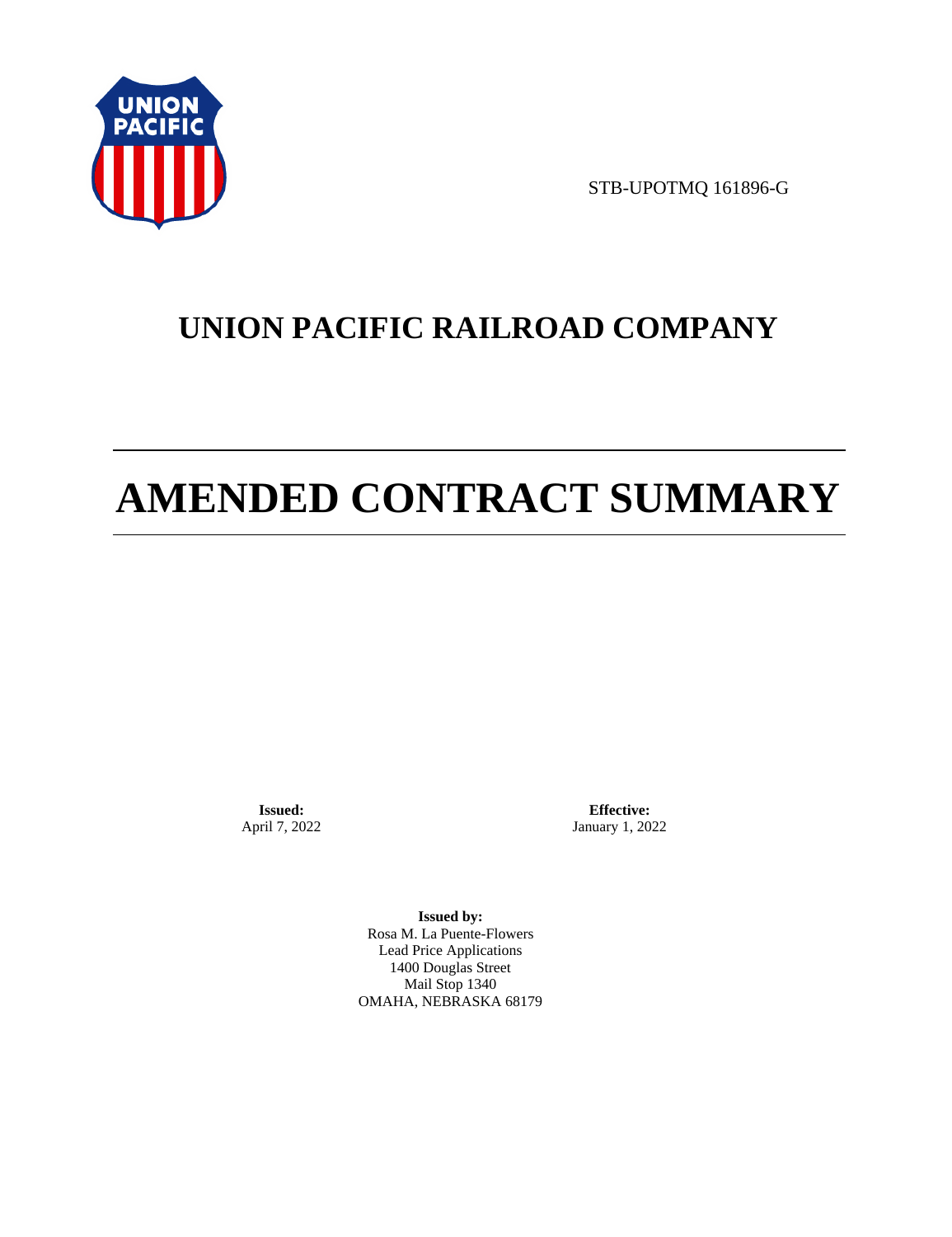UNION PACIFIC RAILROAD COMPANY 1400 Douglas St. Omaha, NE 68179

# **COMMODITY:**

 Sorghum Grains Corn Exc.Popcorn See 01152 **ADDITION** 

#### **SHIPPER:**

ADM GRAIN

# **ORIGIN(S):**

 GOODLAND, KS MALLARD, IA **ADDITION** 

# **DESTINATION(S):**

 CORPUS CHRISTI, TX GALVESTON, TX COLUMBUS, NE **ADDITION** 

#### **PORT(S):**

Not Applicable

# **DURATION:**

 Effective Date: January 1, 2017 Amendment Effective Date: January 1, 2022 **ADDITION**  Expiration Date: December 31, 2022 **EXTENSION** 

# **RAIL CAR DATA:**

No cars dedicated to service under this Contract. Cars are provided on a common carrier basis only.

# **RATES & CHARGES:**

Not applicable

# **VOLUME:**

 Minimum shipment of 107 carloads. Multiple Car Shipments Single Car Shipments **DELETION** 

## **SPECIAL FEATURES:**

Special Switching Provision

# **SPECIAL NOTICE:**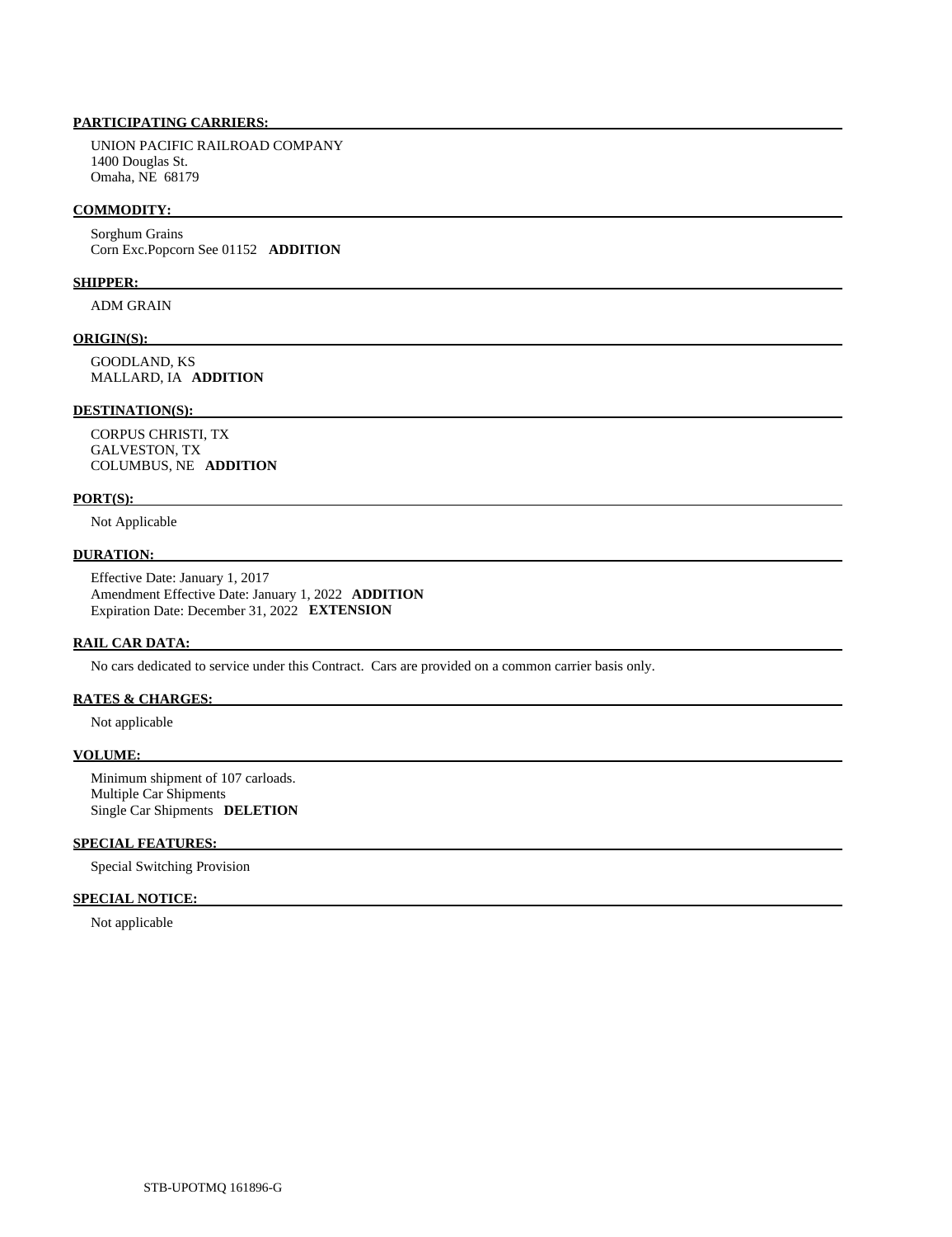

STB-UPOTMQ 164130-C

# **UNION PACIFIC RAILROAD COMPANY**

# **AMENDED CONTRACT SUMMARY**

**Issued:**  April 5, 2022

**Effective:** January 1, 2022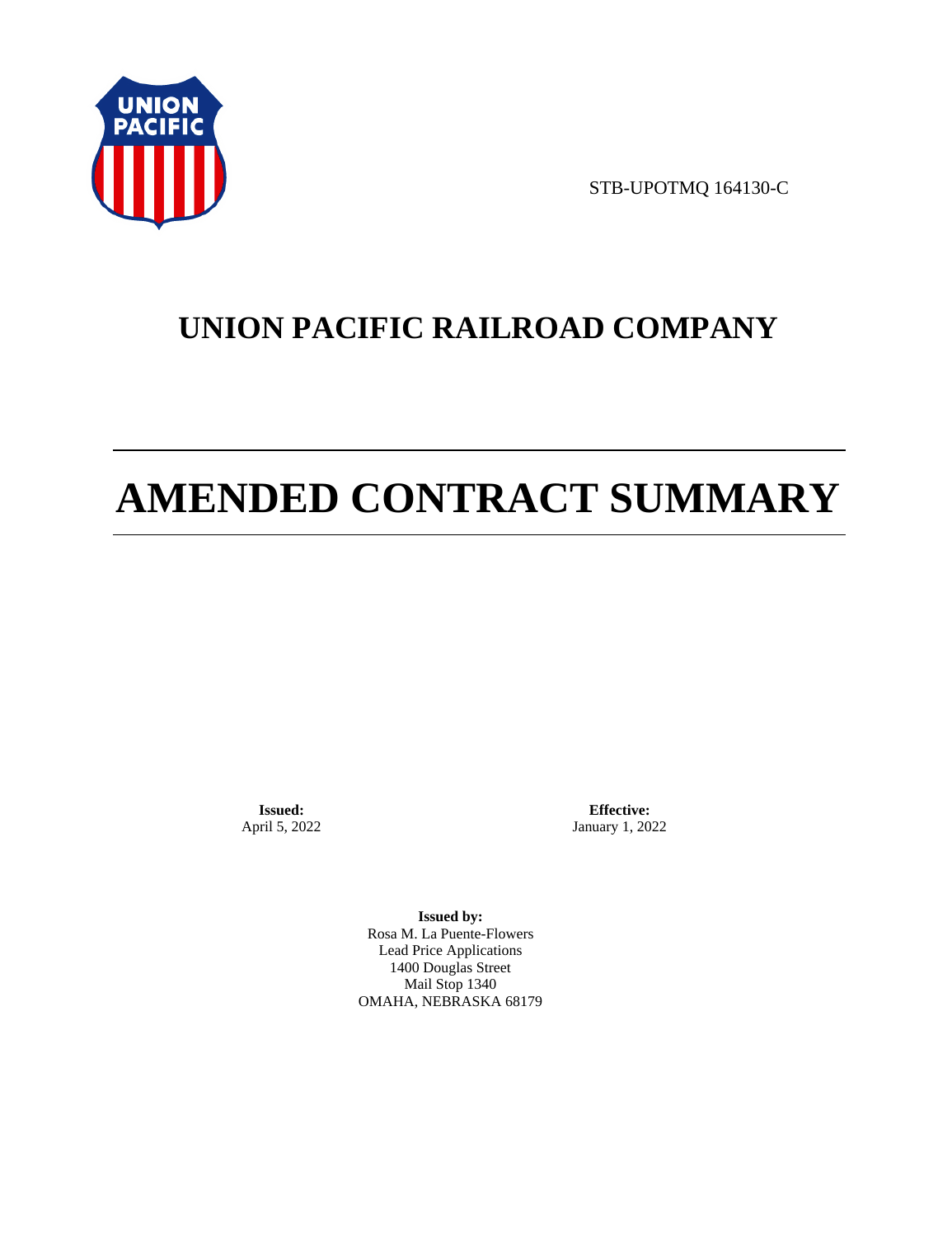UNION PACIFIC RAILROAD COMPANY 1400 Douglas St. Omaha, NE 68179

#### **COMMODITY:**

Canola Meal Pellets **ADDITION** 

# **SHIPPER:**

BUNGE LIMITED

#### **ORIGIN(S):**

 HINKLE, OR **ADDITION**  HAWTHORNE, CA **ADDITION**  DAVIS, CA **ADDITION** 

## **DESTINATION(S):**

 FALLON, NV **ADDITION**  DAVIS, CA **ADDITION**  HAWTHORNE, CA **ADDITION**  STOCKTON, CA **ADDITION** 

### **PORT(S):**

Not Applicable

# **DURATION:**

 Effective Date: January 1, 2018 Amendment Effective Date: January 1, 2022 **ADDITION**  Expiration Date: December 31, 2022 **EXTENSION** 

## **RAIL CAR DATA:**

No cars dedicated to service under this Contract. Cars are provided on a common carrier basis only.

## **RATES & CHARGES:**

Not applicable

# **VOLUME:**

Single Car Shipments **ADDITION** 

# **SPECIAL FEATURES:**

Special Switching Provision

# **SPECIAL NOTICE:**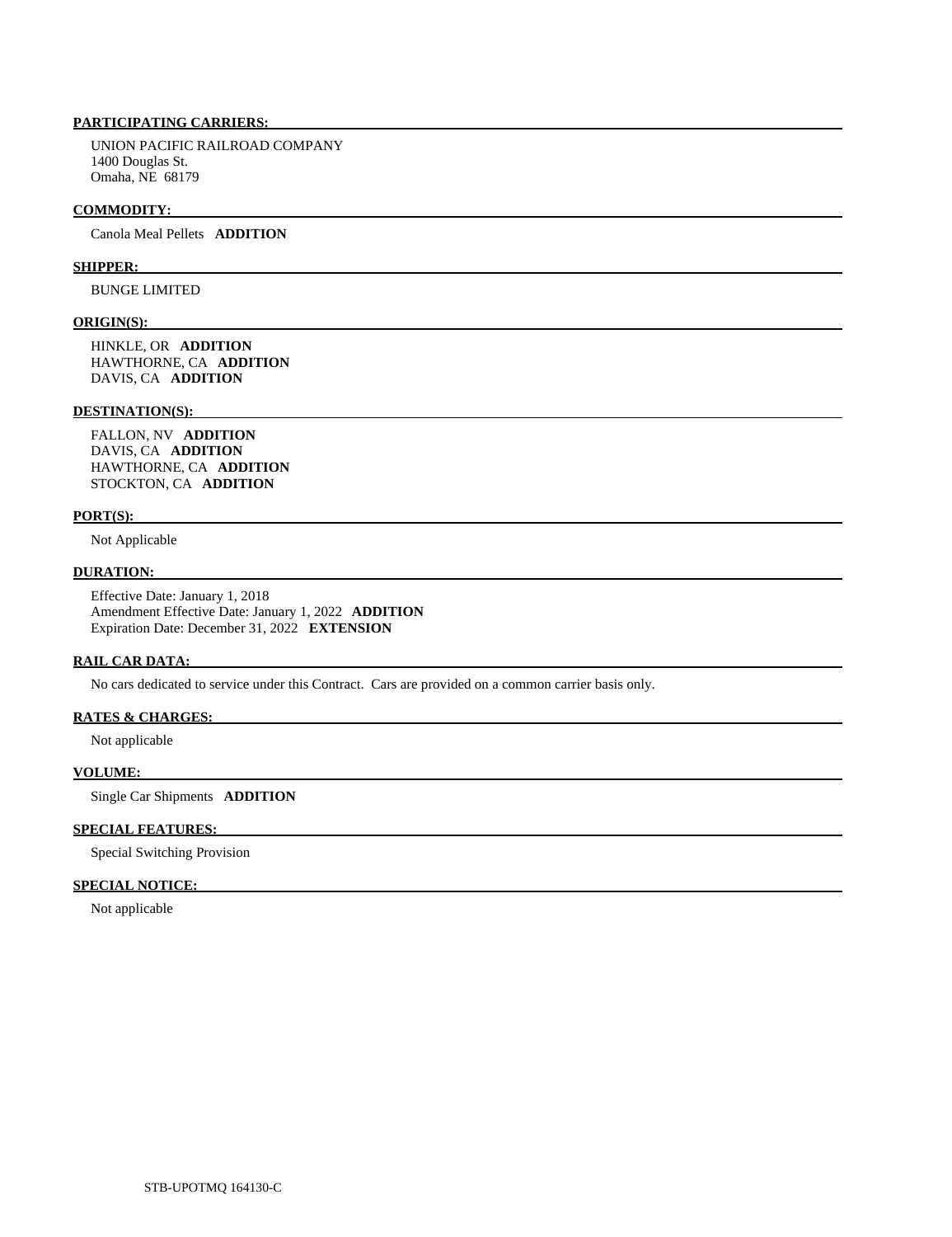

STB-UPOTMQ 164775-C

# **UNION PACIFIC RAILROAD COMPANY**

# **AMENDED CONTRACT SUMMARY**

**Issued:**  April 4, 2022

**Effective:** January 1, 2022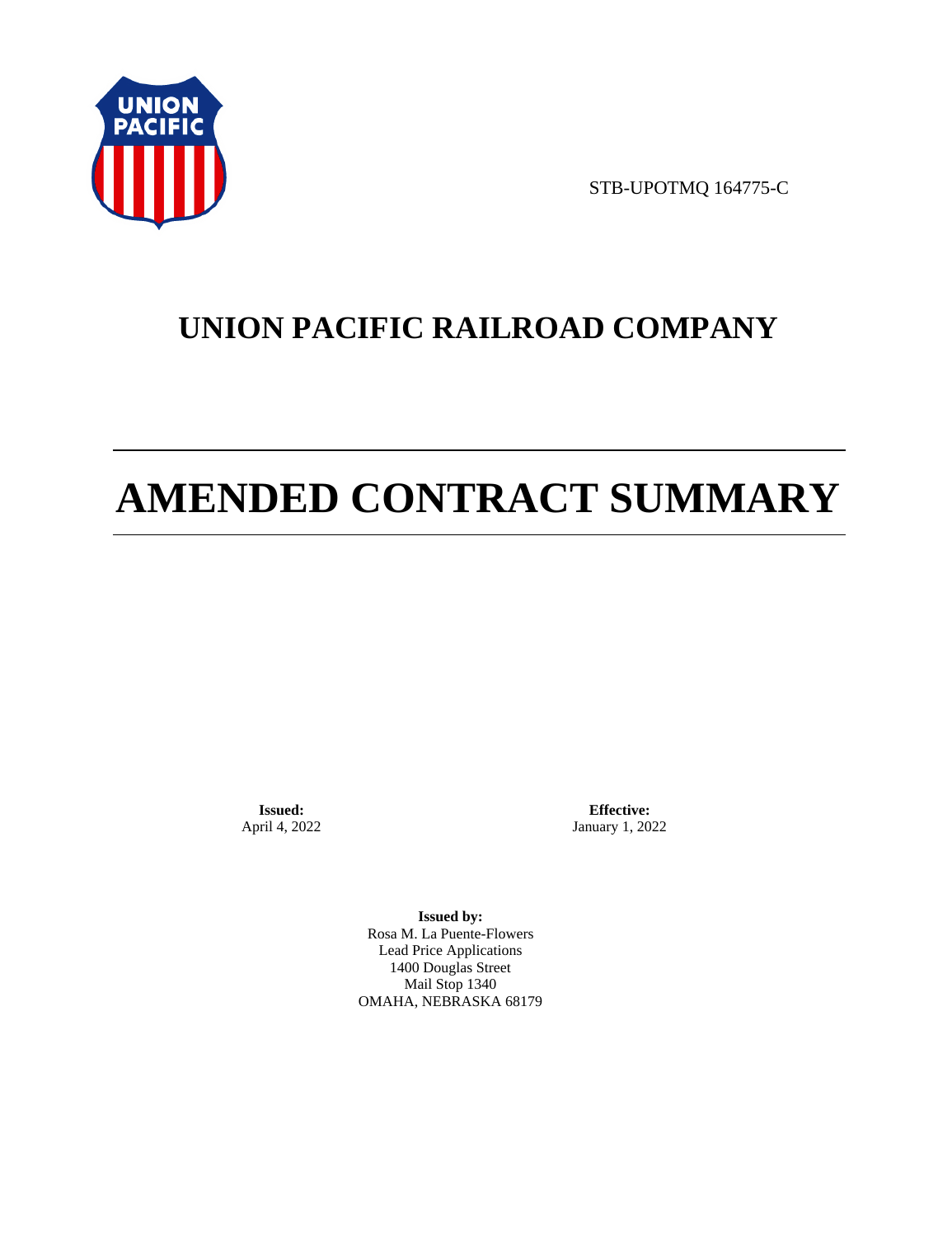UNION PACIFIC RAILROAD COMPANY 1400 Douglas St. Omaha, NE 68179

## **COMMODITY:**

Sorghum Grains

# **SHIPPER:**

TEAM MARKETING ALLIANCE LLC

## **ORIGIN(S):**

CANTON, KS

# **DESTINATION(S):**

KALAMA, WA

# **PORT(S):**

Not Applicable

# **DURATION:**

 Effective Date: January 1, 2019 Amendment Effective Date: January 1, 2022 **ADDITION**  Expiration Date: March 31, 2022 **EXTENSION** 

# **RAIL CAR DATA:**

No cars dedicated to service under this Contract. Cars are provided on a common carrier basis only.

# **RATES & CHARGES:**

Not applicable

# **VOLUME:**

 Minimum shipment of 107 carloads. Multiple Car Shipments Single Car Shipments **DELETION** 

# **SPECIAL FEATURES:**

Special Switching Provision

# **SPECIAL NOTICE:**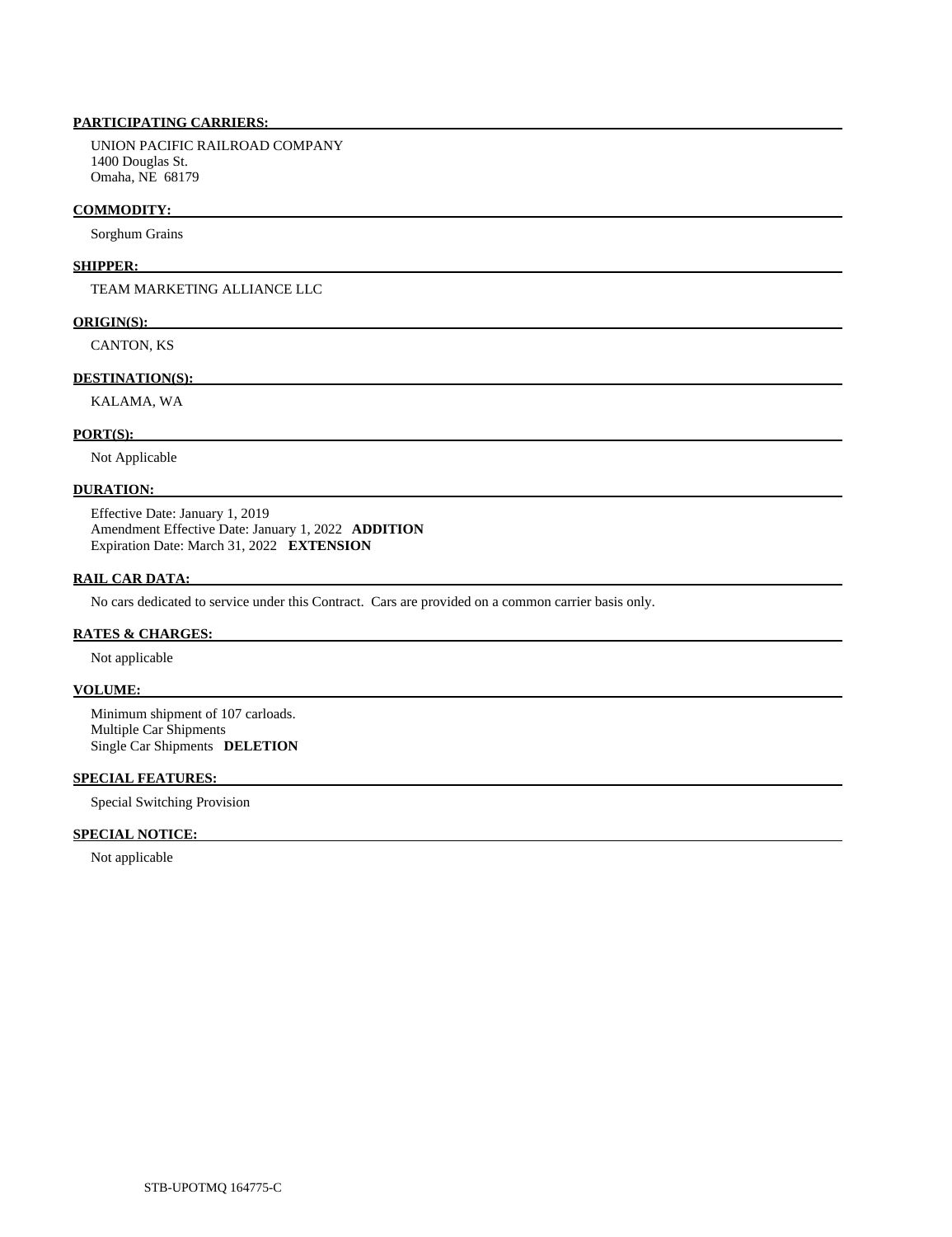

STB-UPOTMQ 168055-F

# **UNION PACIFIC RAILROAD COMPANY**

# **AMENDED CONTRACT SUMMARY**

**Issued:**  April 5, 2022

**Effective:** January 1, 2022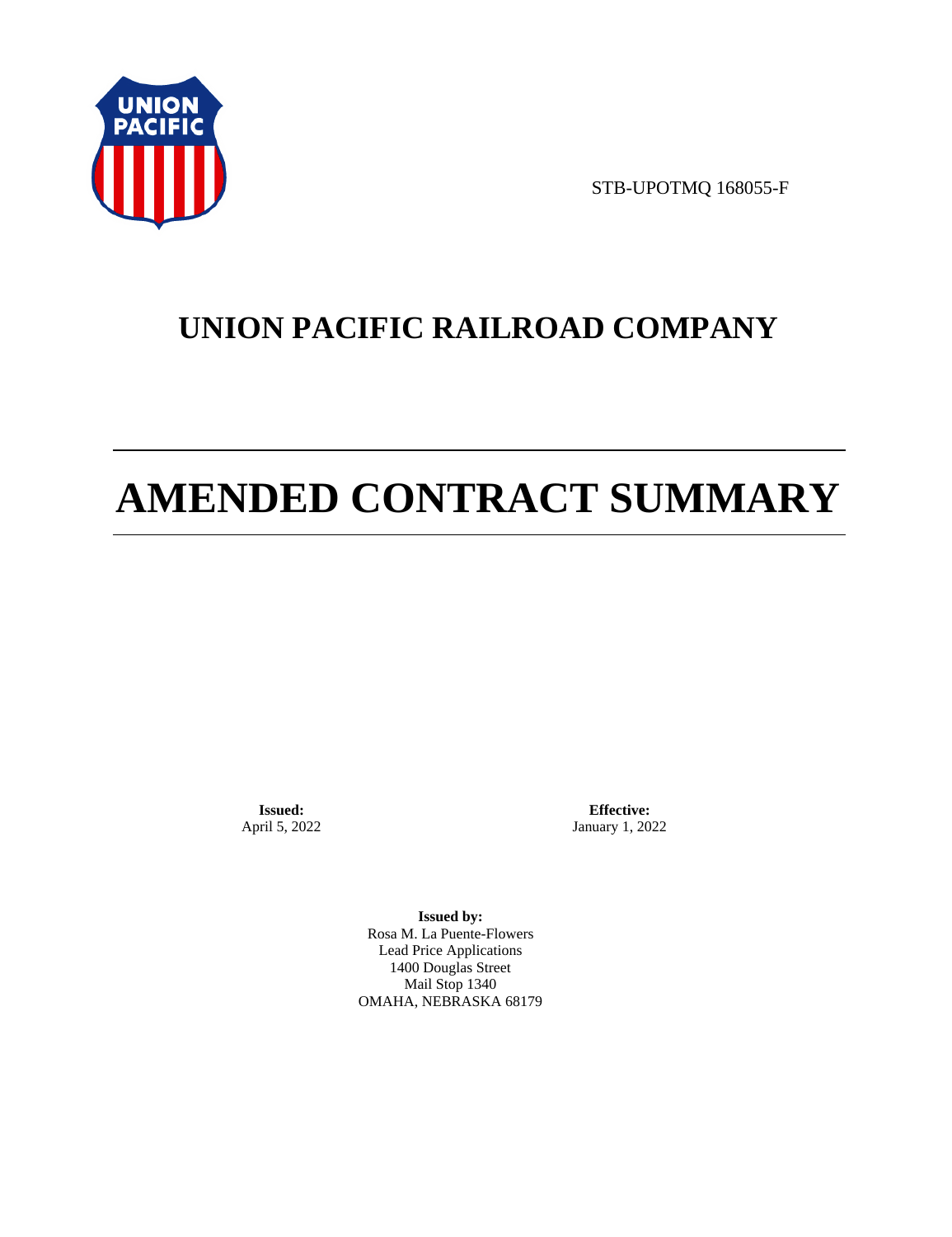UNION PACIFIC RAILROAD COMPANY 1400 Douglas St. Omaha, NE 68179

#### **COMMODITY:**

 Corn Exc.Popcorn See 01152 **ADDITION**  Wheat Exc.Buckwheat See 01139 **ADDITION** 

#### **SHIPPER:**

THE SCOULAR COMPANY **ADDITION** 

#### **ORIGIN(S):**

 SALINA, KS **ADDITION**  STRATFORD, TX **ADDITION**  PRATT, KS **ADDITION**  SEDAN, NE **ADDITION**  GOODLAND, KS **ADDITION**  DOWNS, KS **ADDITION** 

### **DESTINATION(S):**

 CHICAGO, IL **ADDITION**  SHERMAN, TX **ADDITION**  MINNEAPOLIS, MN **ADDITION**  BRAWLEY, CA **ADDITION**  CITY OF COMMERCE, CA **ADDITION**  COLTON, CA **ADDITION**  LOS ANGELES, CA **ADDITION**  OAKLAND, CA **ADDITION**  STOCKTON, CA **ADDITION**  VERDEMONT, CA **ADDITION**  PRATT, KS **ADDITION**  NEW BRAUNFELS, TX **ADDITION**  DOWNEY, CA **ADDITION** 

#### **PORT(S):**

Not Applicable

# **DURATION:**

 Effective Date: January 1, 2022 Amendment Effective Date: January 1, 2022 **ADDITION**  Expiration Date: December 31, 2022 **EXTENSION** 

#### **RAIL CAR DATA:**

No cars dedicated to service under this Contract. Cars are provided on a common carrier basis only.

# **RATES & CHARGES:**

Not applicable

#### **VOLUME:**

 Minimum shipment of 107 carloads. **ADDITION**  Multiple Car Shipments **ADDITION** 

## **SPECIAL FEATURES:**

 Special Switching Provision Not Applicable. This change pertained only to confidential data. (Switching)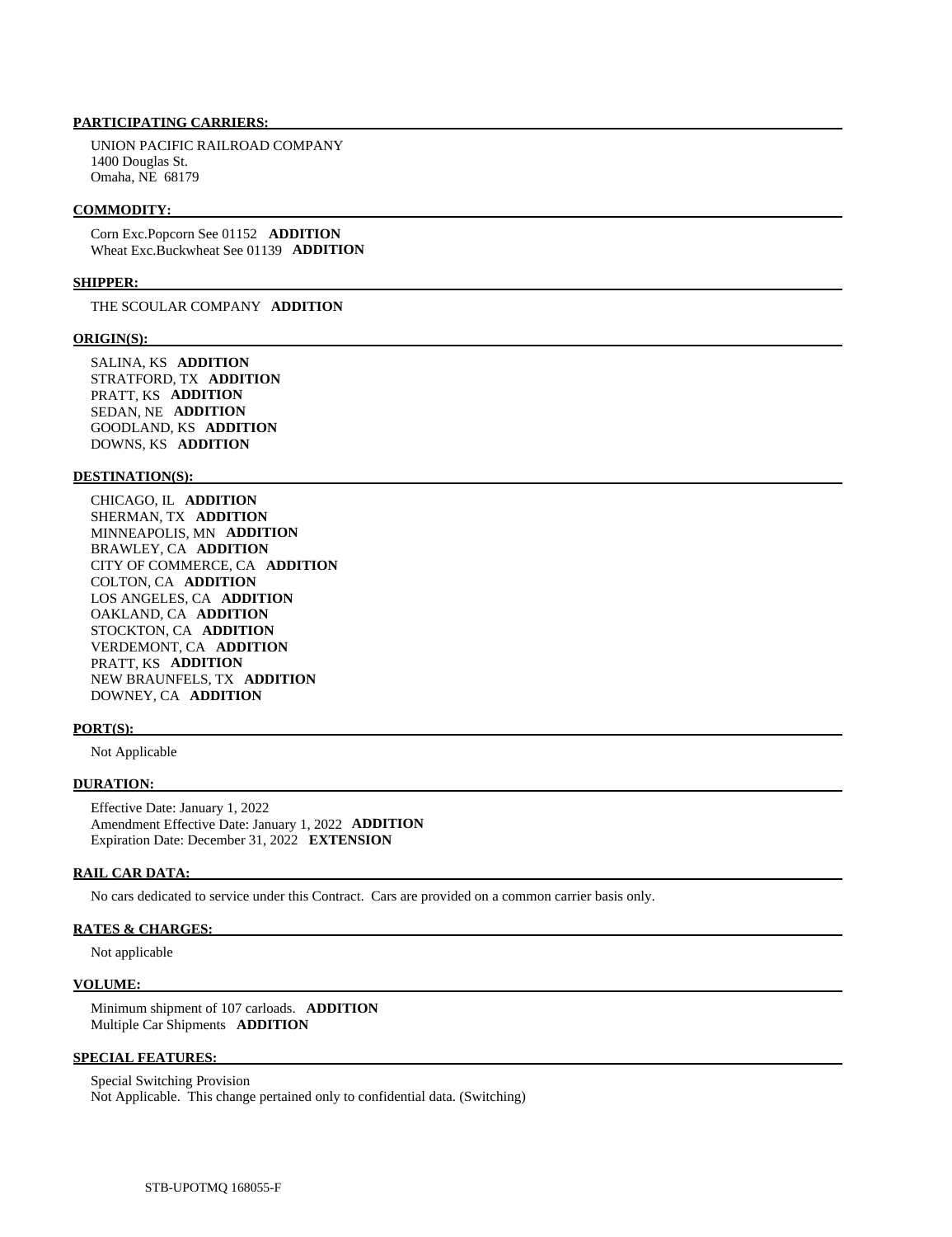# **SPECIAL NOTICE:**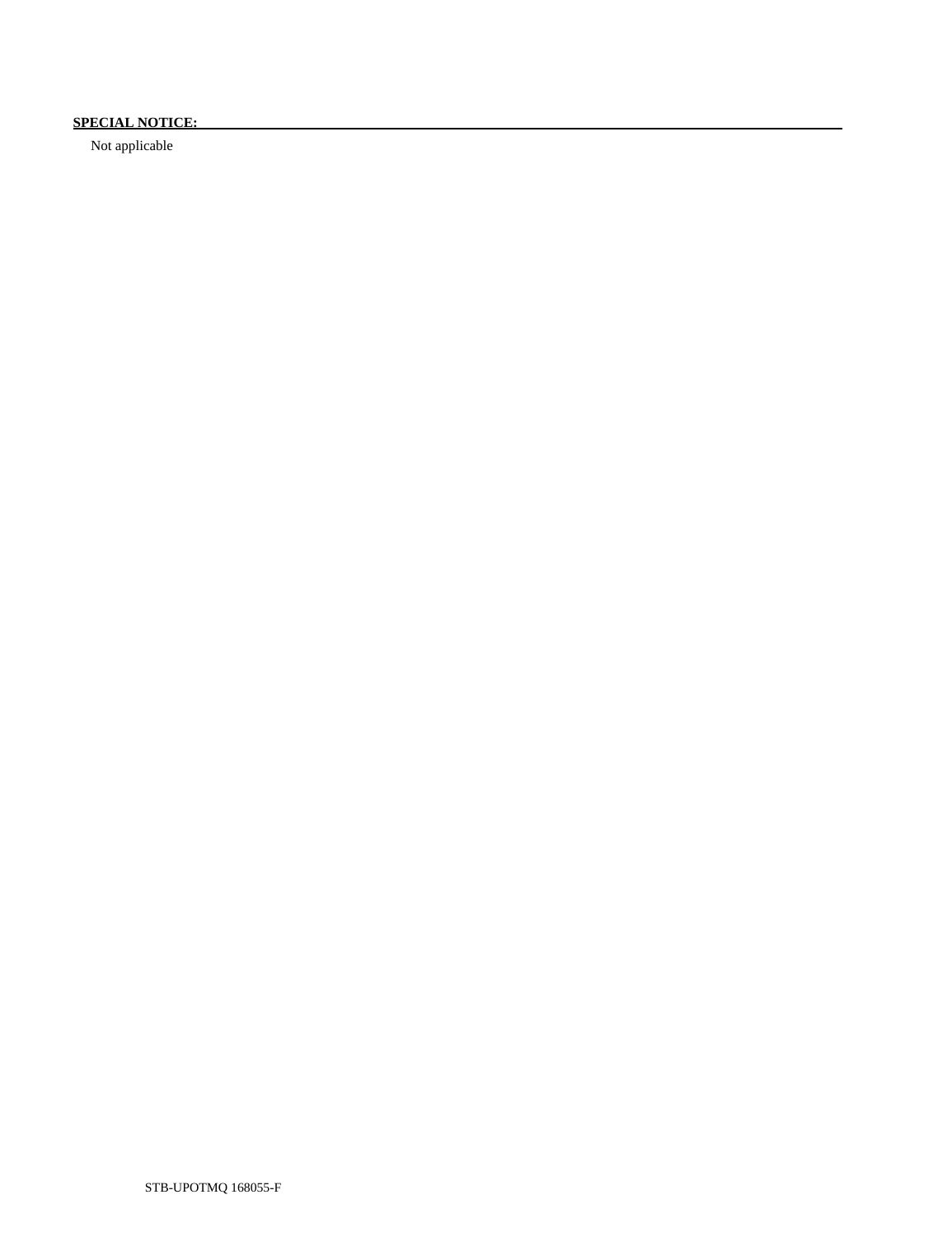

STB-UPOTMQ 168075-F

# **UNION PACIFIC RAILROAD COMPANY**

# **AMENDED CONTRACT SUMMARY**

**Issued:**  April 4, 2022

**Effective:** January 1, 2022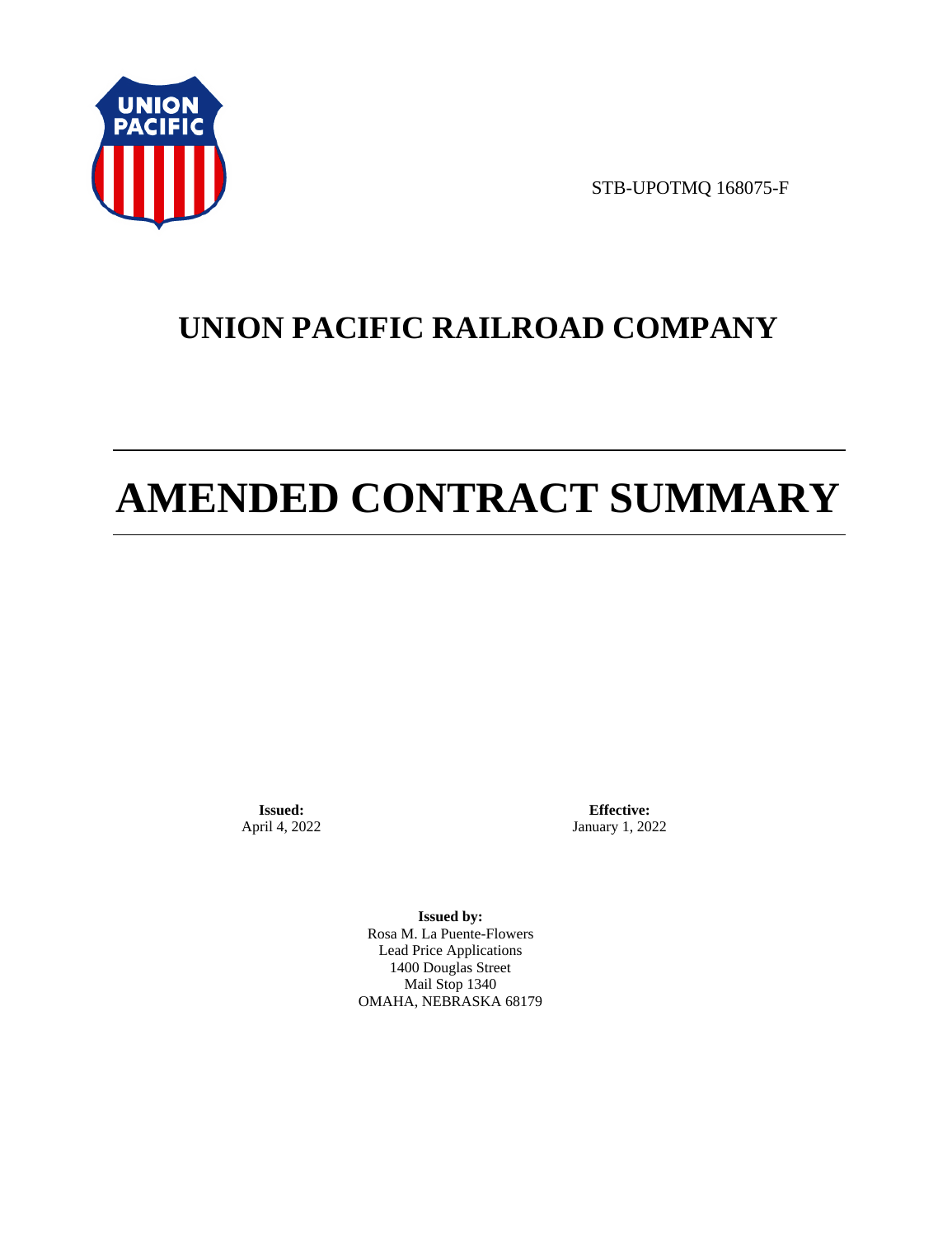UNION PACIFIC RAILROAD COMPANY 1400 Douglas St. Omaha, NE 68179

#### **COMMODITY:**

Wheat Flour Exc.Blended Or Prepared See 20451- 20452 **ADDITION** 

#### **SHIPPER:**

# GRAIN CRAFT INC **ADDITION**

## **ORIGIN(S):**

 ELMENDORF, TX **ADDITION**  TACOMA, WA **ADDITION**  KANSAS CITY, KS **ADDITION**  HENDERSON, NV **ADDITION**  TOPEKA, KS **ADDITION** 

# **DESTINATION(S):**

 OGDEN, UT **ADDITION**  BLACKFOOT, ID **ADDITION**  COLLINS, ID **ADDITION**  WICHITA, KS **ADDITION** 

#### **PORT(S):**

Not Applicable

### **DURATION:**

 Effective Date: January 1, 2022 Amendment Effective Date: January 1, 2022 **ADDITION**  Expiration Date: December 31, 2022 **EXTENSION** 

# **RAIL CAR DATA:**

No cars dedicated to service under this Contract. Cars are provided on a common carrier basis only.

# **RATES & CHARGES:**

Subject to increases.

#### **VOLUME:**

Single Car Shipments **ADDITION** 

# **SPECIAL FEATURES:**

 Special Switching Provision Not Applicable. This change pertained only to confidential data. (Switching)

# **SPECIAL NOTICE:**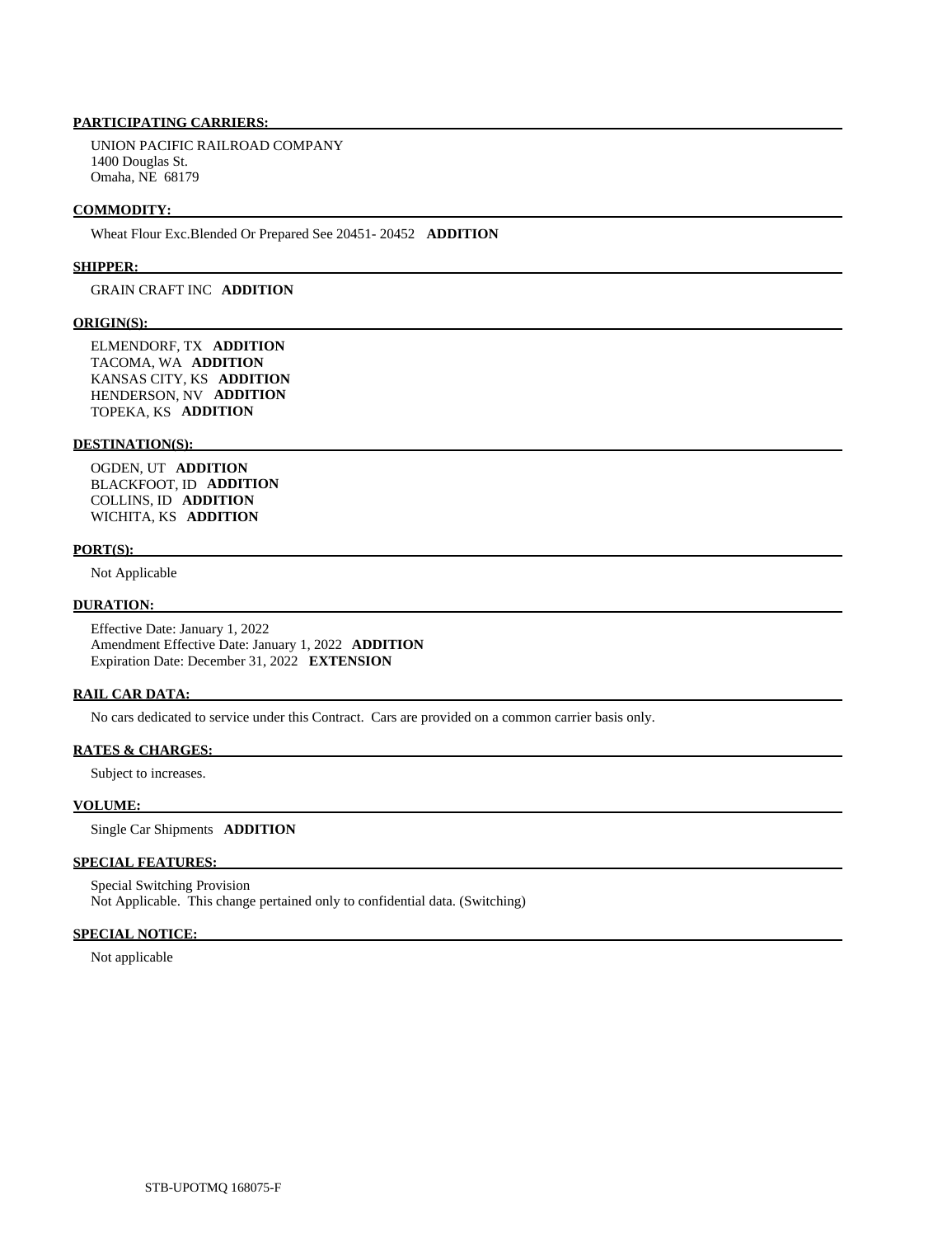

STB-UPOTMQ 168283

# **UNION PACIFIC RAILROAD COMPANY**

# **CONTRACT SUMMARY**

**Issued:**  April 6, 2022

**Effective:** January 1, 2022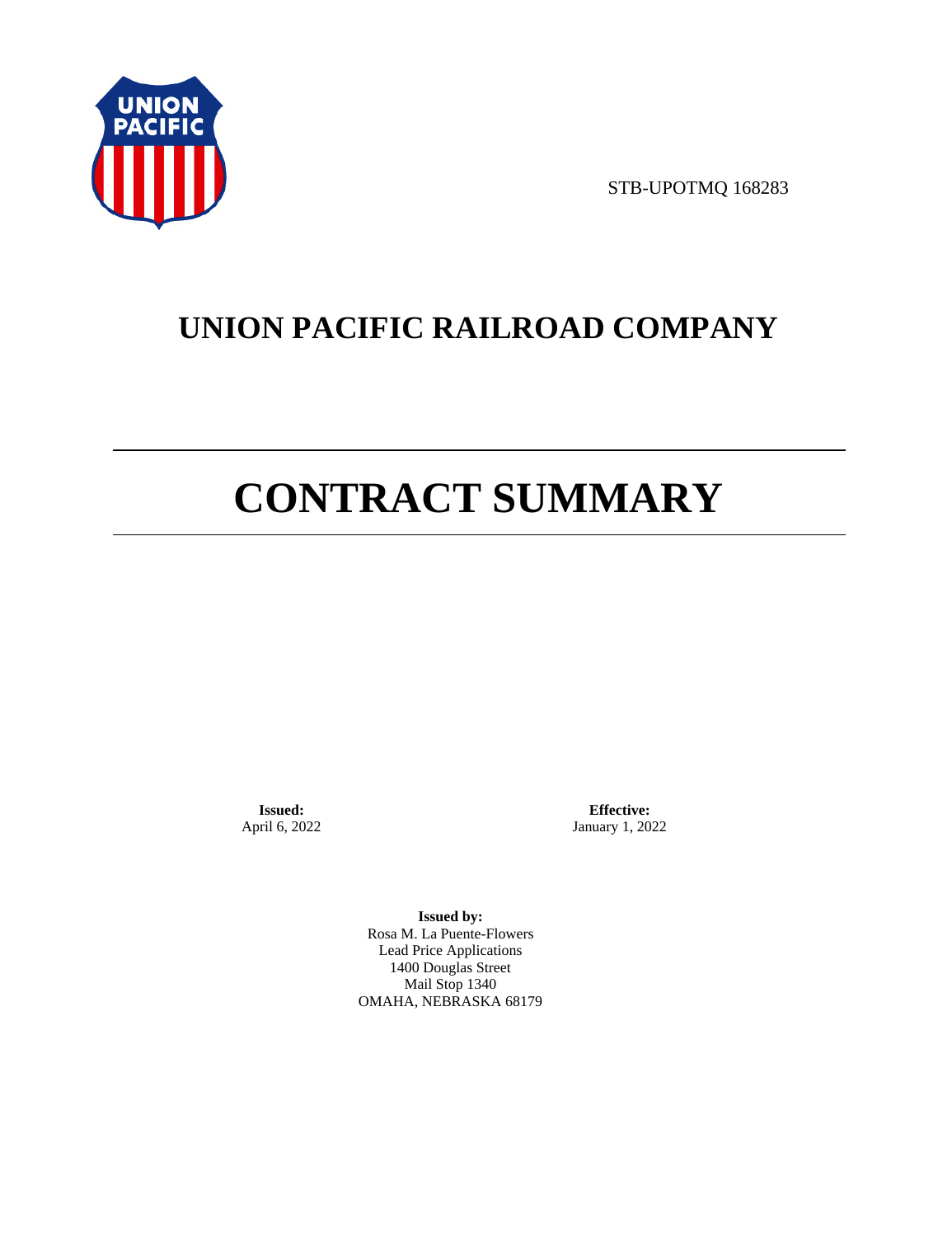UNION PACIFIC RAILROAD COMPANY 1400 Douglas St. Omaha, NE 68179

### **COMMODITY:**

Wheat Exc.Buckwheat See 01139

# **SHIPPER:**

TEMPEL GRAIN ELEVATORS LLP

#### **ORIGIN(S):**

KYLE WEST (See Exhibit Definition)

# **DESTINATION(S):**

 OAKLAND, CA EAST ST LOUIS, IL KANSAS CITY, MO MEMPHIS, TN NEW BRAUNFELS, TX LOS ANGELES, CA

## **PORT(S):**

Not Applicable

# **DURATION:**

 Effective Date: January 1, 2022 Expiration Date: December 31, 2022

## **RAIL CAR DATA:**

No cars dedicated to service under this Contract. Cars are provided on a common carrier basis only.

# **RATES & CHARGES:**

Subject to increases.

### **VOLUME:**

Single Car Shipments

# **SPECIAL FEATURES:**

Special Switching Provision

# **SPECIAL NOTICE:**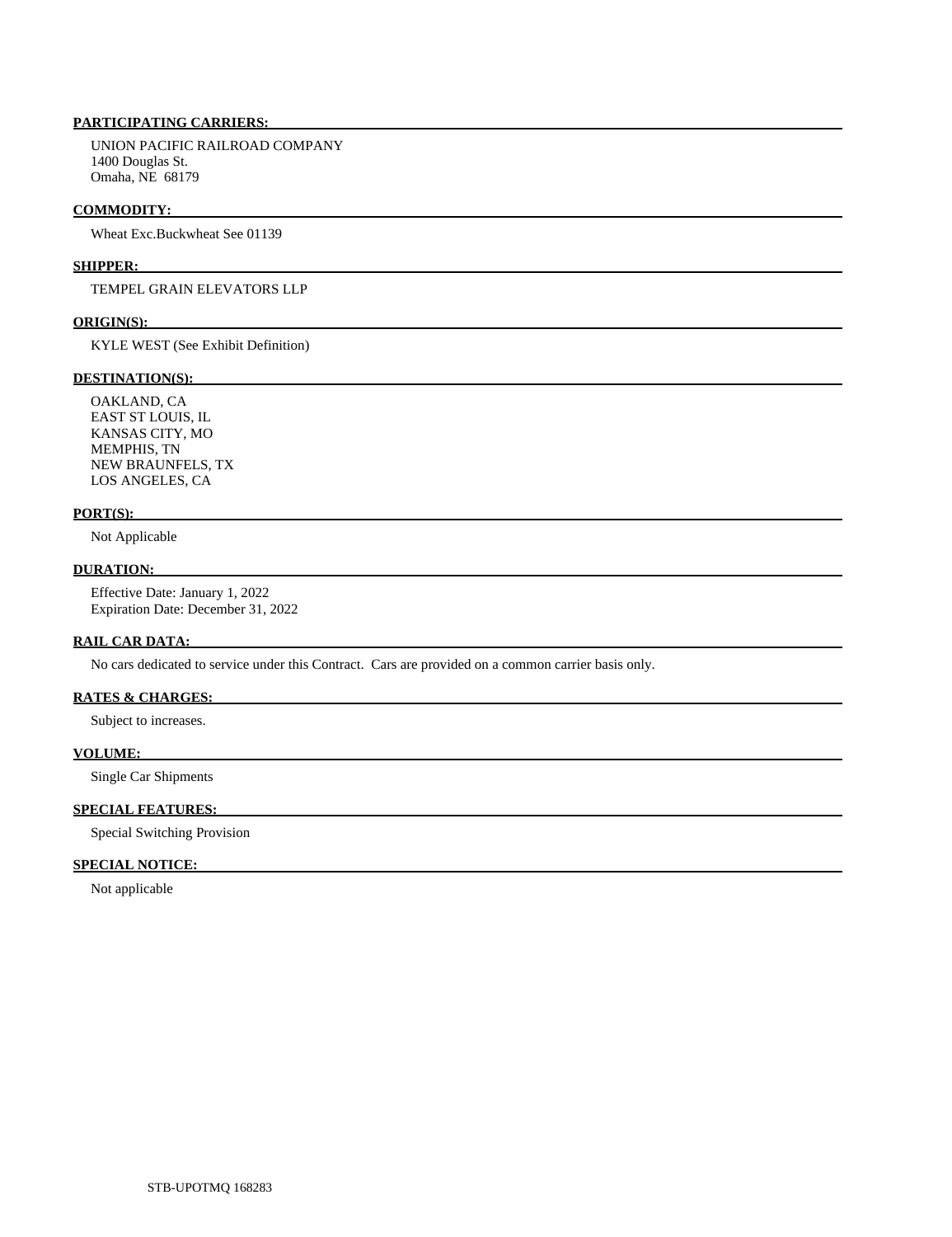# **EXHIBIT DEFINITIONS:**

 KYLE WEST consist of: BETHUNE, CO BURLINGTON, CO BREWSTER, KS EDSON, KS GOODLAND, KS KANORADO, KS REXFORD, KS RULETON, KS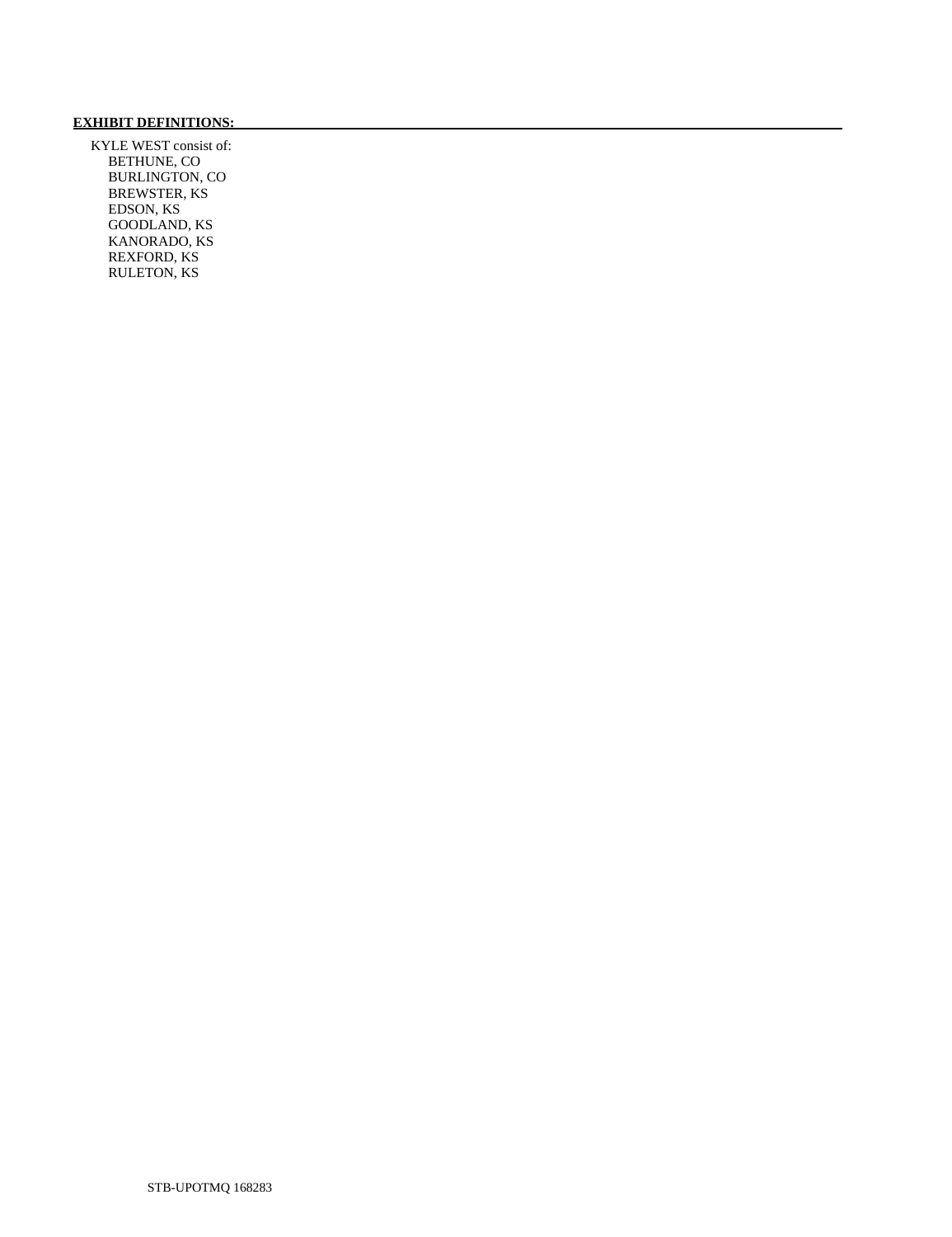

STB-UPUPAC 232-P

# **UNION PACIFIC RAILROAD COMPANY**

# **AMENDED CONTRACT SUMMARY**

**Issued:**  April 6, 2022

**Effective:** February 1, 2021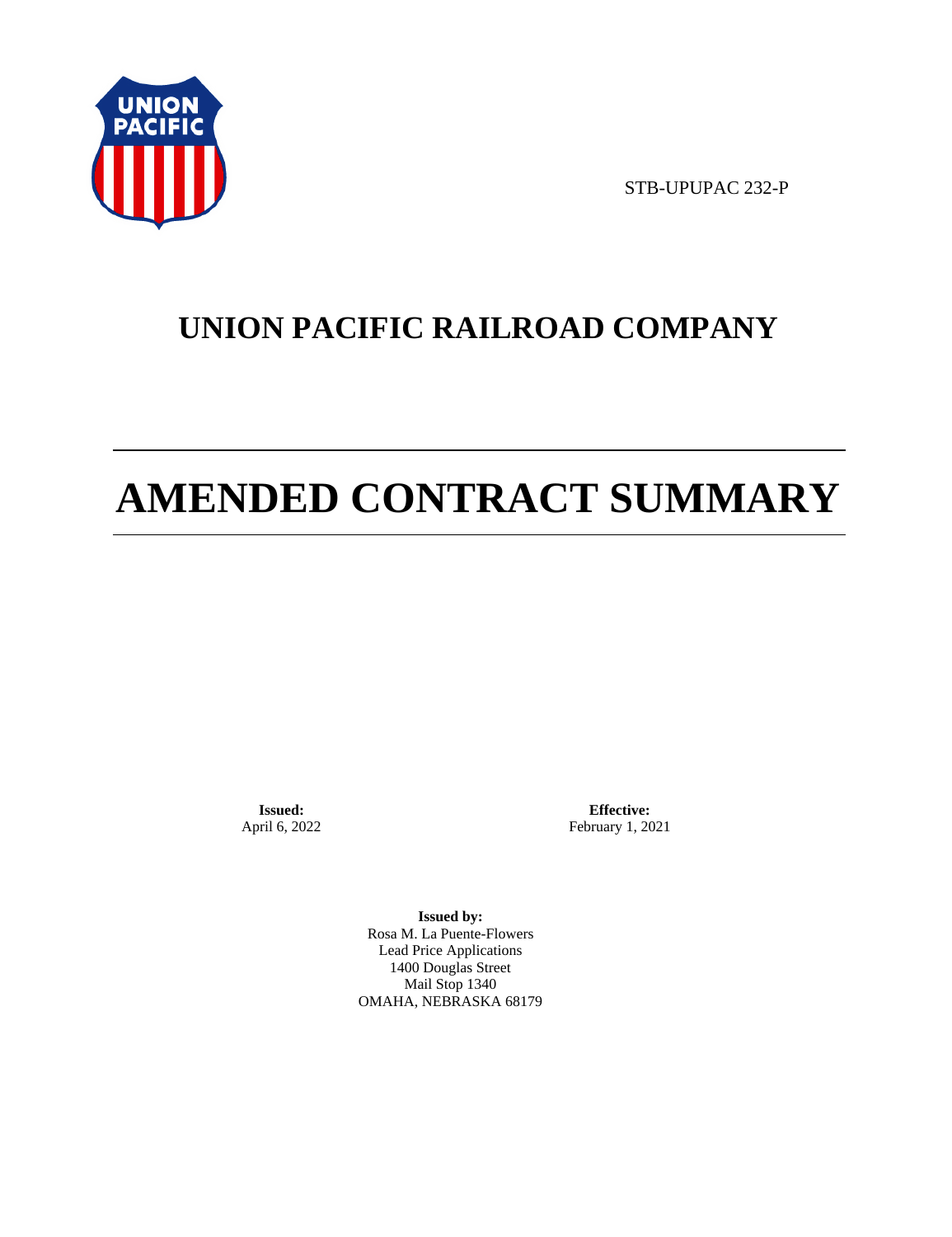UNION PACIFIC RAILROAD COMPANY 1400 Douglas St. Omaha, NE 68179

## **COMMODITY:**

 Nut Or Vegetable Oil Seed Cake Or Meal Or Other By-Products,Nec Exc.Corn See 20469,Cottonseed See 20914,Soybean See 20923 Or Fatty Acids See 28994

# **SHIPPER:**

STRATAS FOODS LLC

# **ORIGIN(S):**

 CALWA, CA FRESNO, CA

# **DESTINATION(S):**

 FRESNO, CA CALWA, CA

# **PORT(S):**

Not Applicable

# **DURATION:**

 Effective Date: November 8, 2009 Amendment Effective Date: February 1, 2021 **ADDITION**  Expiration Date: June 23, 2021 **EXTENSION** 

# **RAIL CAR DATA:**

Carrier Equipment not involved.

# **RATES & CHARGES:**

Not applicable

# **VOLUME:**

Single Car Shipments

# **SPECIAL FEATURES:**

Minimum Percentange of Traffic

# **SPECIAL NOTICE:**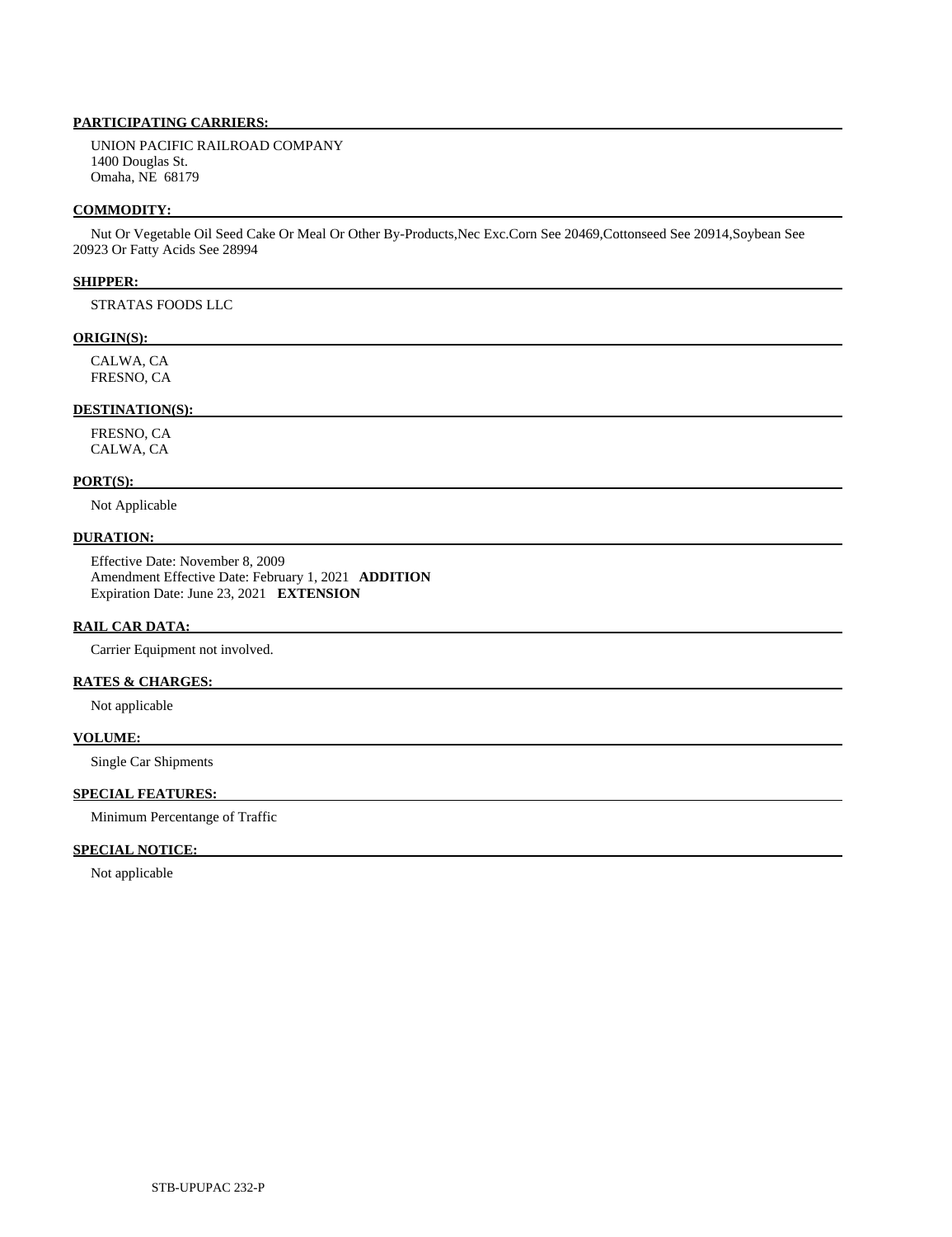

STB-UP-C-53788-12

# **UNION PACIFIC RAILROAD COMPANY**

# **AMENDED CONTRACT SUMMARY**

**Issued:**  April 6, 2022

**Effective:** April 1, 2021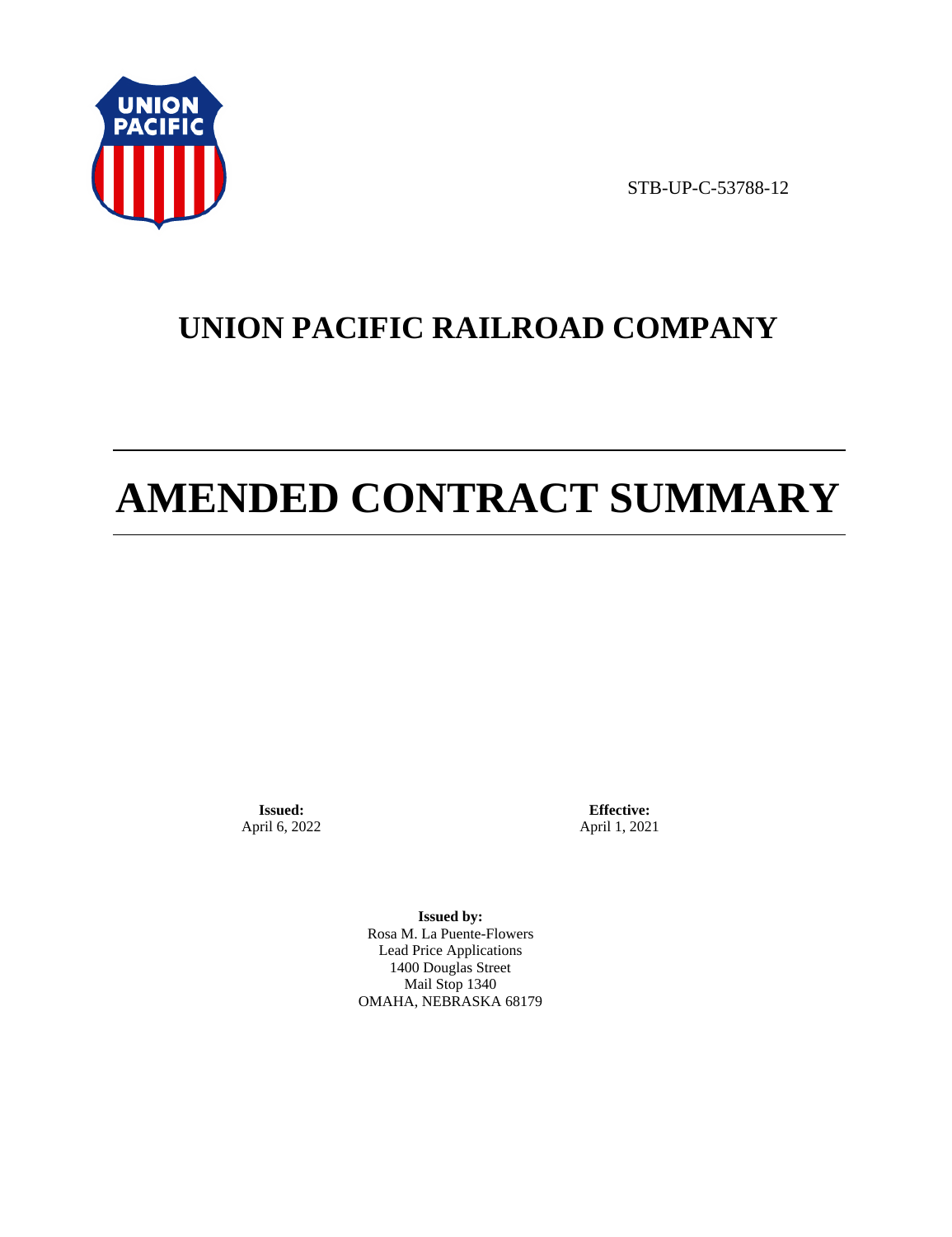UNION PACIFIC RAILROAD COMPANY 1400 Douglas St. Omaha, NE 68179

## **COMMODITY:**

 Soybeans (Soya Beans) Corn Exc.Popcorn See 01152 Wheat Exc.Buckwheat See 01139 Sorghum Grains Corn, Cracked

# **SHIPPER:**

ARIZONA GRAIN INC

# **ORIGIN(S):**

APPROVED SHUTTLE ORIGINS (See Exhibit Definition)

# **DESTINATION(S):**

APPROVED SHUTTLE DESTINATIONS (See Exhibit Definition)

# **PORT(S):**

Not Applicable

# **DURATION:**

 Effective Date: October 1, 2009 Amendment Effective Date: April 1, 2021 **ADDITION**  Expiration Date: March 31, 2023 **EXTENSION** 

#### **RAIL CAR DATA:**

No cars dedicated to service under this Contract. Cars are provided on a common carrier basis only.

# **RATES & CHARGES:**

Not applicable

### **VOLUME:**

 Minimum shipment of 92 carloads. Multiple Car Shipments Single Car Shipments **DELETION** 

# **SPECIAL FEATURES:**

Not applicable

# **SPECIAL NOTICE:**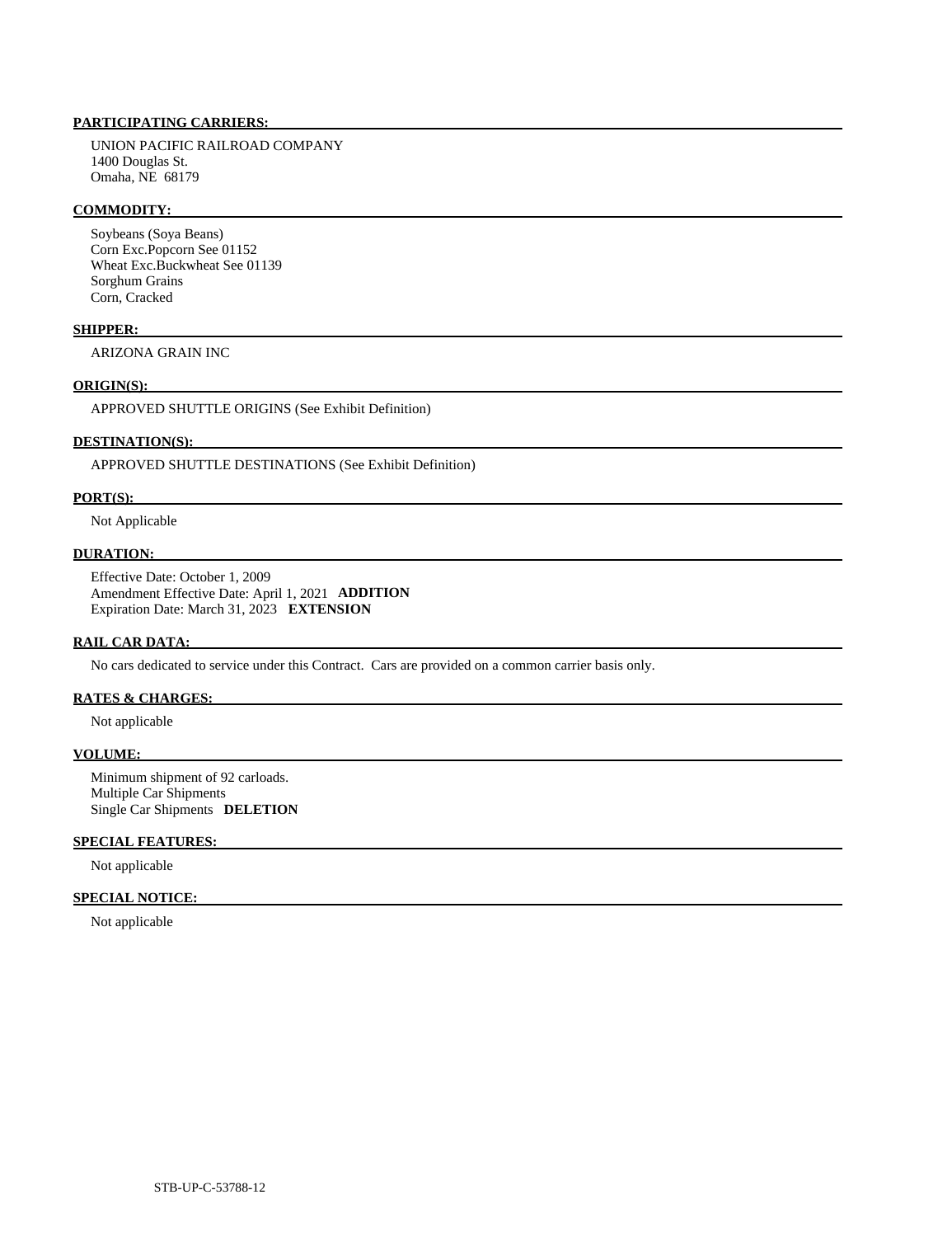# **EXHIBIT DEFINITIONS:**

 APPROVED SHUTTLE ORIGINS consist of: BYERS, CO CHEYENNE WELLS, CO ALBERT CITY, IA ALTON, IA ASHTON, IA AVON, IA BELMOND, IA BRADFORD, IA BURT, IA CHAPIN, IA CLARE, IA CLARION, IA COUNCIL BLUFFS, IA DOWS, IA EMMETSBURG, IA FARNHAMVILLE, IA GARDEN CITY, IA GOWRIE, IA GRUVER, IA HANCOCK, IA HARTLEY, IA HAVELOCK, IA HINTON, IA JEFFERSON, IA JOICE, IA JORDAN, IA MALLARD, IA MARATHON, IA NEVADA, IA NORTHWOOD, IA PICKERING, IA RAKE, IA RALSTON, IA ROELYN, IA ROLFE, IA SLOAN, IA SUPERIOR, IA VINCENT, IA WEST BEND, IA BLISS, ID ALLEN, IL BLOOMINGTON, IL ELKHART, IL HARVARD, IL PONTIAC, IL ROYAL, IL SOUTH BELOIT, IL STERLING, IL TUSCOLA, IL ABILENE, KS ATCHISON, KS CANTON, KS COLBY, KS DOWNS, KS FRANKFORT, KS GLEN ELDER, KS GREAT BEND, KS HANOVER, KS HAVILAND, KS HUTCHINSON, KS KANSAS CITY, KS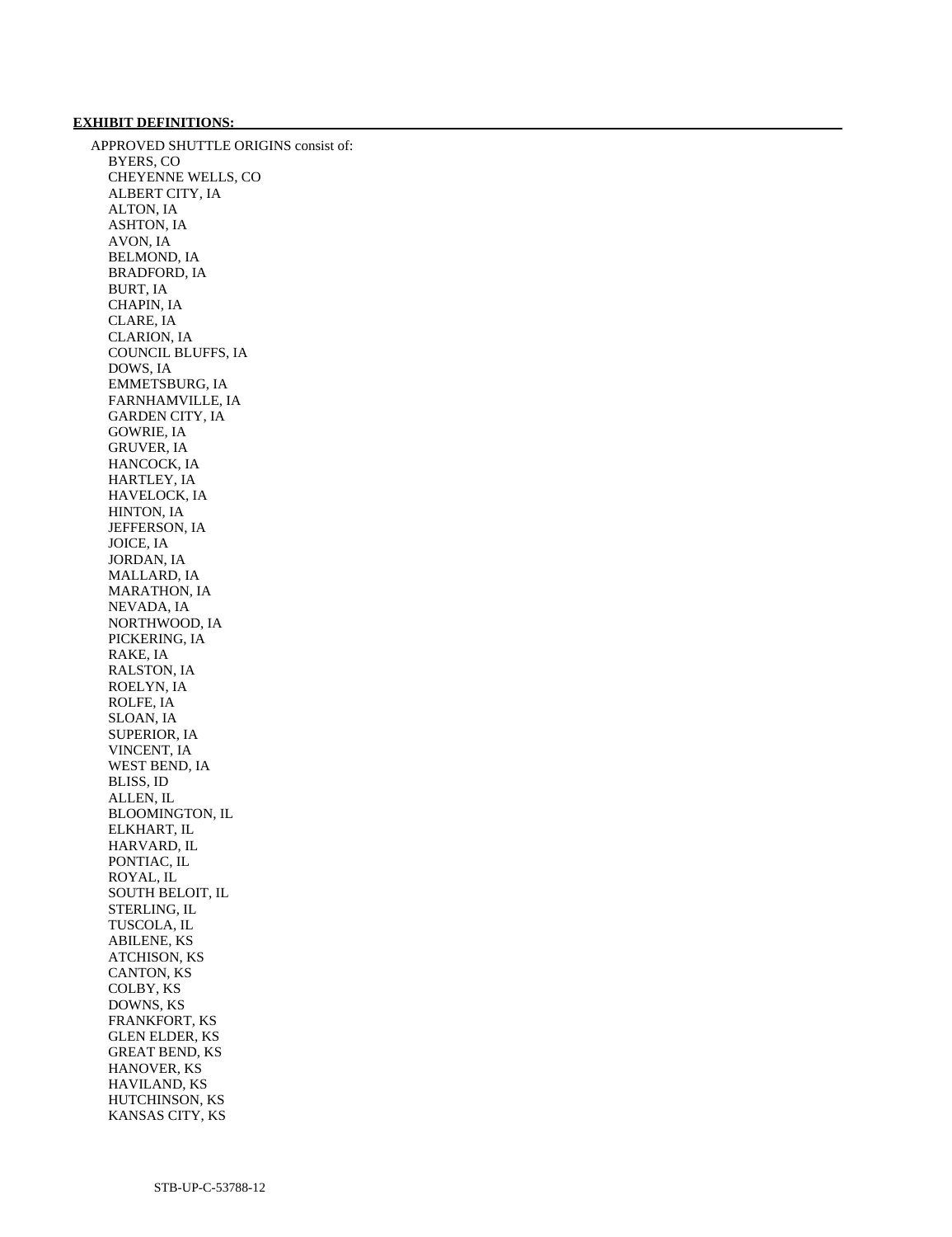LIBERAL, KS NEW CAMBRIA, KS OGALLAH, KS PLAINS, KS PRATT, KS SALINA, KS SHARON SPRINGS, KS TOPEKA, KS WAKEENEY, KS WICHITA, KS APPLETON, MN BREWSTER, MN BROWNTON, MN BUFFALO LAKE, MN DANUBE, MN DELAVAN, MN DULUTH, MN FAIRMONT, MN HERON LAKE, MN HOPE, MN LAMBERTON, MN MADELIA, MN MARNA, MN MILOMA, MN MONTEVIDEO, MN MOUNTAIN LAKE, MN NEW ULM, MN RANDOLPH, MN SAVAGE, MN SPRINGFIELD, MN ST JAMES, MN WALNUT GROVE, MN WELCOME, MN ADRIAN, MO ESSEX, MO SANDSTONE, MO ST JOSEPH, MO ALBION, NE BRAINARD, NE BROWNSON, NE CARLETON, NE CHAPPELL, NE COZAD, NE ELM CREEK, NE ENOLA, NE FREMONT, NE GIBBON, NE GOTHENBURG, NE GRAND ISLAND, NE HASTINGS, NE HAYLAND, NE JANSEN, NE KEARNEY, NE KIMBALL, NE LEXINGTON, NE LINCOLN, NE MEAD, NE MONROE, NE NEBRASKA CITY, NE NORTH BEND, NE NORTH PLATTE, NE ORD, NE OVERTON, NE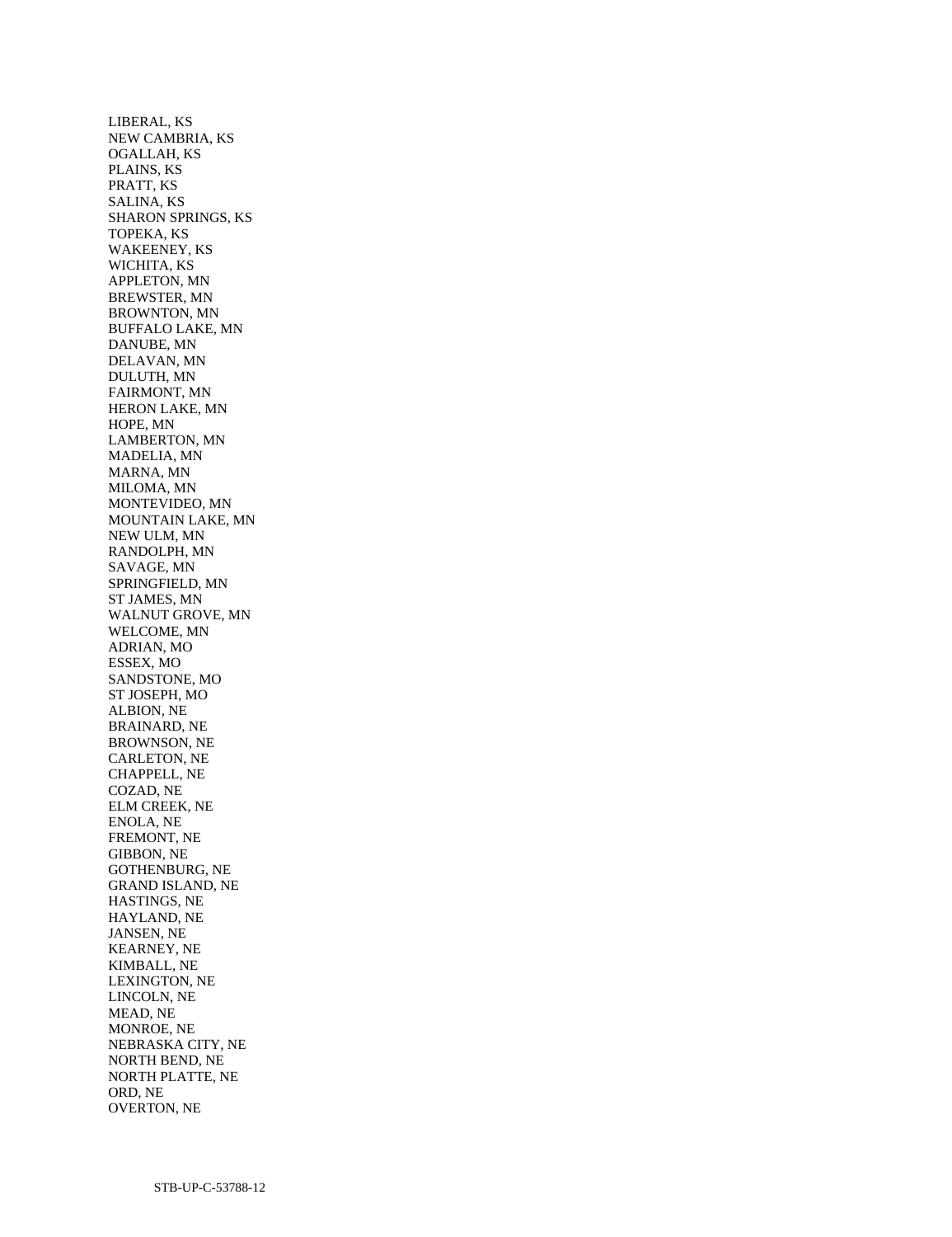PLYMOUTH, NE POLK, NE SCHAFER, NE SEDAN, NE SHELBY, NE SHELTON, NE ST EDWARD, NE STROMSBURG, NE SUPERIOR, NE SYRACUSE, NE THUMEL, NE WOOD RIVER, NE YANKA, NE KINGFISHER, OK MEDFORD, OK OPTIMA, OK AMARILLO, TX AVALON, WI EVANSVILLE, WI SUPERIOR, WI APPROVED SHUTTLE DESTINATIONS consist of: CHICALOTE, AG EL TULE, AG BERGMAN, AR BUTTERFIELD, AR EL DORADO, AR NASHVILLE, AR PERKINS, AR RUSSELLVILLE, AR SPADRA, AR SPRINGDALE, AR BUCKEYE, AZ DIXIE, AZ MARICOPA, AZ ROLL, AZ WELLTON, AZ CALIPATRIA, CA DELHI, CA FAMOSO, CA GOSHEN JCT, CA KAISER, CA KEYES, CA PIXLEY, CA STOCKTON, CA TRAVER, CA TULARE, CA TURLOCK, CA TABALAOPA, CI WINDSOR, CO TORREON, CU GOMEZ PALACIO, DG VINEDO, DG CUAUTITLAN, EM TLALNEPANTLA, EM APASEO, GJ CELAYA, GJ JOAQUIN, GJ **ADDITION**  BOJAY, HG CEDAR RAPIDS, IA CLINTON, IA DES MOINES, IA FAIRFAX, IA BLISS, ID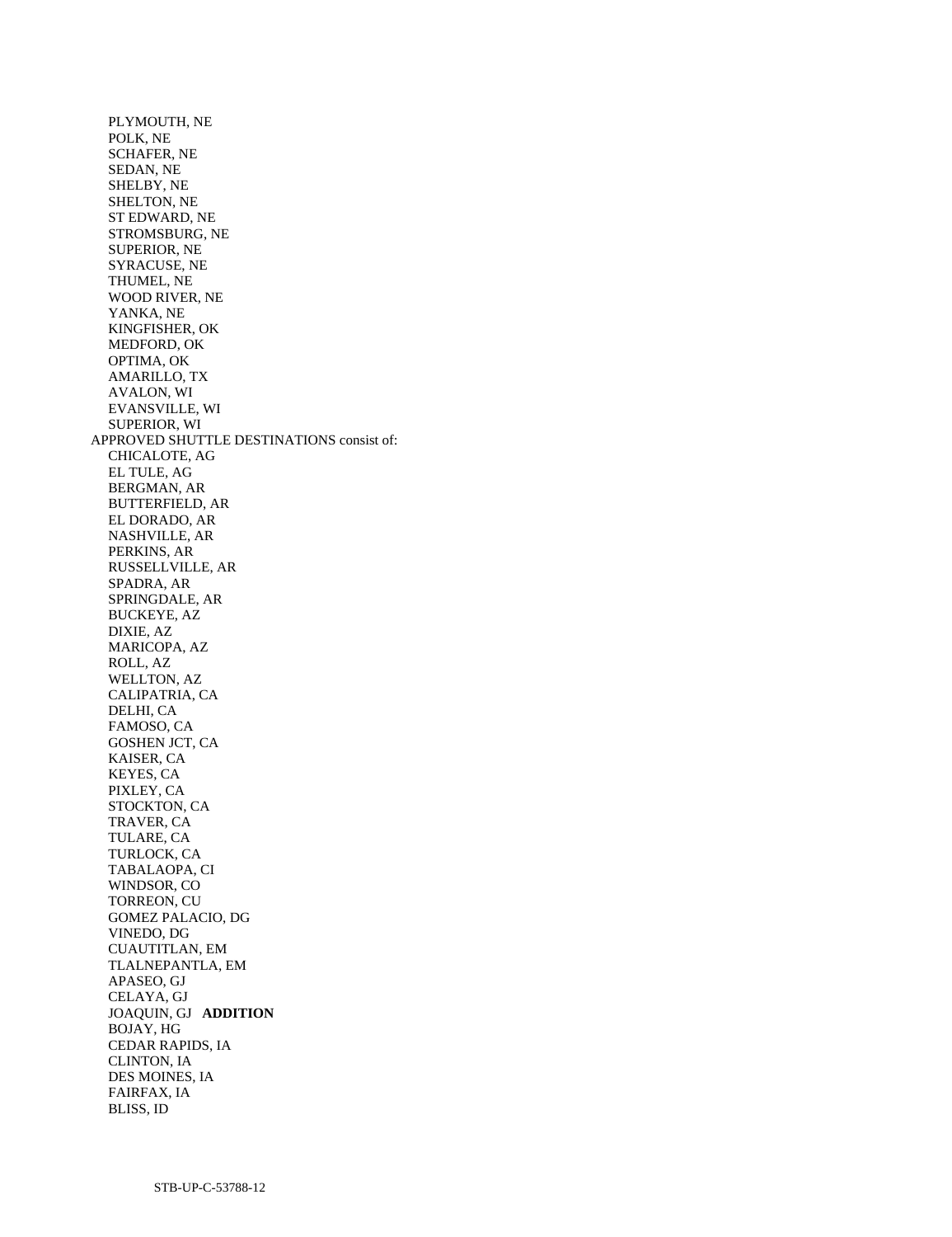BURLEY, ID GOODING, ID JEROME, ID MOUNTAIN HOME, ID CAHOKIA, IL EAST ST LOUIS, IL FAIRMONT CITY, IL BEECH GROVE, IN EL CASTILLO, JA ENCARNACION, JA GUADALAJARA, JA LA BARCA, JA LA JUNTA, JA SAN JUAN DE LOS LAG, JA ATCHISON, KS LIBERAL, KS SHAMROCK, KS AMA, LA LAKE CHARLES, LA MYRTLE GROVE, LA NATCHITOCHES, LA WESTWEGO, LA AYER, MA PATTI, MH AURORA, MO EVE, MO ST LOUIS, MO COLUMBUS, NE DOULOM, NE CADEREYTA JIMENEZ, NL MONTERREY, NL MORALES, NL SALINAS VICTORIA, NL ALBANY, NY OPTIMA, OK BOARDMAN, OR RIVER GATE, OR MARTINS CREEK, PA AHORCADO, QA QUERETARO, QA SAN JUAN DEL RIO, QA VIBORILLAS, QA SAN RAFAEL, SI VITARUTO, SI SAN LUIS POTOSI, SL CIUDAD INDUSTRIAL, SO CIUDAD OBREGON, SO MATAMOROS, TM AMARILLO, TX BEAUMONT, TX BROWNSVILLE, TX CORPUS CHRISTI, TX EASTERLY, TX GALENA PARK, TX GALVESTON, TX HOUSTON, TX MINEOLA, TX NACOGDOCHES, TX OAKWOOD, TX PITTSBURG, TX TENAHA, TX MILFORD, UT NEPHI, UT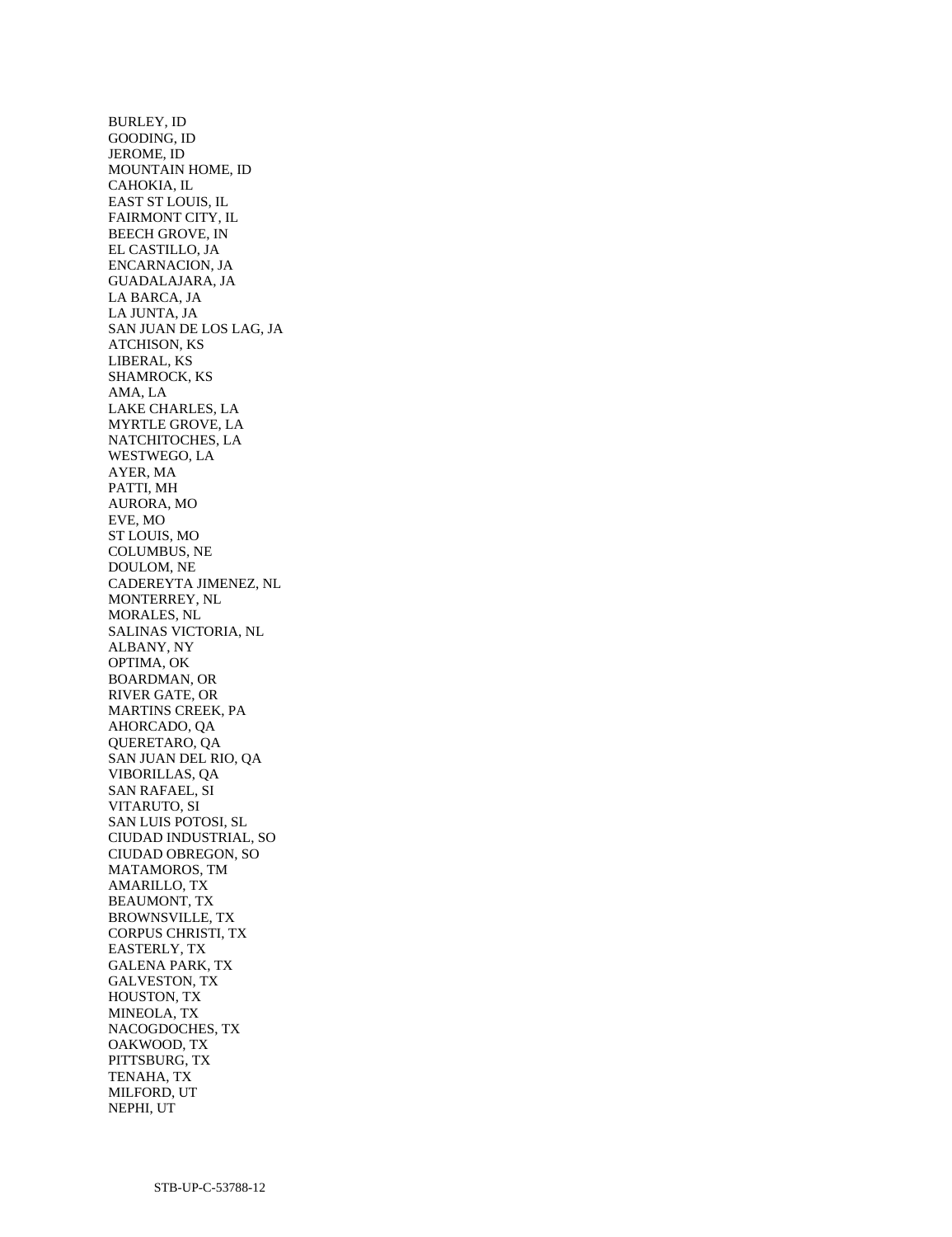OGDEN, UT SHARP, UT WINCHESTER, VA ABERDEEN, WA KALAMA, WA LONGVIEW, WA RICHLAND, WA SEATTLE, WA TACOMA, WA VANCOUVER, WA WALLULA HEIGHTS, WA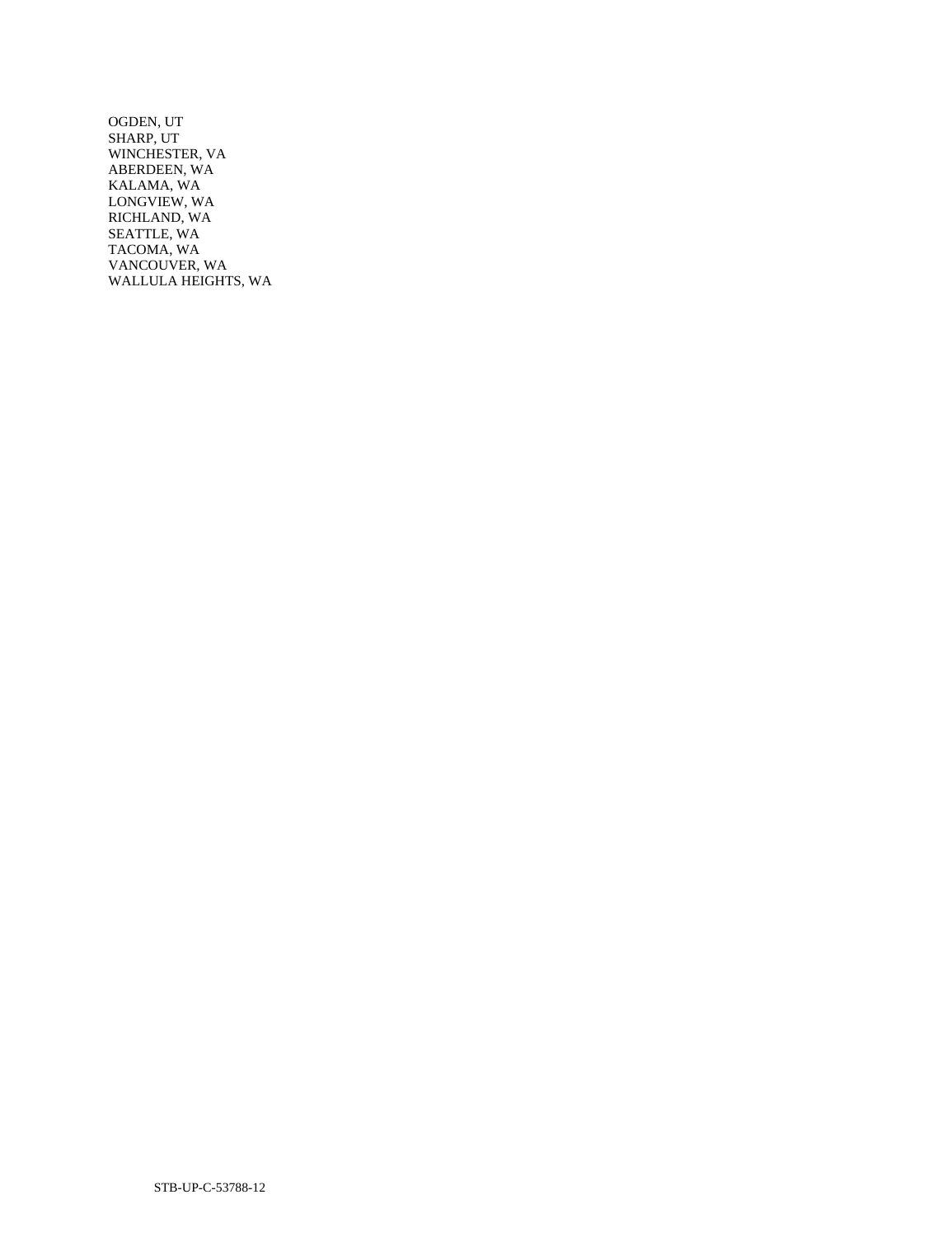

STB-UP-C-56749-08

# **UNION PACIFIC RAILROAD COMPANY**

# **AMENDED CONTRACT SUMMARY**

**Issued:**  April 8, 2022

**Effective:** April 1, 2022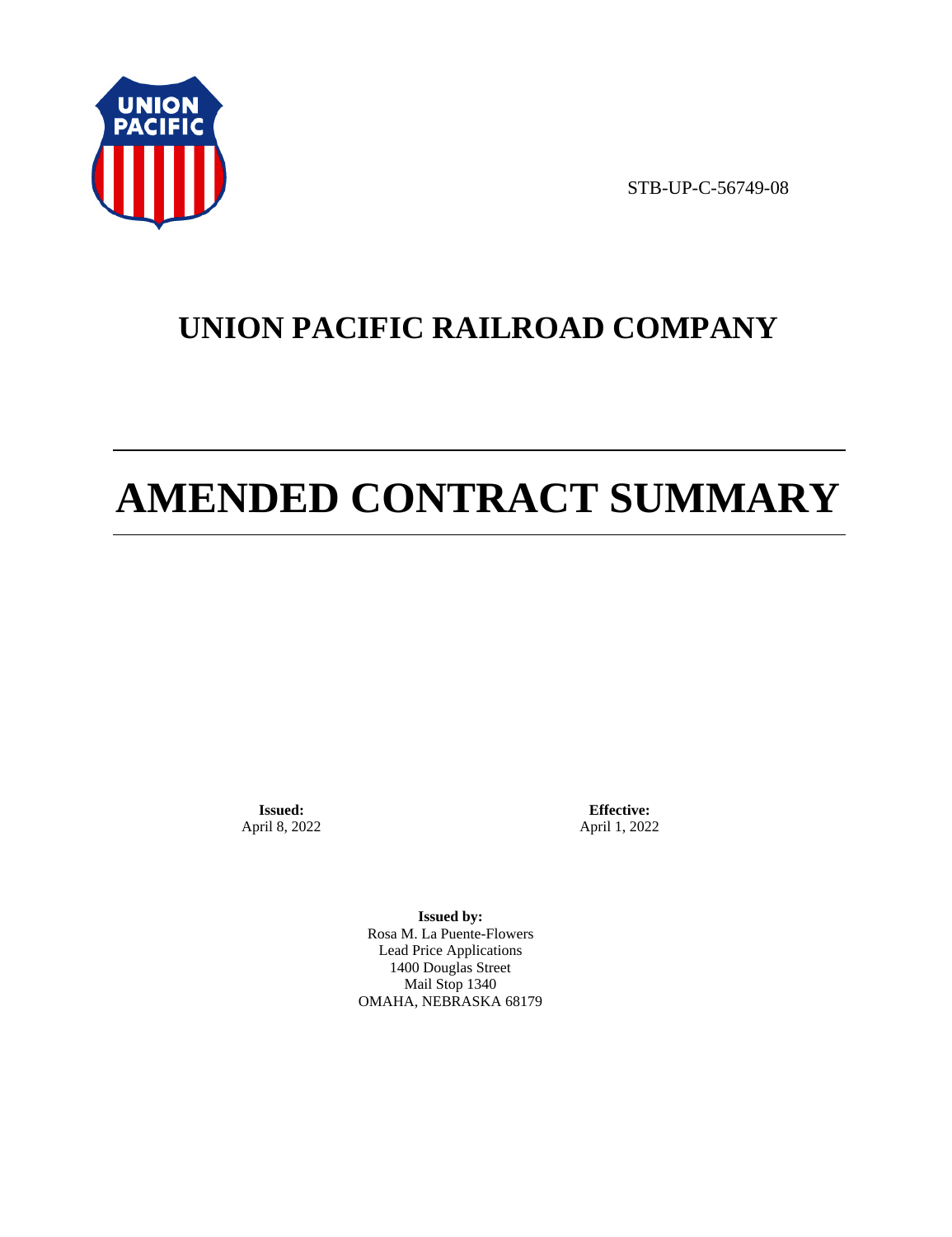UNION PACIFIC RAILROAD COMPANY 1400 Douglas St. Omaha, NE 68179

### **COMMODITY:**

 Corn Exc.Popcorn See 01152 Soybeans (Soya Beans)

### **SHIPPER:**

JD HEISKELL HOLDINGS LLC

#### **ORIGIN(S):**

 NON IL ORIGINS (See Exhibit Definition) APPROVED SHUTTLE ORIGINS (See Exhibit Definition) State of Illinois. (see Exhibit Definition) State of Wisconsin. (see Exhibit Definition)

# **DESTINATION(S):**

 CHICALOTE/ENCARNACION/SAN JUAN DE LOS LAGOS (See Exhibit Definition) CELAYA, GJ VIBORILLAS, QA KCSM DESTINATIONS (See Exhibit Definition) CUAUTITLAN/TLALNEPANTLA (See Exhibit Definition) PENJAMO/GUAD/LA JUNTA/LA BARCA/PATTI (See Exhibit Definition) SAN LUIS POTOSI, SL MORALES/SALINAS VICTORIA (See Exhibit Definition) GOMEZ PALACIO/TORREON/VINEDO (See Exhibit Definition) SAN JUAN DE LOS LAG, JA RAGASA (See Exhibit Definition)

### **PORT(S):**

Not Applicable

# **DURATION:**

 Effective Date: October 1, 2017 Amendment Effective Date: April 1, 2022 **ADDITION**  Expiration Date: August 31, 2022 **EXTENSION** 

# **RAIL CAR DATA:**

No cars dedicated to service under this Contract. Cars are provided on a common carrier basis only.

## **RATES & CHARGES:**

Not applicable

# **VOLUME:**

Single Car Shipments

# **SPECIAL FEATURES:**

Not applicable

# **SPECIAL NOTICE:**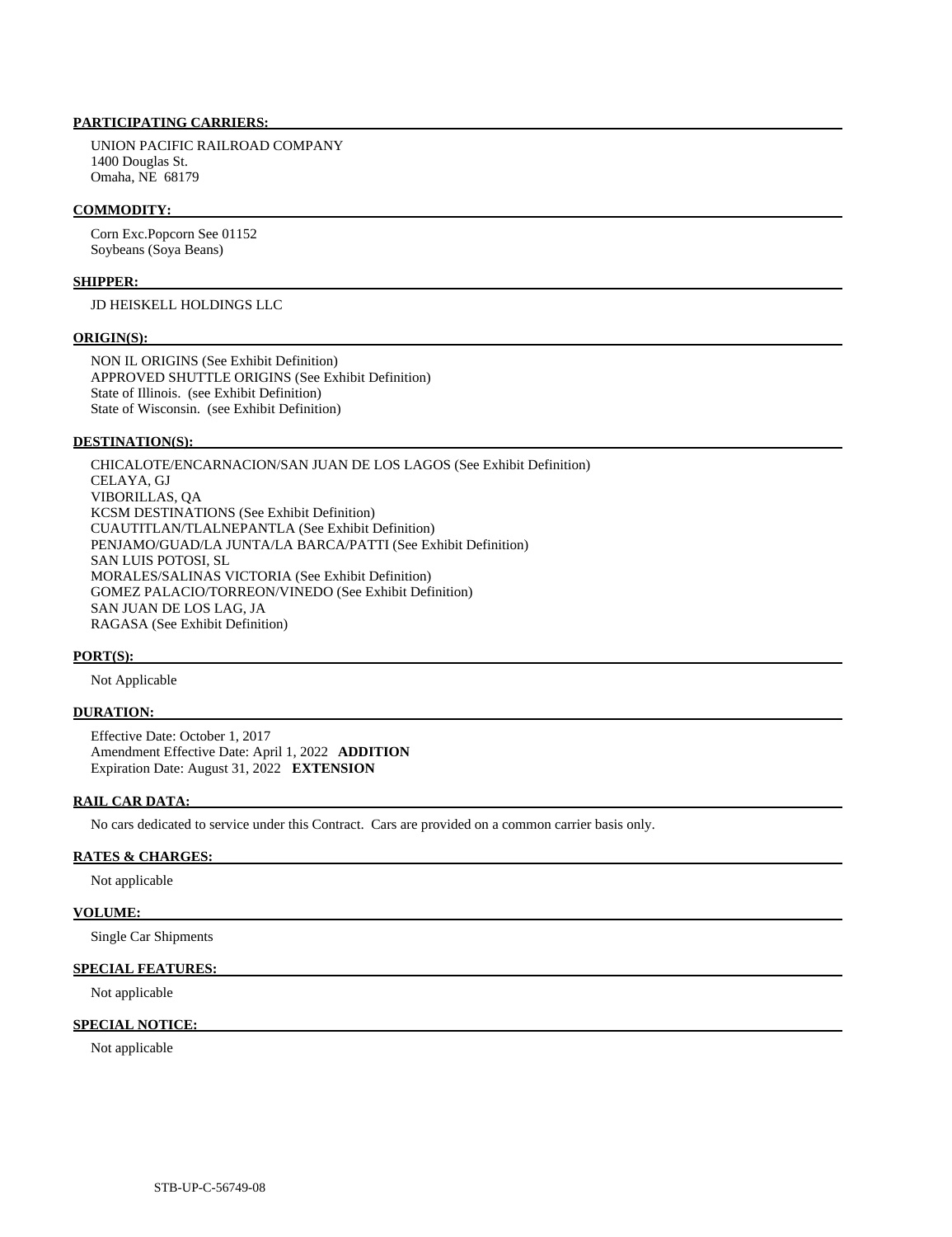# **EXHIBIT DEFINITIONS:**

 NON IL ORIGINS consist of: All railpoints in the state of Iowa as published in OPSL 6000-Series. All railpoints in the state of Kansas as published in OPSL 6000-Series. All railpoints in the state of Minnesota as published in OPSL 6000-Series. All railpoints in the state of Missouri as published in OPSL 6000-Series. All railpoints in the state of Nebraska as published in OPSL 6000-Series. APPROVED SHUTTLE ORIGINS consist of: BYERS, CO CHEYENNE WELLS, CO ALBERT CITY, IA ALTON, IA ASHTON, IA AVON, IA BELMOND, IA BRADFORD, IA BURT, IA CHAPIN, IA CLARE, IA CLARION, IA COUNCIL BLUFFS, IA DOWS, IA EMMETSBURG, IA FARNHAMVILLE, IA GARDEN CITY, IA GOWRIE, IA GRUVER, IA HANCOCK, IA HARTLEY, IA HAVELOCK, IA HINTON, IA JEFFERSON, IA JOICE, IA JORDAN, IA MALLARD, IA MARATHON, IA NEVADA, IA NORTHWOOD, IA PICKERING, IA RAKE, IA RALSTON, IA ROELYN, IA ROLFE, IA SLOAN, IA SUPERIOR, IA VINCENT, IA WEST BEND, IA BLISS, ID ALLEN, IL BLOOMINGTON, IL ELKHART, IL HARVARD, IL PONTIAC, IL ROYAL, IL SOUTH BELOIT, IL STERLING, IL TUSCOLA, IL ABILENE, KS ATCHISON, KS CANTON, KS COLBY, KS DOWNS, KS FRANKFORT, KS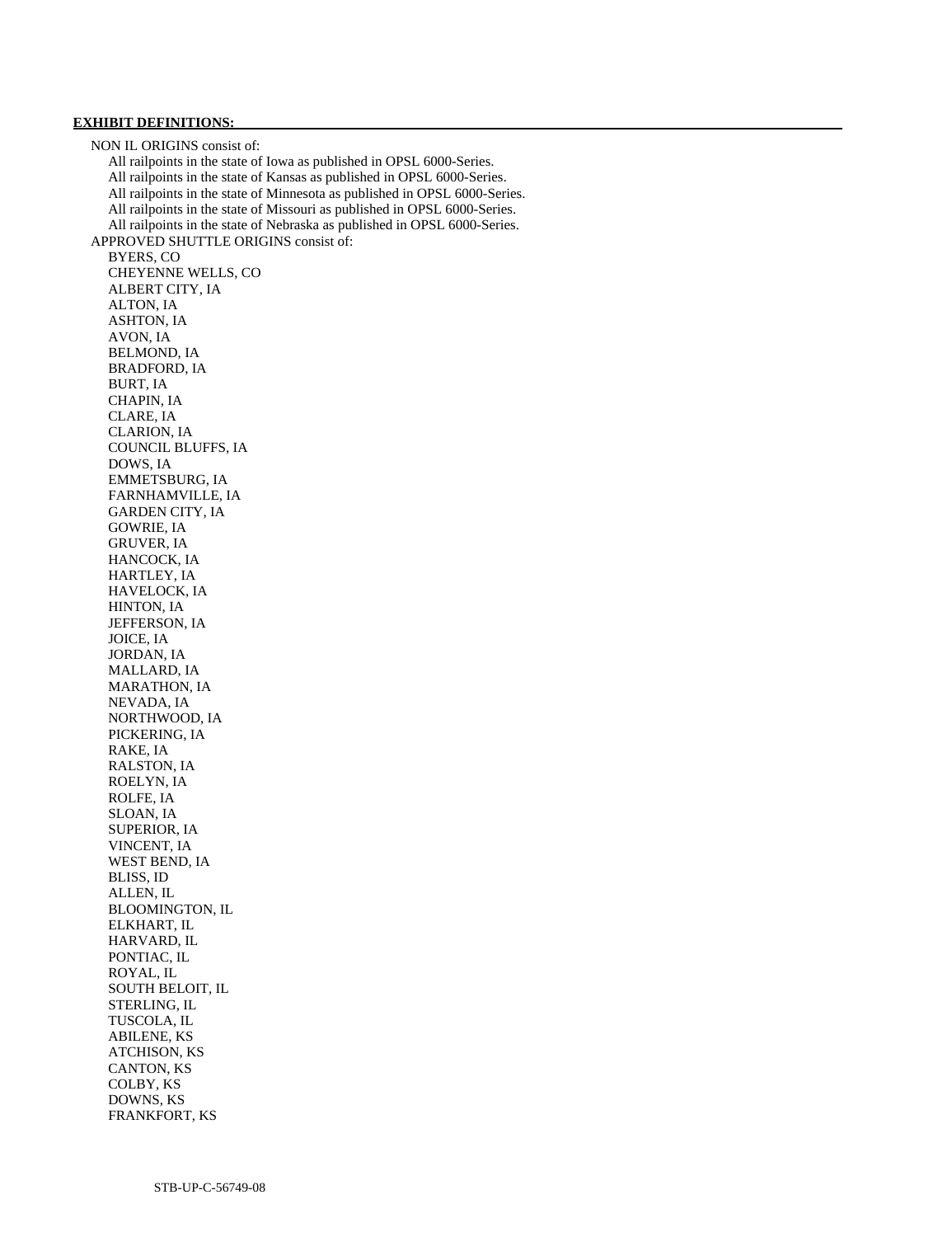GLEN ELDER, KS GREAT BEND, KS HANOVER, KS HAVILAND, KS HUTCHINSON, KS KANSAS CITY, KS LIBERAL, KS NEW CAMBRIA, KS OGALLAH, KS PLAINS, KS PRATT, KS SALINA, KS SHARON SPRINGS, KS TOPEKA, KS WAKEENEY, KS WICHITA, KS APPLETON, MN BREWSTER, MN BROWNTON, MN BUFFALO LAKE, MN DANUBE, MN DELAVAN, MN DULUTH, MN FAIRMONT, MN HERON LAKE, MN HOPE, MN LAMBERTON, MN MADELIA, MN MARNA, MN MILOMA, MN MONTEVIDEO, MN MOUNTAIN LAKE, MN NEW ULM, MN RANDOLPH, MN SAVAGE, MN SPRINGFIELD, MN ST JAMES, MN WALNUT GROVE, MN WELCOME, MN ADRIAN, MO ESSEX, MO SANDSTONE, MO ST JOSEPH, MO ALBION, NE BRAINARD, NE BROWNSON, NE CARLETON, NE CHAPPELL, NE COZAD, NE ELM CREEK, NE ENOLA, NE FREMONT, NE GIBBON, NE GOTHENBURG, NE GRAND ISLAND, NE HASTINGS, NE HAYLAND, NE JANSEN, NE KEARNEY, NE KIMBALL, NE LEXINGTON, NE LINCOLN, NE MEAD, NE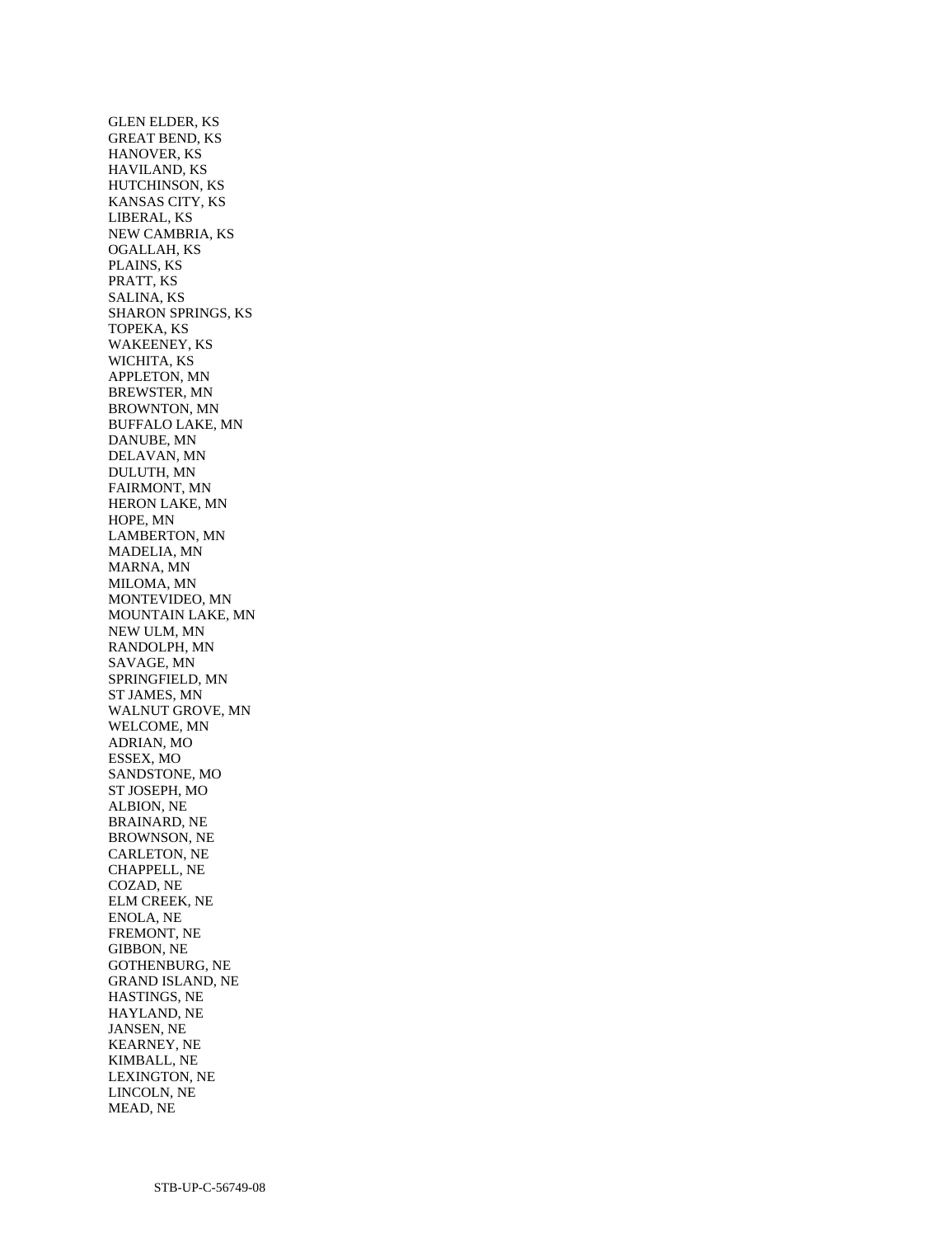MONROE, NE NEBRASKA CITY, NE NORTH BEND, NE NORTH PLATTE, NE ORD, NE OVERTON, NE PLYMOUTH, NE POLK, NE SCHAFER, NE SEDAN, NE SHELBY, NE SHELTON, NE ST EDWARD, NE STROMSBURG, NE SUPERIOR, NE SYRACUSE, NE THUMEL, NE WOOD RIVER, NE YANKA, NE KINGFISHER, OK MEDFORD, OK OPTIMA, OK AMARILLO, TX AVALON, WI EVANSVILLE, WI SUPERIOR, WI All railpoints in the state of Illinois as published in OPSL 6000-Series. All railpoints in the state of Wisconsin as published in OPSL 6000-Series. CHICALOTE/ENCARNACION/SAN JUAN DE LOS LAGOS consist of: CHICALOTE, AG ENCARNACION, JA SAN JUAN DE LOS LAG, JA KCSM DESTINATIONS consist of: CHICALOTE, AG EL TULE, AG AHORCADO, QA QUERETARO, QA SAN JUAN DEL RIO, QA CUAUTITLAN/TLALNEPANTLA consist of: CUAUTITLAN, EM TLALNEPANTLA, EM PENJAMO/GUAD/LA JUNTA/LA BARCA/PATTI consist of: PENJAMO, GJ GUADALAJARA, JA LA BARCA, JA LA JUNTA, JA PATTI, MH MORALES/SALINAS VICTORIA consist of: MORALES, NL SALINAS VICTORIA, NL GOMEZ PALACIO/TORREON/VINEDO consist of: TORREON, CU GOMEZ PALACIO, DG VINEDO, DG RAGASA consist of: CADEREYTA, NL MONTERREY, NL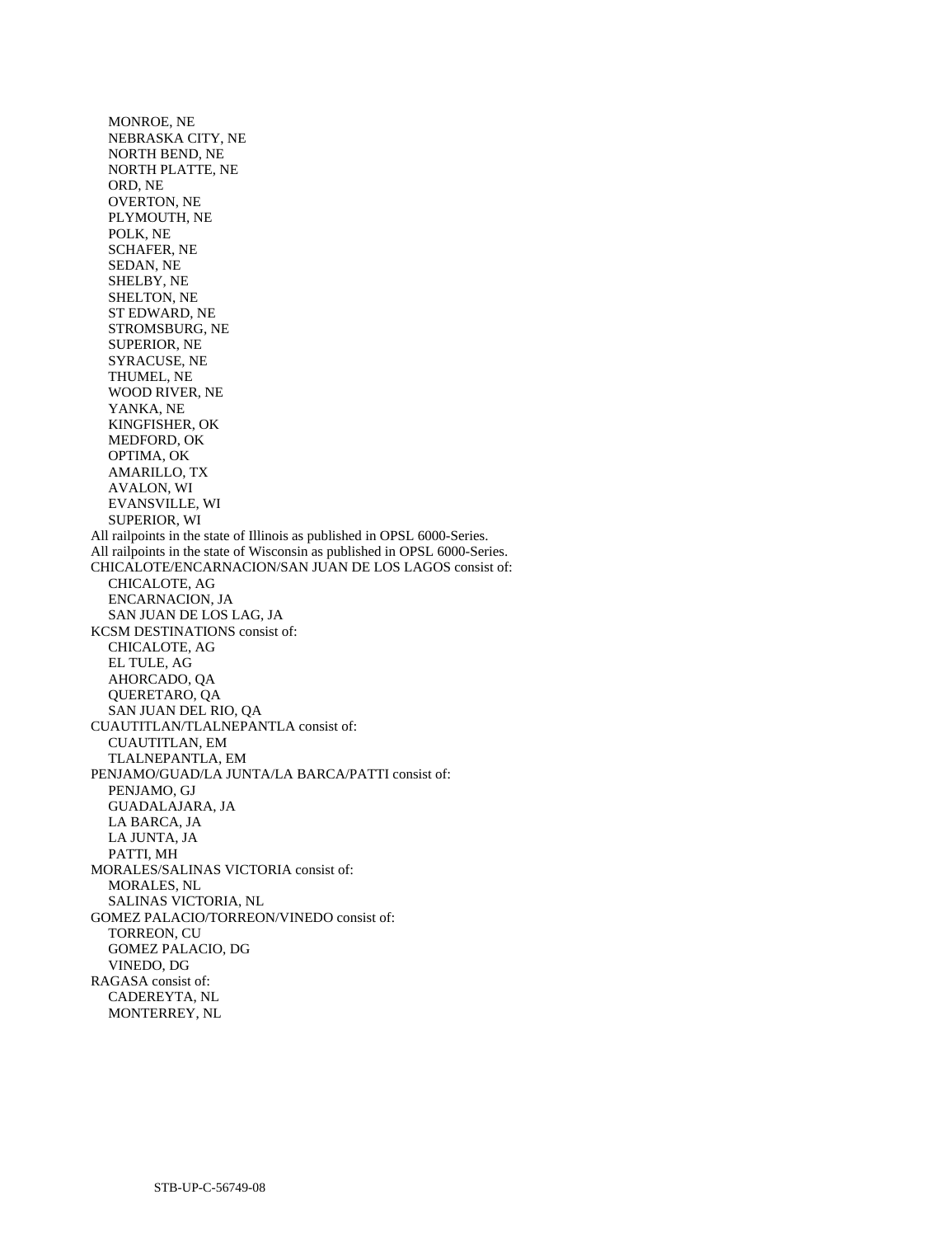

STB-UPUPCQ 102019-BI

# **UNION PACIFIC RAILROAD COMPANY**

# **AMENDED CONTRACT SUMMARY**

**Issued:**  April 4, 2022

**Effective:** June 1, 2021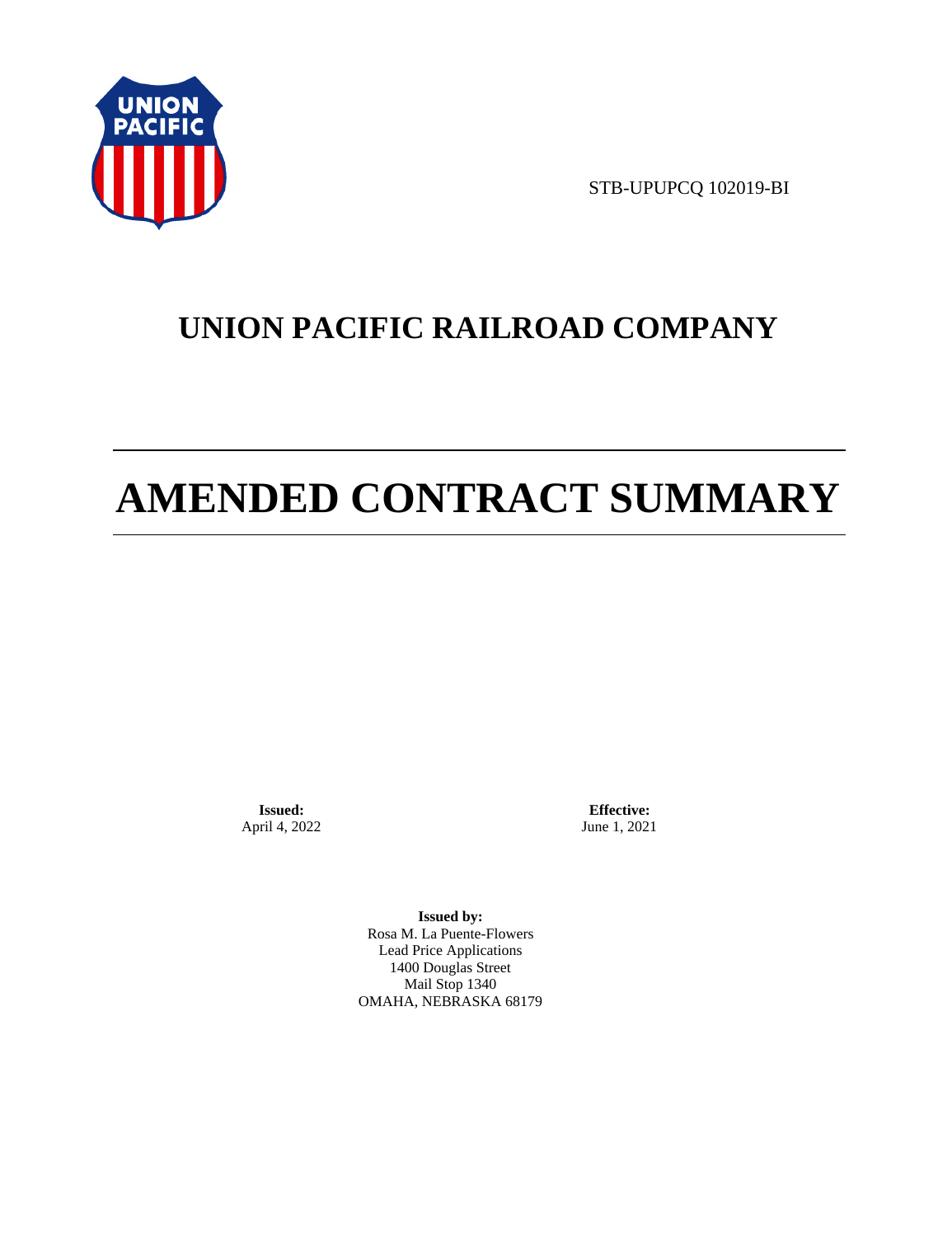UNION PACIFIC RAILROAD COMPANY 1400 Douglas St. Omaha, NE 68179

#### **COMMODITY:**

 Wheat Flour Exc.Blended Or Prepared See 20451- 20452 Corn Meal Or Flour Exc.Animal Or Poultry Feed See 20421- 20423 Flour Or Other Grain Mill Products,Nec Rye Flour Or Meal Oat Meal Or Flour Gluten Meal Corn, Crushed Corn, Rolled, Hulled, Other Than Canned Sorghum Grain Meal Corn, Cracked Corn, Ear, Ground With Cob Bakers Or Brewers Grits, Granulated Or Refined Wheat Middlings Or Shorts,Non- Pelletized Wheat Bran, Other Than Pelletized Wheat Grain Mill Feed, Other Than Pelletized, Viz. Bran, Middlings, Red Dog Or Shorts, Or A Physical Mixture Of Any Two Or More Wheat Bran And 2 1/2 Per- Cent Other Ingredients, Other Than Pelletized Wheat Middlings Or Shorts,Pelletized Wheat Grain Mill Feed, Pelletized, Viz. Bran, Middlings, Red Dog Or Shorts, Or A Physical Mixture Of Any Two Or More Wheat Bran, Pelletized Wheat Bran And 2 1/2 Percent Other Ingredients, Pelletized Wheat Flour Wheat, Cracked Or Ground, Steamed And Dried (Bulgur Or Bulghur), For Human Consumption, Requiring Further Cooking

# **ADDITION**

# **SHIPPER:**

 ADM WEST ARCHER DANIELS MIDLAND COMPANY ADM 4666 ADM MILLING

#### **ORIGIN(S):**

 LINCOLN, NE CHICAGO, IL ARKANSAS CITY, KS MINNEAPOLIS, MN ENID, OK SPOKANE, WA CARTHAGE, MO ST LOUIS, MO DES MOINES, IA ABILENE, KS **ADDITION** 

#### **DESTINATION(S):**

 CARTHAGE, MO ENID, OK GOSHEN JCT, CA TAGUS, CA MFC SPUR, LA CHICKASHA, OK LINCOLN, NE KANSAS CITY, MO EL PASO, TX COMANCHE, TX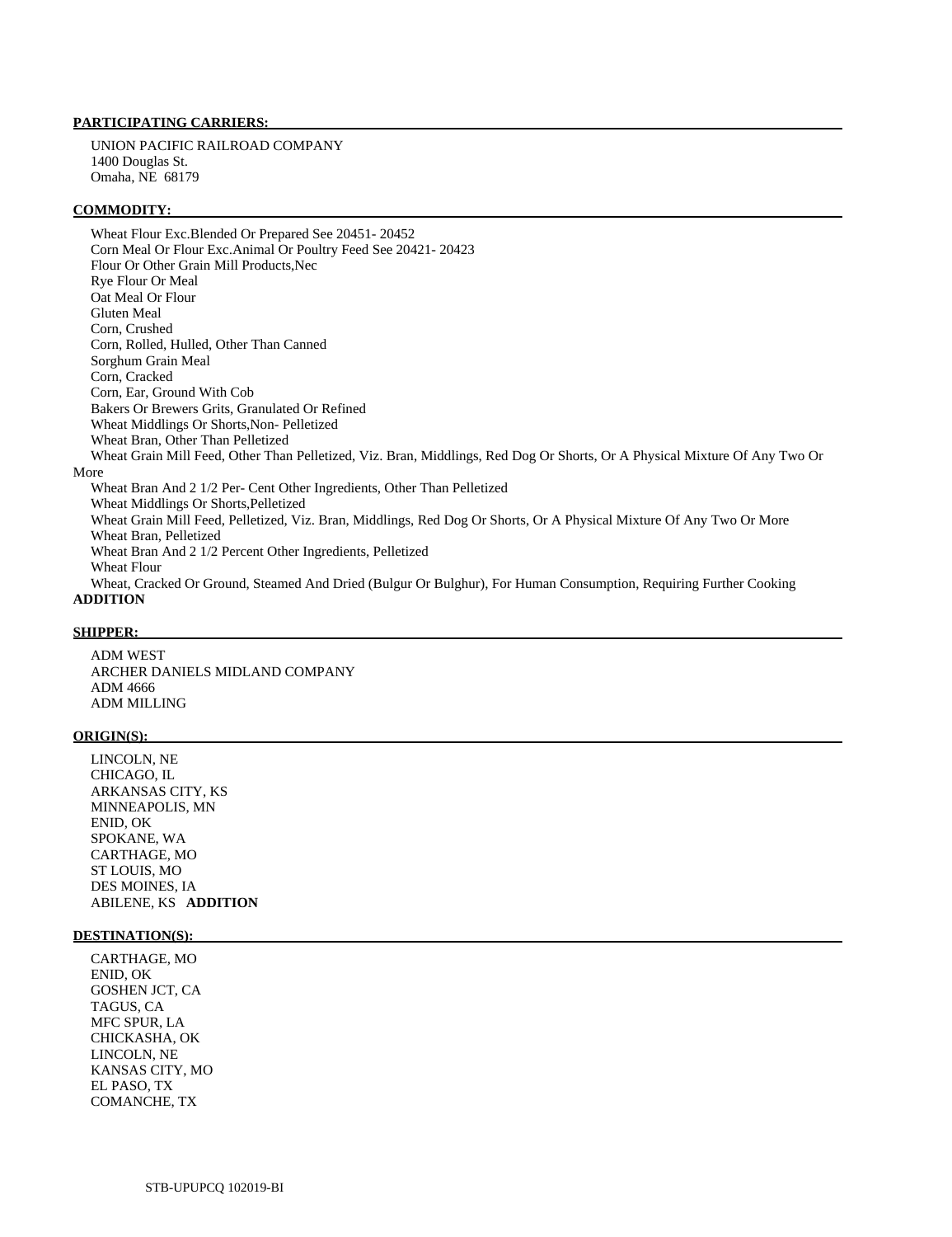CHICAGO, IL ST CHARLES, IL NEW BRAUNFELS, TX MINNEAPOLIS, MN LUBBOCK, TX PORT STOCKTON, CA TEMPLE, TX SHREVEPORT, LA PHOENIX, AZ TOLLESON, AZ ELK GROVE VILLAGE, IL MEMPHIS, TN AMARILLO, TX EAGLE PASS, TX FT WORTH, TX GONZALES, TX MOUNT PLEASANT, TX ABILENE, TX NOLTE, TX EAST ST LOUIS, IL HARWOOD, TX NACOGDOCHES, TX GENEVA, IL NAMPA, ID EUGENE, OR BRIDGEVIEW, IL HOUSTON, TX **ADDITION**  VAN BUREN, AR LE COMPTE, LA TURLOCK, CA

#### **PORT(S):**

Not Applicable

# **DURATION:**

 Effective Date: June 1, 2018 Amendment Effective Date: June 1, 2021 **ADDITION**  Expiration Date: May 31, 2022 **EXTENSION** 

#### **RAIL CAR DATA:**

No cars dedicated to service under this Contract. Cars are provided on a common carrier basis only.

# **RATES & CHARGES:**

Subject to increases.

#### **VOLUME:**

Single Car Shipments

# **SPECIAL FEATURES:**

Special Switching Provision

# **SPECIAL NOTICE:**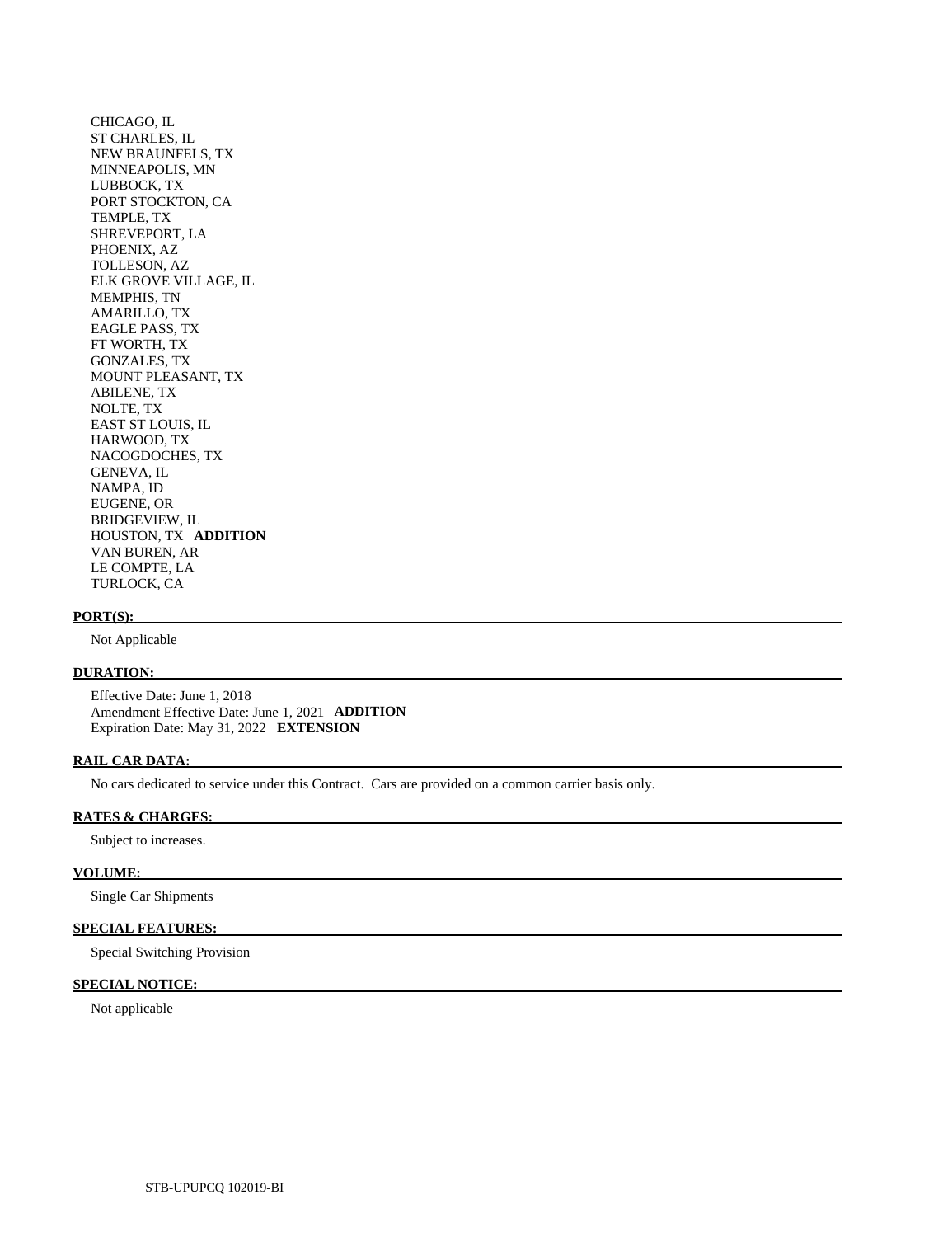

STB-UPUPCQ 102019-BJ

# **UNION PACIFIC RAILROAD COMPANY**

# **AMENDED CONTRACT SUMMARY**

**Issued:**  April 5, 2022

**Effective:** June 1, 2021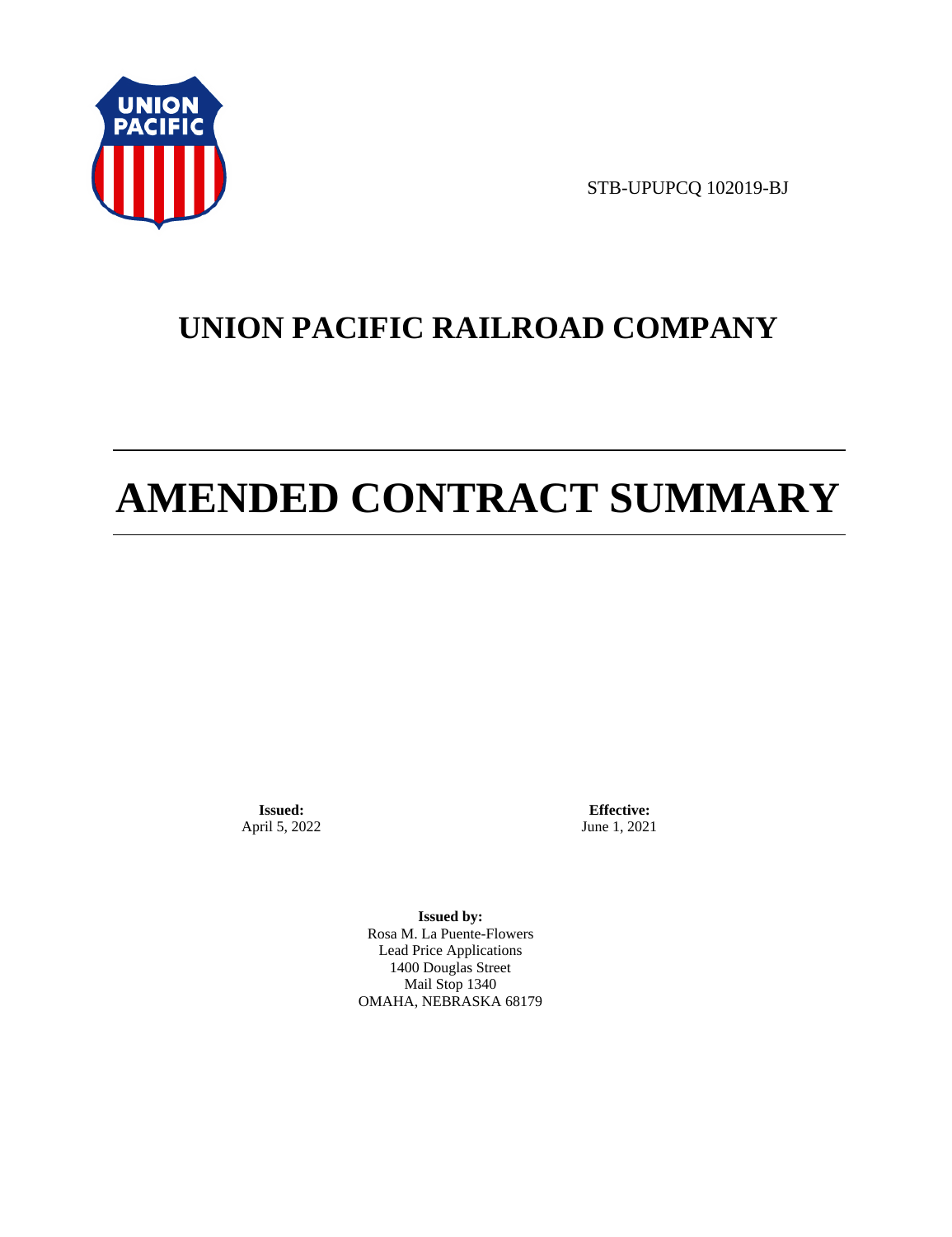UNION PACIFIC RAILROAD COMPANY 1400 Douglas St. Omaha, NE 68179

#### **COMMODITY:**

 Wheat Flour Exc.Blended Or Prepared See 20451- 20452 Corn Meal Or Flour Exc.Animal Or Poultry Feed See 20421- 20423 Flour Or Other Grain Mill Products,Nec Rye Flour Or Meal Oat Meal Or Flour Gluten Meal Corn, Crushed Corn, Rolled, Hulled, Other Than Canned Sorghum Grain Meal Corn, Cracked Corn, Ear, Ground With Cob Bakers Or Brewers Grits, Granulated Or Refined Wheat Middlings Or Shorts,Non- Pelletized Wheat Bran, Other Than Pelletized Wheat Grain Mill Feed, Other Than Pelletized, Viz. Bran, Middlings, Red Dog Or Shorts, Or A Physical Mixture Of Any Two Or More Wheat Bran And 2 1/2 Per- Cent Other Ingredients, Other Than Pelletized Wheat Middlings Or Shorts,Pelletized Wheat Grain Mill Feed, Pelletized, Viz. Bran, Middlings, Red Dog Or Shorts, Or A Physical Mixture Of Any Two Or More Wheat Bran, Pelletized Wheat Bran And 2 1/2 Percent Other Ingredients, Pelletized Wheat Flour **ADDITION**  Wheat, Cracked Or Ground, Steamed And Dried (Bulgur Or Bulghur), For Human Consumption, Requiring Further Cooking

# **ADDITION**

### **SHIPPER:**

 ADM WEST ARCHER DANIELS MIDLAND COMPANY ADM 4666 **ADDITION**  ADM MILLING

#### **ORIGIN(S):**

 LINCOLN, NE CHICAGO, IL ARKANSAS CITY, KS MINNEAPOLIS, MN ENID, OK SPOKANE, WA CARTHAGE, MO ST LOUIS, MO DES MOINES, IA **ADDITION**  ABILENE, KS **ADDITION**  ST CHARLES, IL **ADDITION** 

### **DESTINATION(S):**

 CARTHAGE, MO **ADDITION**  ENID, OK **ADDITION**  GOSHEN JCT, CA **ADDITION**  TAGUS, CA **ADDITION**  MFC SPUR, LA CHICKASHA, OK LINCOLN, NE KANSAS CITY, MO EL PASO, TX **ADDITION**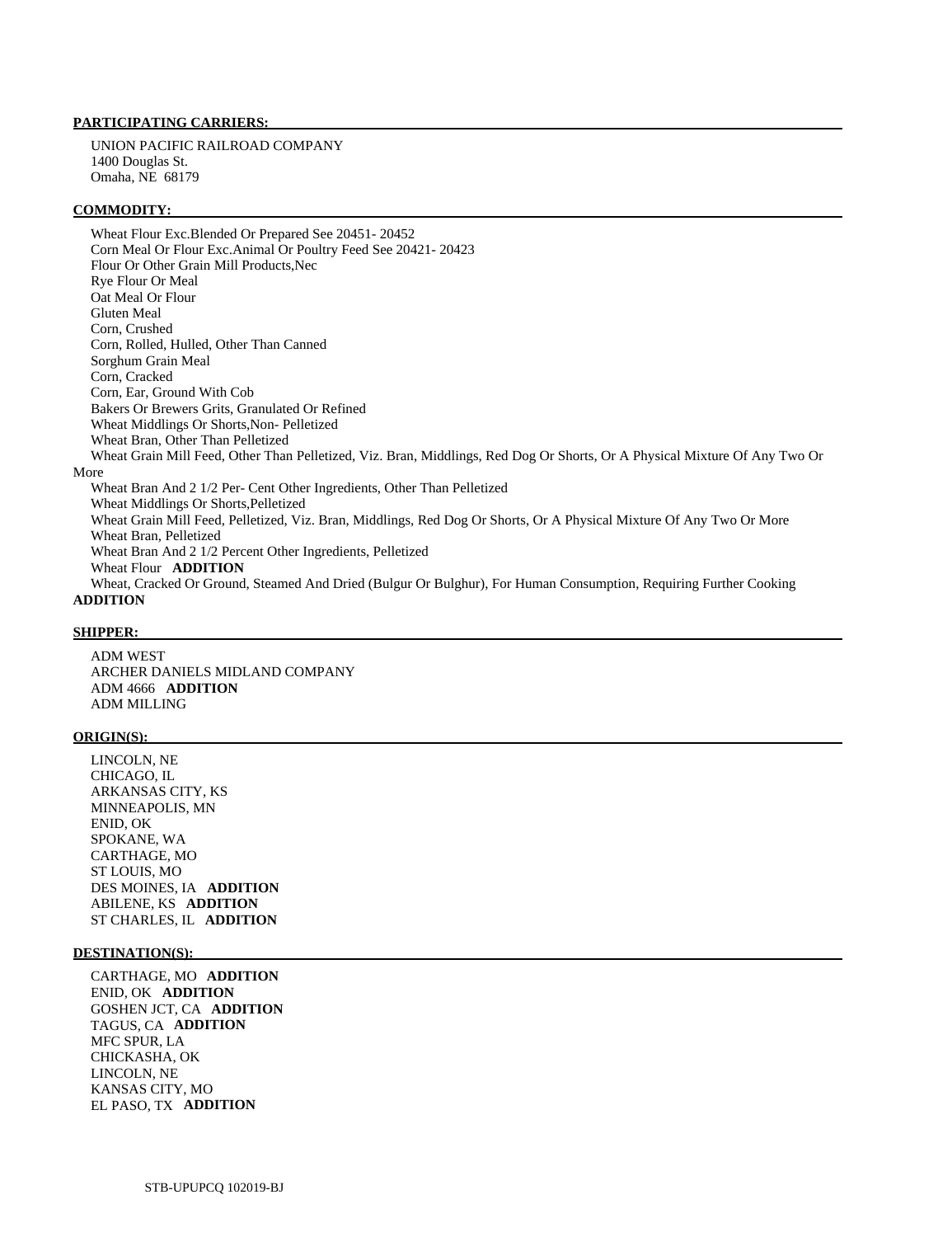COMANCHE, TX CHICAGO, IL ST CHARLES, IL NEW BRAUNFELS, TX MINNEAPOLIS, MN LUBBOCK, TX PORT STOCKTON, CA TEMPLE, TX SHREVEPORT, LA PHOENIX, AZ TOLLESON, AZ ELK GROVE VILLAGE, IL MEMPHIS, TN AMARILLO, TX EAGLE PASS, TX FT WORTH, TX GONZALES, TX MOUNT PLEASANT, TX ABILENE, TX NOLTE, TX EAST ST LOUIS, IL HARWOOD, TX NACOGDOCHES, TX GENEVA, IL NAMPA, ID EUGENE, OR BRIDGEVIEW, IL **ADDITION**  HOUSTON, TX **ADDITION**  VAN BUREN, AR LE COMPTE, LA TURLOCK, CA

### **PORT(S):**

Not Applicable

# **DURATION:**

 Effective Date: June 1, 2018 Amendment Effective Date: June 1, 2021 **ADDITION**  Expiration Date: May 31, 2022 **EXTENSION** 

## **RAIL CAR DATA:**

No cars dedicated to service under this Contract. Cars are provided on a common carrier basis only.

# **RATES & CHARGES:**

Subject to increases.

#### **VOLUME:**

Single Car Shipments

# **SPECIAL FEATURES:**

Special Switching Provision

# **SPECIAL NOTICE:**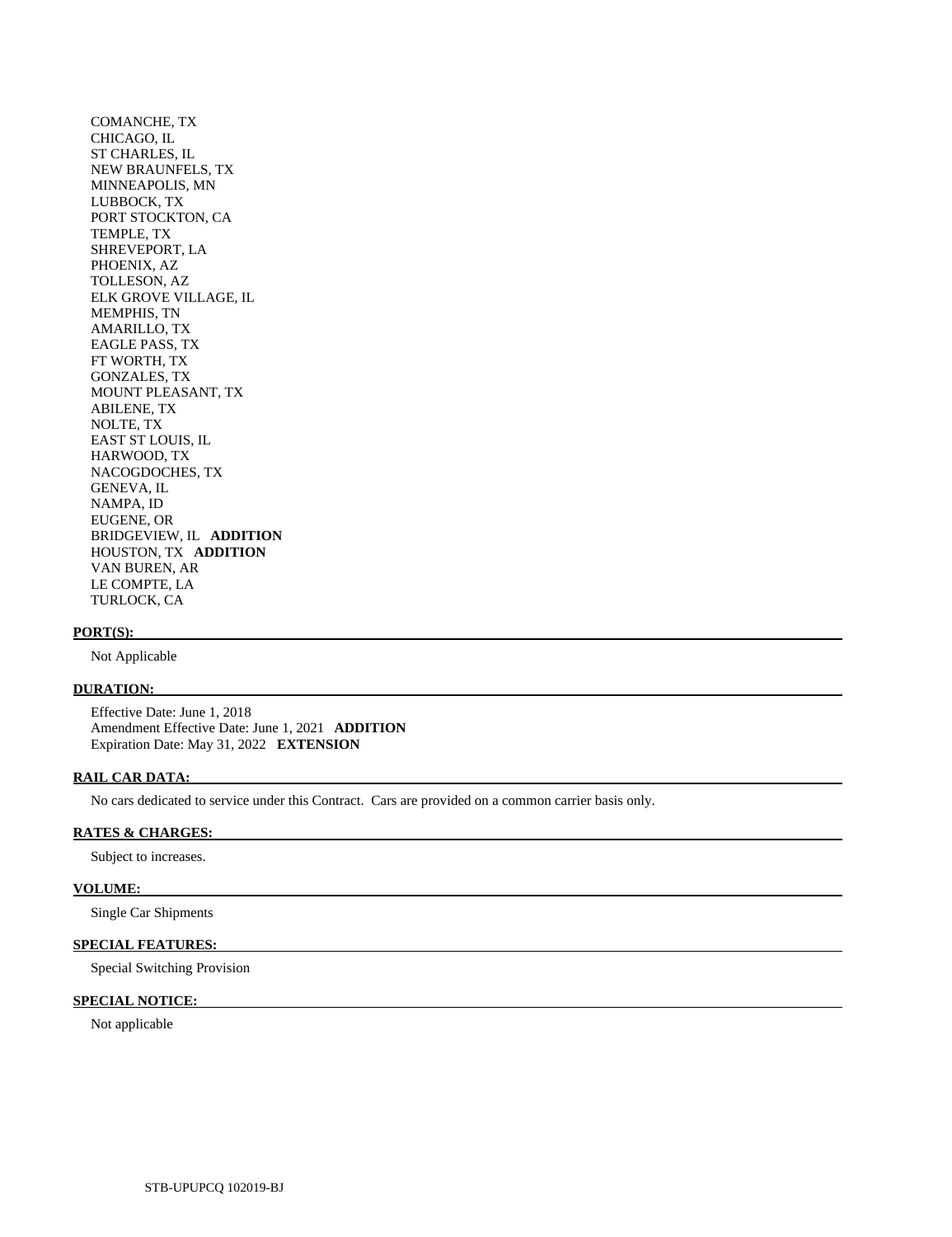

STB-UPUPCQ 102534-AB

# **UNION PACIFIC RAILROAD COMPANY**

# **AMENDED CONTRACT SUMMARY**

**Issued:**  April 7, 2022

**Effective:** September 1, 2021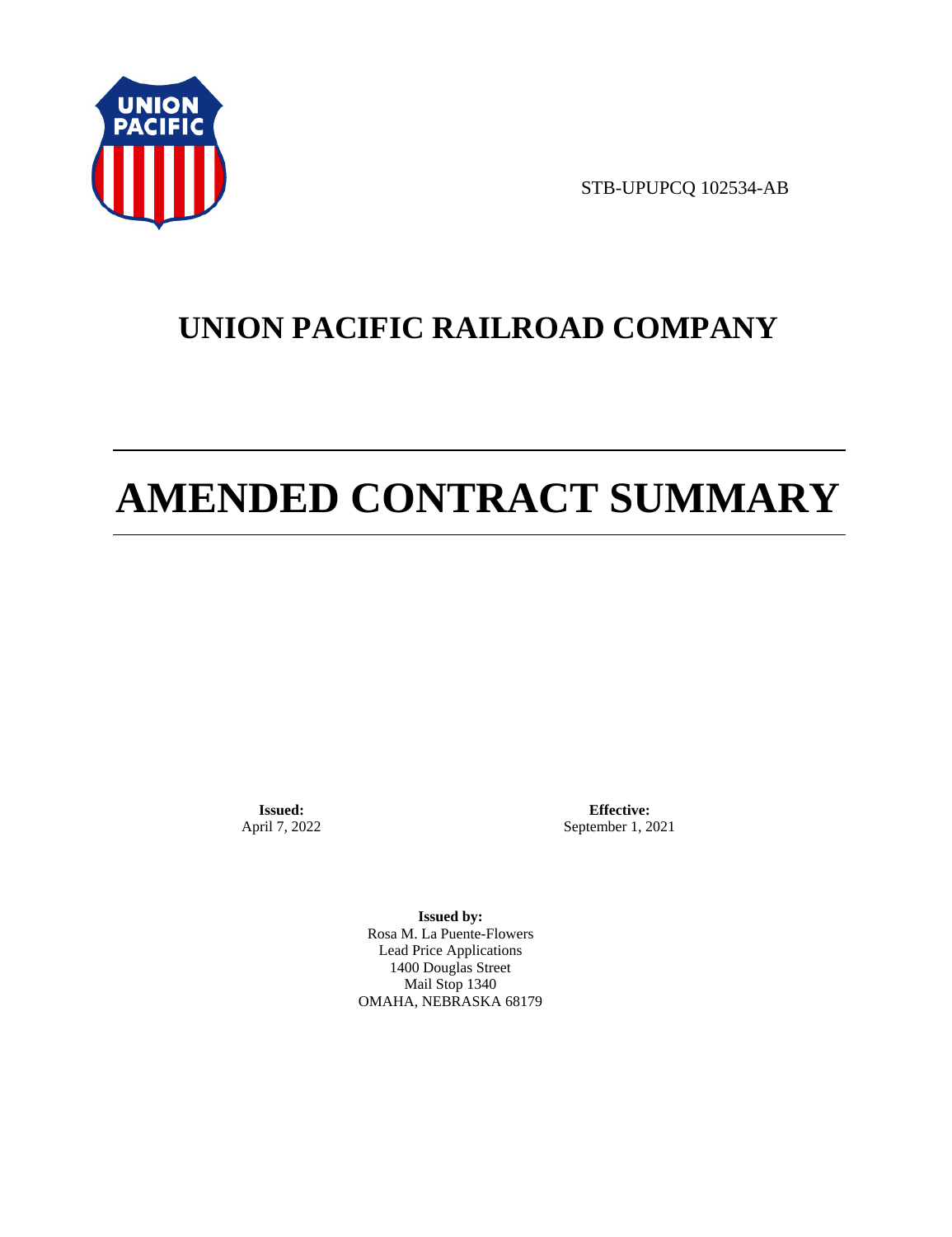UNION PACIFIC RAILROAD COMPANY 1400 Douglas St. Omaha, NE 68179

#### **COMMODITY:**

 Sorghum Grains **ADDITION**  Soybeans (Soya Beans) **ADDITION** 

#### **SHIPPER:**

CARGILL INC

#### **ORIGIN(S):**

 BRIDGEPORT, IA **ADDITION**  EDDYVILLE, IA **ADDITION**  LABETTE, KS **ADDITION**  NEW ORLEANS, LA **ADDITION**  EAGLE PASS, TX **ADDITION**  PARAGOULD, AR **ADDITION**  HEARNE, TX **ADDITION**  HOOKS, TX **ADDITION**  LAREDO, TX **ADDITION**  WICHITA FALLS, TX **ADDITION**  HUTCHINSON, KS **ADDITION**  BROWNSVILLE, TX **ADDITION**  CRESSON, TX **ADDITION**  HOCKLEY, TX **ADDITION**  LOLITA, TX **ADDITION**  FT WORTH, TX **ADDITION**  BLAIR, NE **ADDITION**  SALINA, KS **ADDITION**  TOPEKA, KS **ADDITION**  WAKEENEY, KS **ADDITION**  CHEYENNE WELLS, CO **ADDITION**  COLBY, KS **ADDITION**  HARLINGEN, TX **ADDITION**  GRAND ISLAND, NE **ADDITION**  EAST ST LOUIS, IL **ADDITION**  OMAHA, NE **ADDITION**  CONNELL, TX **ADDITION**  CEDAR RAPIDS, IA **ADDITION** 

### **DESTINATION(S):**

 SOMMER, IL **ADDITION**  GRAND ISLAND, NE **ADDITION**  SIOUX CITY, IA **ADDITION**  KANSAS CITY, MO **ADDITION**  EAST ST LOUIS, IL **ADDITION**  OMAHA, NE **ADDITION**  WESTWEGO, LA **ADDITION**  EDDYVILLE, IA **ADDITION**  CHICAGO, IL **ADDITION**  CEDAR RAPIDS, IA **ADDITION**  BATON ROUGE, LA **ADDITION**  CAMANCHE, IA **ADDITION**  AVONDALE, LA **ADDITION**  ST PAUL, MN **ADDITION**  HOOKS, TX **ADDITION**  HOUSTON, TX **ADDITION**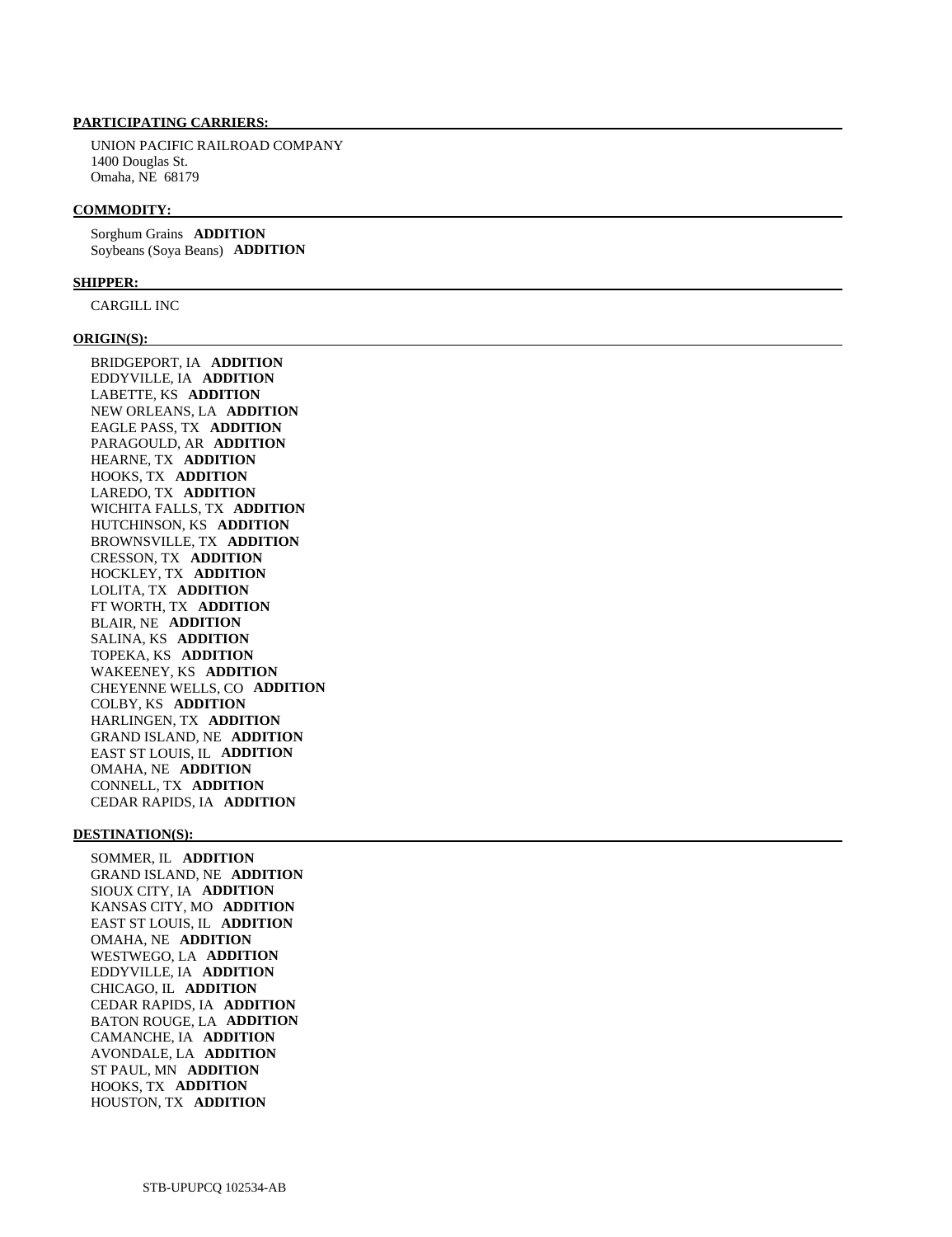BLAIR, NE **ADDITION**  BRIDGEPORT, IA **ADDITION**  FT DODGE, IA **ADDITION**  MEMPHIS, TN **ADDITION**  OR - PORTLAND AGS (See Exhibit Definition) WORTHINGTON, MN **ADDITION**  IOWA FALLS, IA **ADDITION**  TIMPIE, UT **ADDITION**  BREAUX BRIDGE, LA **ADDITION**  NEWARK, CA **ADDITION**  SCHUYLER, NE **ADDITION**  FT WORTH, TX **ADDITION**  WA - SEATTLE AGS (See Exhibit Definition) STE GENEVIEVE, MO **ADDITION** 

#### **PORT(S):**

Not Applicable

### **DURATION:**

 Effective Date: August 1, 2019 Amendment Effective Date: September 1, 2021 **ADDITION**  Expiration Date: July 31, 2022 **EXTENSION** 

# **RAIL CAR DATA:**

No cars dedicated to service under this Contract. Cars are provided on a common carrier basis only.

# **RATES & CHARGES:**

Subject to increases.

## **VOLUME:**

 Minimum shipment of 107 carloads. **ADDITION**  Multiple Car Shipments **ADDITION** 

#### **SPECIAL FEATURES:**

 Special Switching Provision Not Applicable. This change pertained only to confidential data. (Switching)

# **SPECIAL NOTICE:**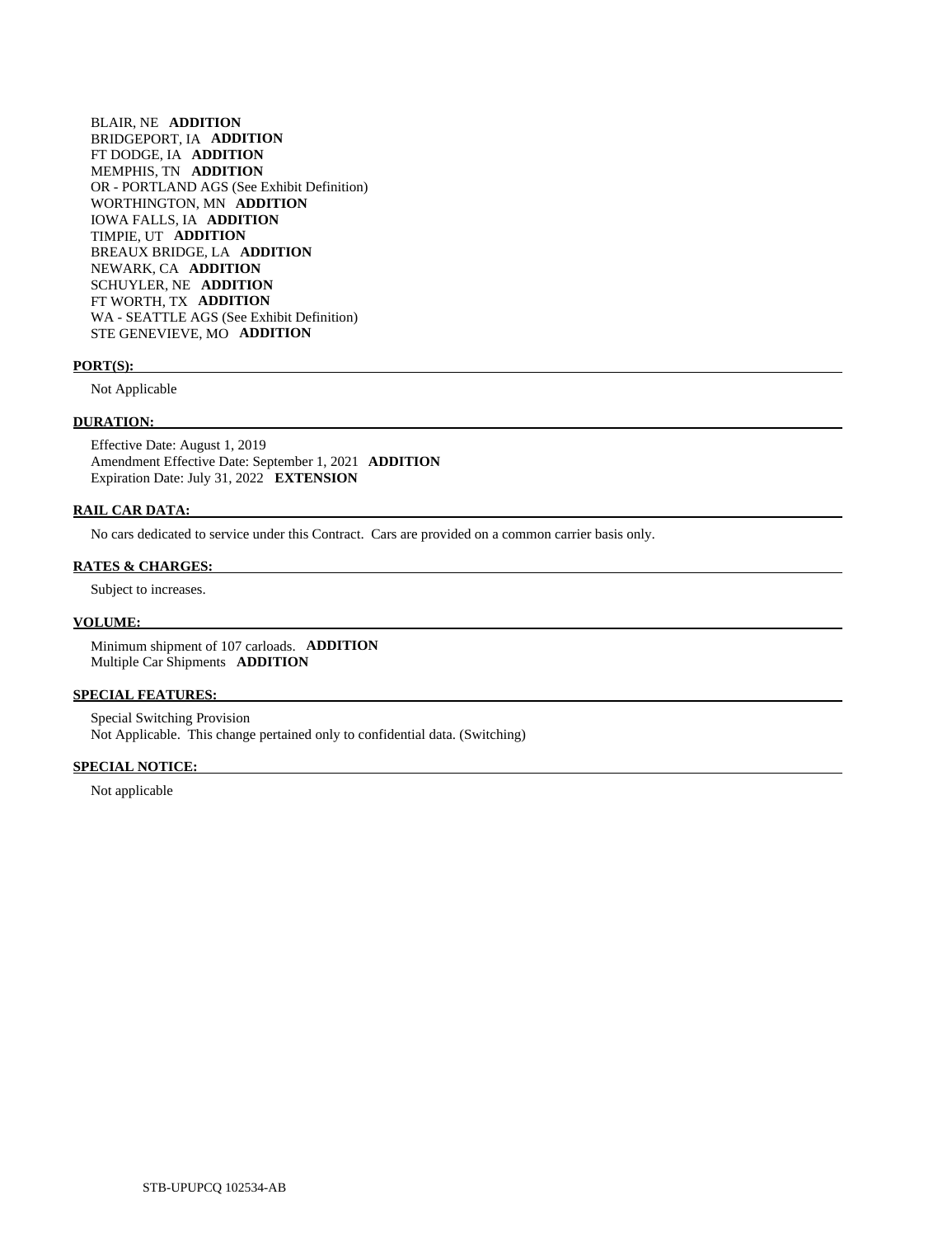OR - PORTLAND AGS consist of: ALBINA, OR **ADDITION**  ASTORIA, OR **ADDITION**  AUMSVILLE, OR **ADDITION**  AURORA, OR **ADDITION**  BARNES YARD, OR **ADDITION**  BATTERSON, OR **ADDITION**  BONNEVILLE, OR **ADDITION**  BRIDAL VEIL, OR **ADDITION**  BROOKS, OR **ADDITION**  BUXTON, OR **ADDITION**  CANBY, OR **ADDITION**  CLACKAMAS, OR **ADDITION**  COALCA, OR **ADDITION**  COCHRAN, OR **ADDITION**  DODSON, OR **ADDITION**  EAST MILWAUKIE, OR **ADDITION**  EAST PORTLAND, OR **ADDITION**  FIR, OR **ADDITION**  GARBALDI, OR **ADDITION**  GARIBALDI, OR **ADDITION**  GEER, OR **ADDITION**  GERVAIS, OR **ADDITION**  HEMLOCK, OR **ADDITION**  HITO, OR **ADDITION**  HUBBARD, OR **ADDITION**  KENTON, OR **ADDITION**  LAKE YARD, OR **ADDITION**  LIBERAL, OR **ADDITION**  MILWAUKIE, OR **ADDITION**  MOHLER, OR **ADDITION**  MT ANGEL, OR **ADDITION**  NORTH PORTLAND, OR **ADDITION**  OREGON CITY, OR **ADDITION**  OSWEGO, OR **ADDITION**  PORTLAND, OR **ADDITION**  PRATUM, OR **ADDITION**  PULP, OR **ADDITION**  RENARD, OR **ADDITION**  RIVER GATE, OR **ADDITION**  ROCKWOOD, OR **ADDITION**  SHAW, OR **ADDITION**  SILVERTON, OR **ADDITION**  ST JOHNS, OR **ADDITION**  STAYTON, OR **ADDITION**  TILLAMOOK, OR **ADDITION**  TROUTDALE, OR **ADDITION**  WARRENTON, OR **ADDITION**  WEST LINN, OR **ADDITION**  WHEELER, OR **ADDITION**  WOODBURN, OR **ADDITION**  AMPERE, WA **ADDITION**  BARBERTON, WA **ADDITION**  BATTLE GROUND, WA **ADDITION**  BRUSH PRAIRIE, WA **ADDITION**  CAMAS, WA **ADDITION**  CASTLE ROCK, WA **ADDITION**  CATHLAMET, WA **ADDITION**  CHELATCHIE, WA **ADDITION**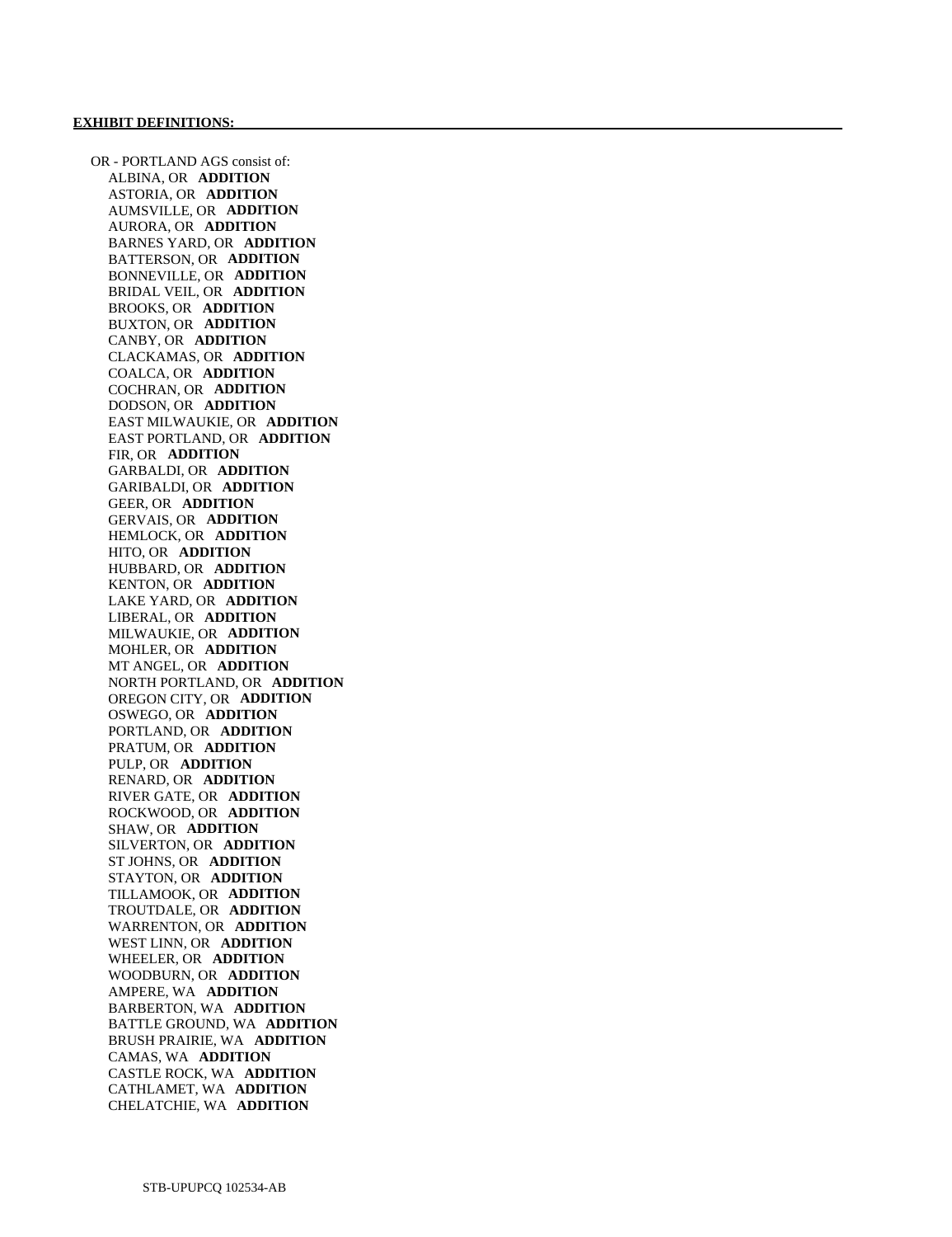COLUMBIA JCT, WA **ADDITION**  HEISON, WA **ADDITION**  HOMAN, WA **ADDITION**  KALAMA, WA **ADDITION**  KELSO, WA **ADDITION**  LONGVIEW, WA **ADDITION**  OSTRANDER, WA **ADDITION**  RIDGEFIELD, WA **ADDITION**  ROCKY POINT, WA **ADDITION**  RYE JCT, WA **ADDITION**  VANCOUVER, WA **ADDITION**  VANCOUVER JCT, WA **ADDITION**  WASHOUGAL, WA **ADDITION**  WOODLAND, WA **ADDITION**  YACOLT, WA **ADDITION**  WA - SEATTLE AGS consist of: ABERDEEN, WA **ADDITION**  ABERDEEN JCT, WA **ADDITION**  ALDERTON, WA **ADDITION**  ALLISON, WA **ADDITION**  ANDOVER, WA **ADDITION**  ARGO, WA **ADDITION**  AUBURN, WA **ADDITION**  BALLARD, WA **ADDITION**  BALLARD JCT, WA **ADDITION**  BANGOR, WA **ADDITION**  BAY SHORE, WA **ADDITION**  BELFAIR, WA **ADDITION**  BELLINGHAM, WA **ADDITION**  BELMORE, WA **ADDITION**  BLACK RIVER, WA **ADDITION**  BLAJCT, WA **ADDITION**  BLAKESLEE JCT, WA **ADDITION**  BREMERTON, WA **ADDITION**  BRIARWOOD, WA **ADDITION**  BUCODA, WA **ADDITION**  BURLINGTON, WA **ADDITION**  CAMP MURRAY, WA **ADDITION**  CAPITOL, WA **ADDITION**  CENPARK, WA **ADDITION**  CENTRALIA, WA **ADDITION**  CHEHALIS, WA **ADDITION**  CLAY CITY, WA **ADDITION**  CONCORA, WA **ADDITION**  DIVIDE, WA **ADDITION**  DUPONT, WA **ADDITION**  EAST OLYMPIA, WA **ADDITION**  EAST PUYALLUP, WA **ADDITION**  EATONVILLE JCT, WA **ADDITION**  EDMOND, WA **ADDITION**  EDMONDS, WA **ADDITION**  ELBE, WA **ADDITION**  ELMA, WA **ADDITION**  ESSEX, WA **ADDITION**  EVERETT, WA **ADDITION**  EVERETT, WA **ADDITION**  FERNDALE, WA **ADDITION**  FIFE, WA **ADDITION**  FREDERICKSON, WA **ADDITION**  FT LEWIS, WA **ADDITION**  GATE, WA **ADDITION**  GLOBAL GATEWAY NO, WA **ADDITION**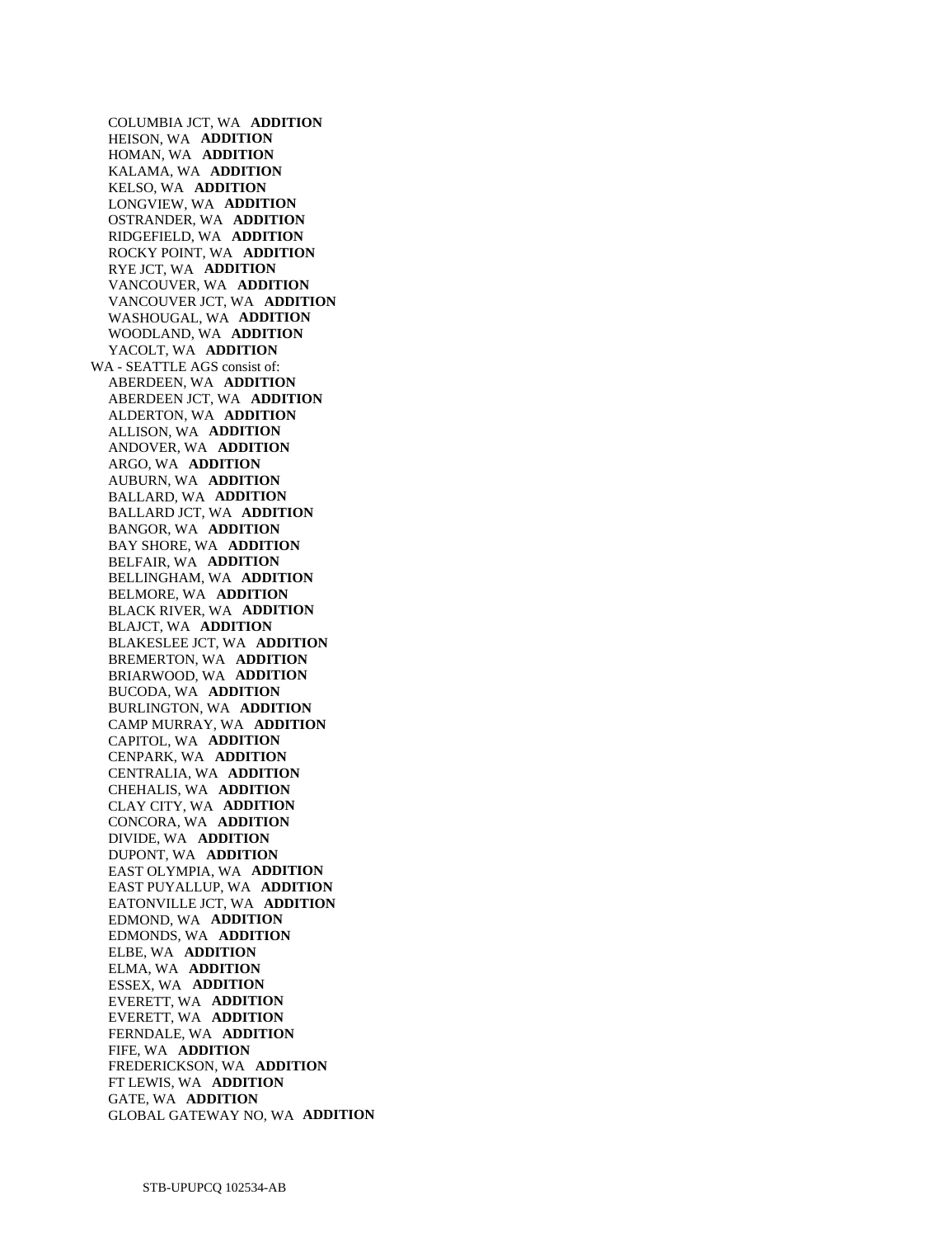GRAHAM, WA **ADDITION**  GRAND MOUND, WA **ADDITION**  GREENDALE, WA **ADDITION**  HARBOR ISLAND, WA **ADDITION**  HILLSDALE, WA **ADDITION**  HOQUIAM, WA **ADDITION**  INTERBAY, WA **ADDITION**  JUNCTION CITY, WA **ADDITION**  KAPOWSIN, WA **ADDITION**  KENT, WA **ADDITION**  KETRON, WA **ADDITION**  KYRO, WA **ADDITION**  LAKESIDE, WA **ADDITION**  LAKEVIEW, WA **ADDITION**  LOVELAND, WA **ADDITION**  LYNCH CREEK, WA **ADDITION**  LYNDEN, WA **ADDITION**  MALTBY, WA **ADDITION**  MARMAC, WA **ADDITION**  MAYTOWN, WA **ADDITION**  MCCLEARY, WA **ADDITION**  MCKENNA, WA **ADDITION**  MCMILLIN, WA **ADDITION**  MEEKER, WA **ADDITION**  MIDLAND, WA **ADDITION**  MINERAL, WA **ADDITION**  MONROE, WA **ADDITION**  MONTESANO, WA **ADDITION**  MORTON, WA **ADDITION**  MOUNT VERNON, WA **ADDITION**  MT VERNON, WA **ADDITION**  NAD JCT, WA **ADDITION**  NAPAVINE, WA **ADDITION**  NEW RELIANCE, WA **ADDITION**  NISQUALLY, WA **ADDITION**  NORTH PUYALLUP, WA **ADDITION**  OAKVILLE, WA **ADDITION**  OFFLAKE, WA **ADDITION**  OFFUTT LAKE, WA **ADDITION**  OHOP, WA **ADDITION**  OLYMPIA, WA **ADDITION**  PARK JCT, WA **ADDITION**  PIONEER, WA **ADDITION**  PORT TOWNSEND, WA **ADDITION**  PUYALLUP, WA **ADDITION**  RAINIER, WA **ADDITION**  RAISH, WA **ADDITION**  RESERVATION, WA **ADDITION**  ROCHESTER, WA **ADDITION**  ROY, WA **ADDITION**  SEATTLE, WA **ADDITION**  SEATTLE PIER, WA **ADDITION**  SHELTON, WA **ADDITION**  SILVERDALE, WA **ADDITION**  SKOOKUMCH, WA **ADDITION**  SKOOKUMCHUCK, WA **ADDITION**  SOUTH BELFAIR, WA **ADDITION**  SOUTH TACOMA, WA **ADDITION**  ST CLAIR, WA **ADDITION**  STEILACOOM, WA **ADDITION**  STIMSON, WA **ADDITION**  SUMNER, WA **ADDITION**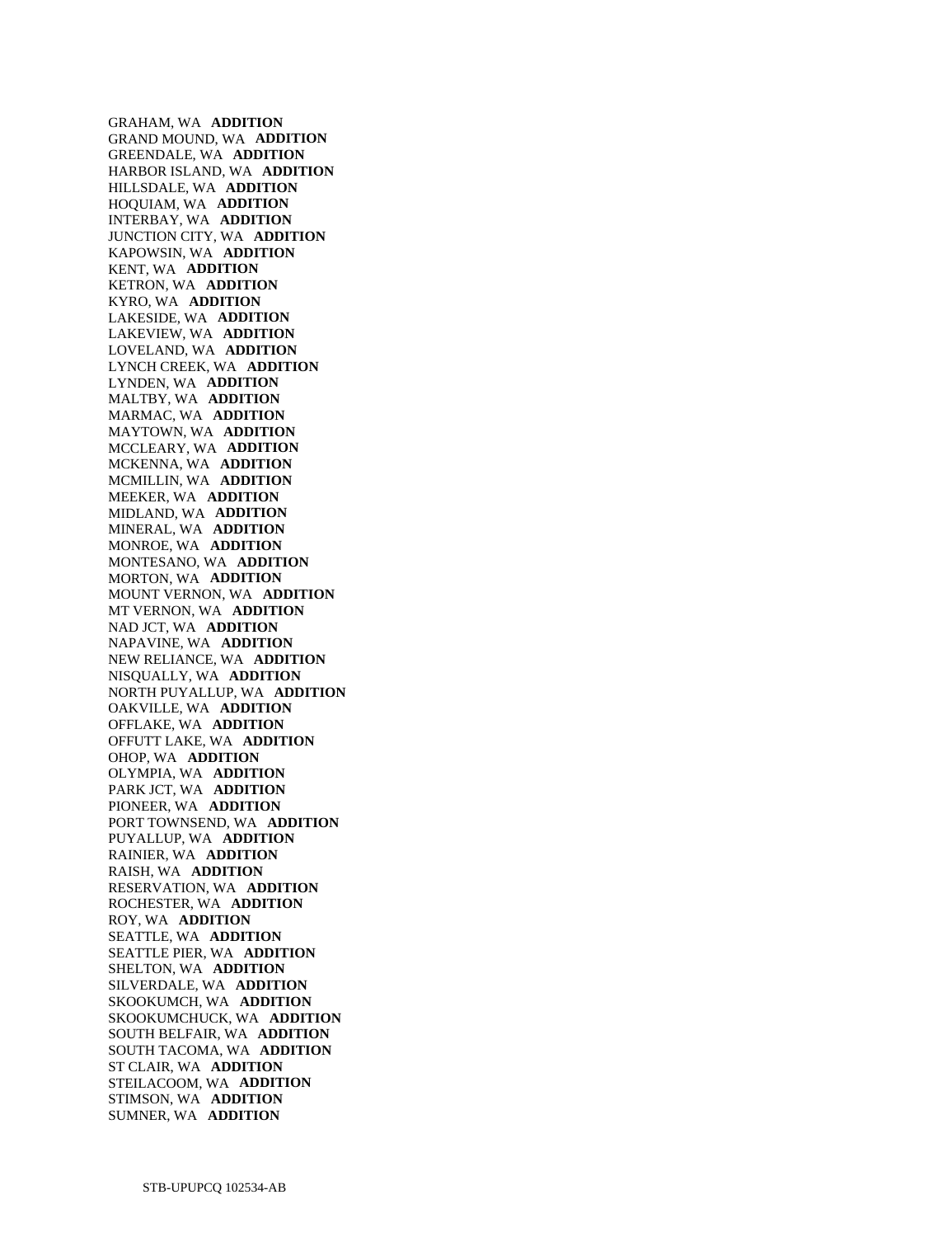TACOMA, WA **ADDITION**  TACOMA EXP, WA **ADDITION**  TACOMA EXPORT, WA **ADDITION**  TACOMA JCT, WA **ADDITION**  TACOMA PCT, WA **ADDITION**  TAYLOR WAY, WA **ADDITION**  TENINO, WA **ADDITION**  THRIFT, WA **ADDITION**  TITLOW, WA **ADDITION**  TUKWILA, WA **ADDITION**  TUMWATER, WA **ADDITION**  VADER, WA **ADDITION**  WABASH, WA **ADDITION**  WESCO, WA **ADDITION**  WEST BLAIR, WA **ADDITION**  WEST HILLSDALE, WA **ADDITION**  WEST TACOMA, WA **ADDITION**  WESTERN JCT, WA **ADDITION**  WHITES, WA **ADDITION**  WINLOCK, WA **ADDITION**  WJCT, WA **ADDITION**  WOODINVILLE, WA **ADDITION**  YELM, WA **ADDITION**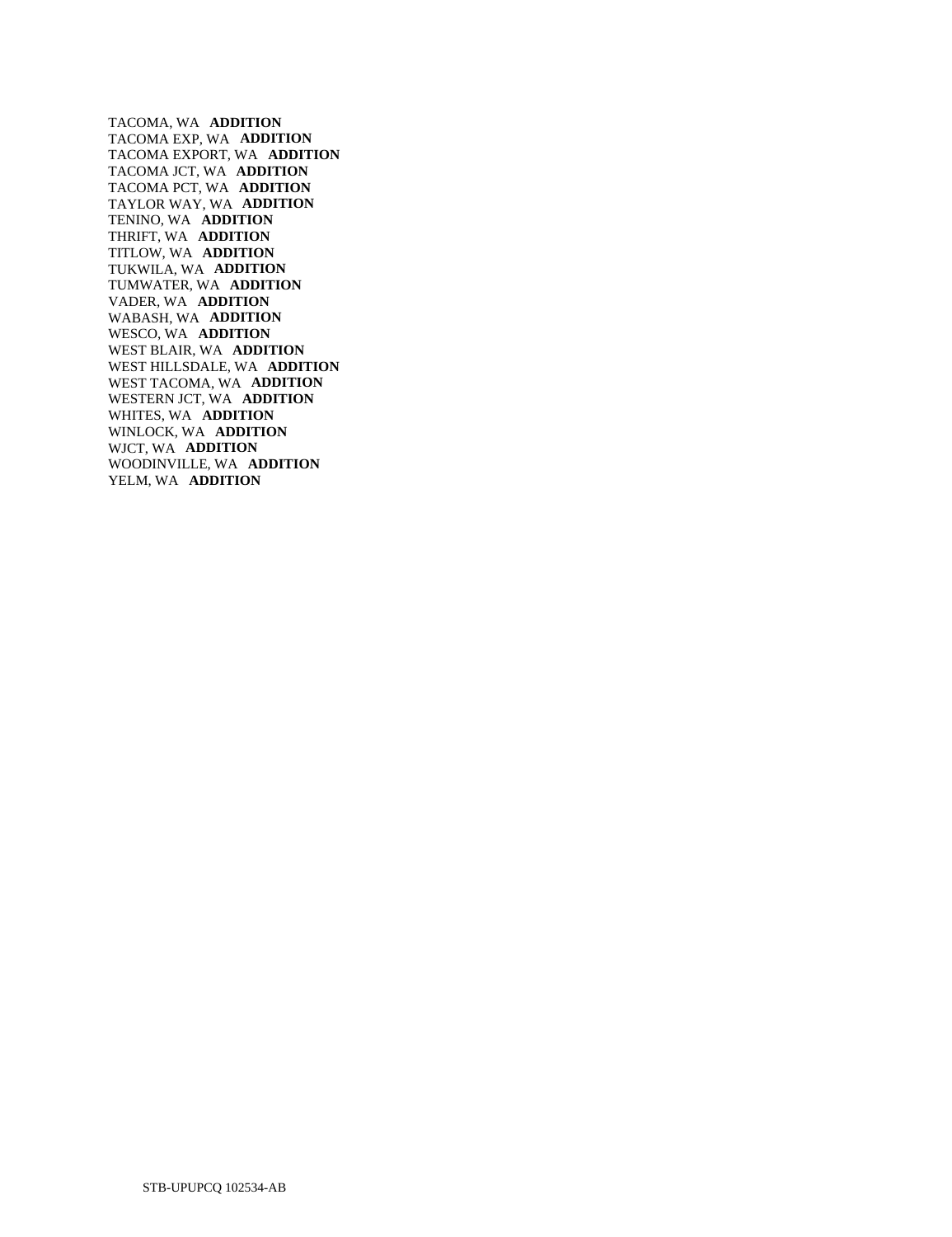

STB-UPUPCQ 103366-D

# **UNION PACIFIC RAILROAD COMPANY**

# **AMENDED CONTRACT SUMMARY**

**Issued:**  April 7, 2022

**Effective:** October 1, 2021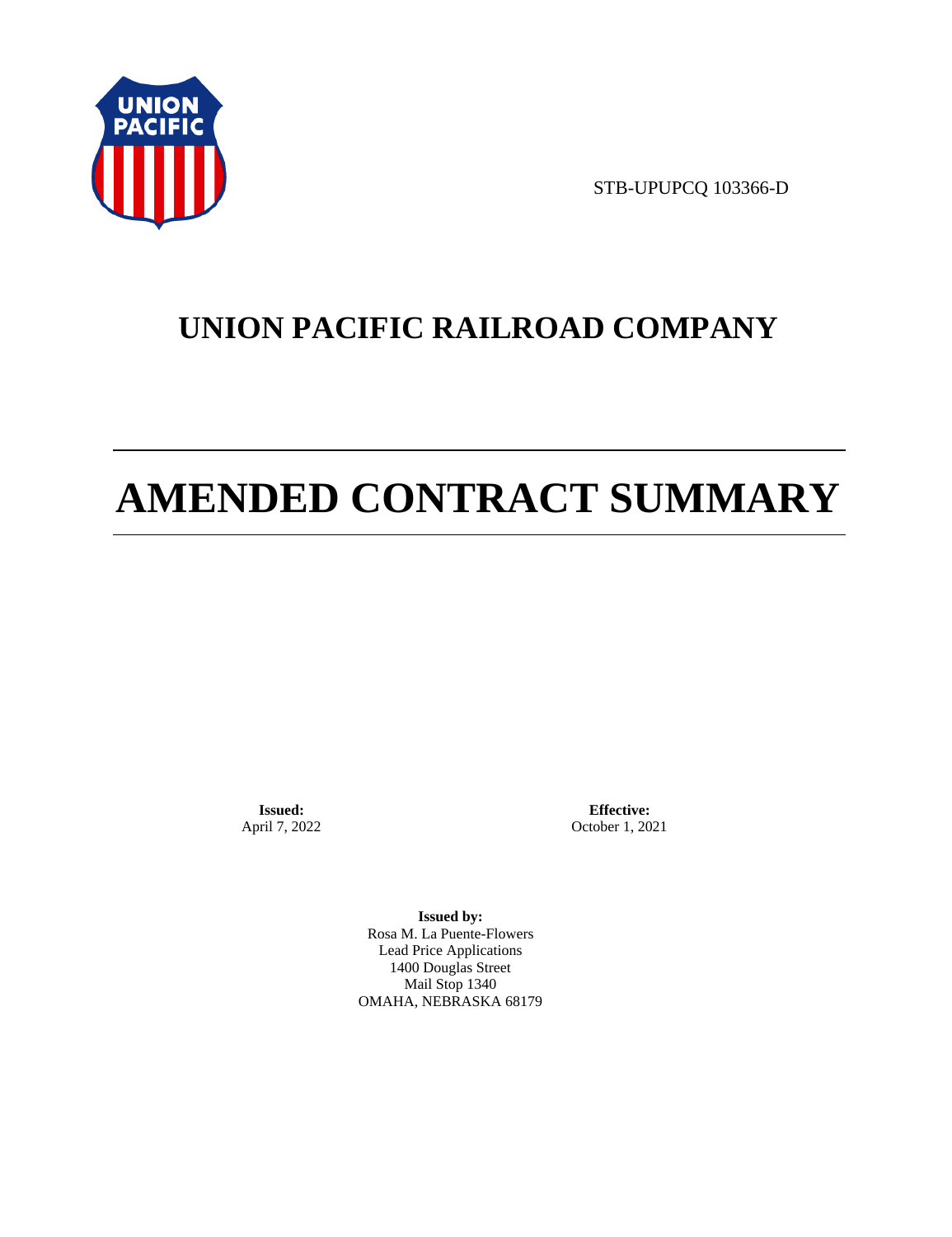FERROCARRIL MEXICANO S A DE C V Col. Bosques De Las Lomas Mexico City, DF 11700

 UNION PACIFIC RAILROAD COMPANY 1400 Douglas St. Omaha, NE 68179

### **COMMODITY:**

 Distillers Mash, Spent, F Eed, Protein Content >=40% Spent Grain Mash, Feed Distillers Mash, Spent, Not Wholly From Grain Or Grain Products, Feed

#### **SHIPPER:**

GAVILON GLOBAL AG HOLDINGS LLC

# **ORIGIN(S):**

 GRANITE FALLS, MN HERON LAKE, MN LAKE VILLAGE, AR **ADDITION**  BIG SPRING, TX PLACEDO, TX HONDO, TX

# **DESTINATION(S):**

 CA - SJVR AGS (See Exhibit Definition) EAGLE PASS, TX EL PASO, TX CA - SERA AGS (See Exhibit Definition) TRAVER, CA TX - FWWR AGS (See Exhibit Definition) STRATFORD, TX LAREDO, TX BROWNSVILLE, TX HARLINGEN, TX LA BARCA, JA **ADDITION**  PATTI, MH **ADDITION**  VIBORILLAS, QA **ADDITION**  SAN JUAN/ENCARNACION/CHICALOTE (See Exhibit Definition) VINEDO/TORREON GOMEZ (See Exhibit Definition) CA - FRESNO AGS (See Exhibit Definition) CA - MET AGS (See Exhibit Definition) CA - SACRAMENTO AGS (See Exhibit Definition)

#### **PORT(S):**

Not Applicable

#### **DURATION:**

 Effective Date: October 1, 2021 Amendment Effective Date: October 1, 2021 **ADDITION**  Expiration Date: September 30, 2022 **EXTENSION** 

#### **RAIL CAR DATA:**

Carrier Equipment not involved.

# **RATES & CHARGES:**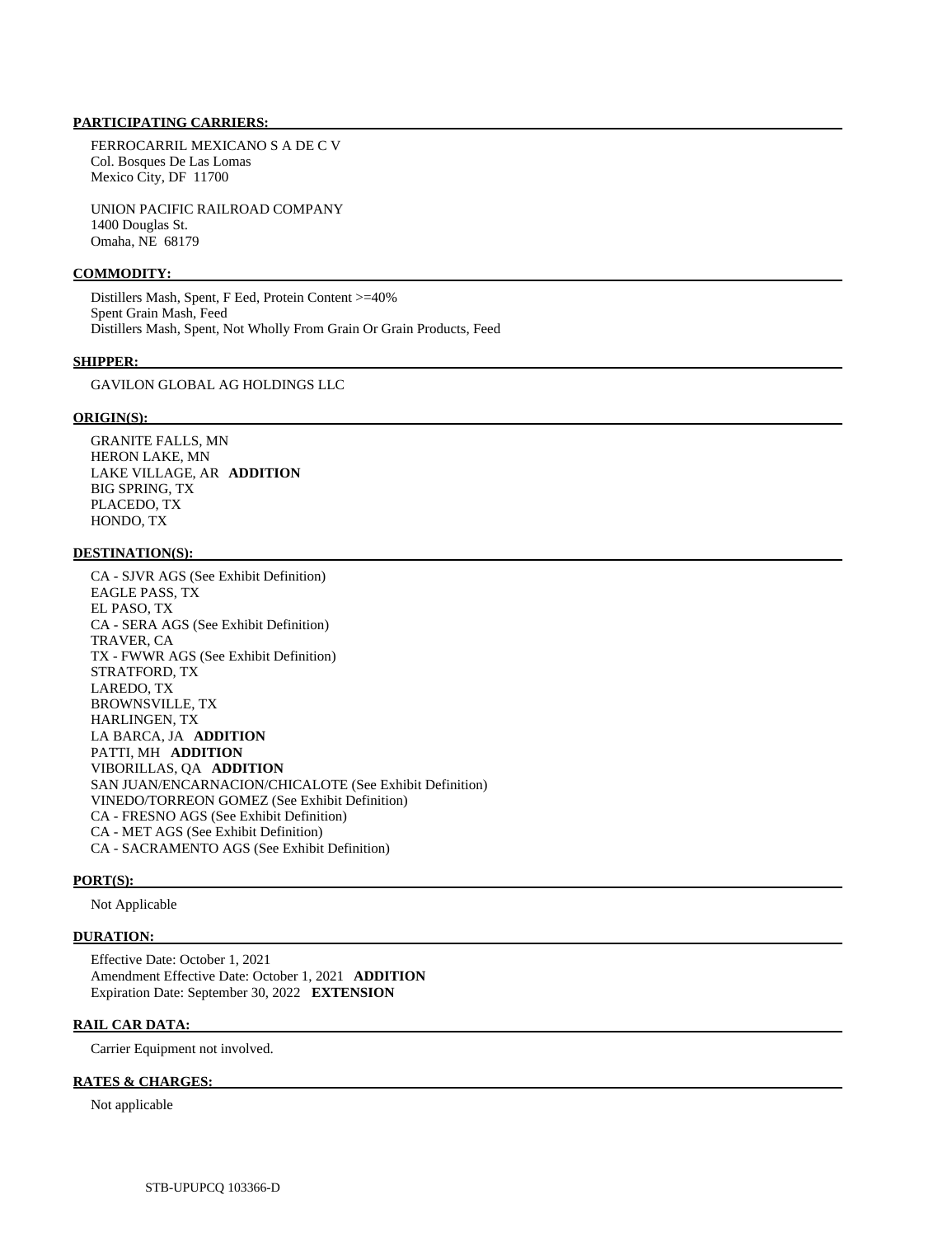# **VOLUME:**

Single Car Shipments

# **SPECIAL FEATURES:**

Special Switching Provision

# **SPECIAL NOTICE:**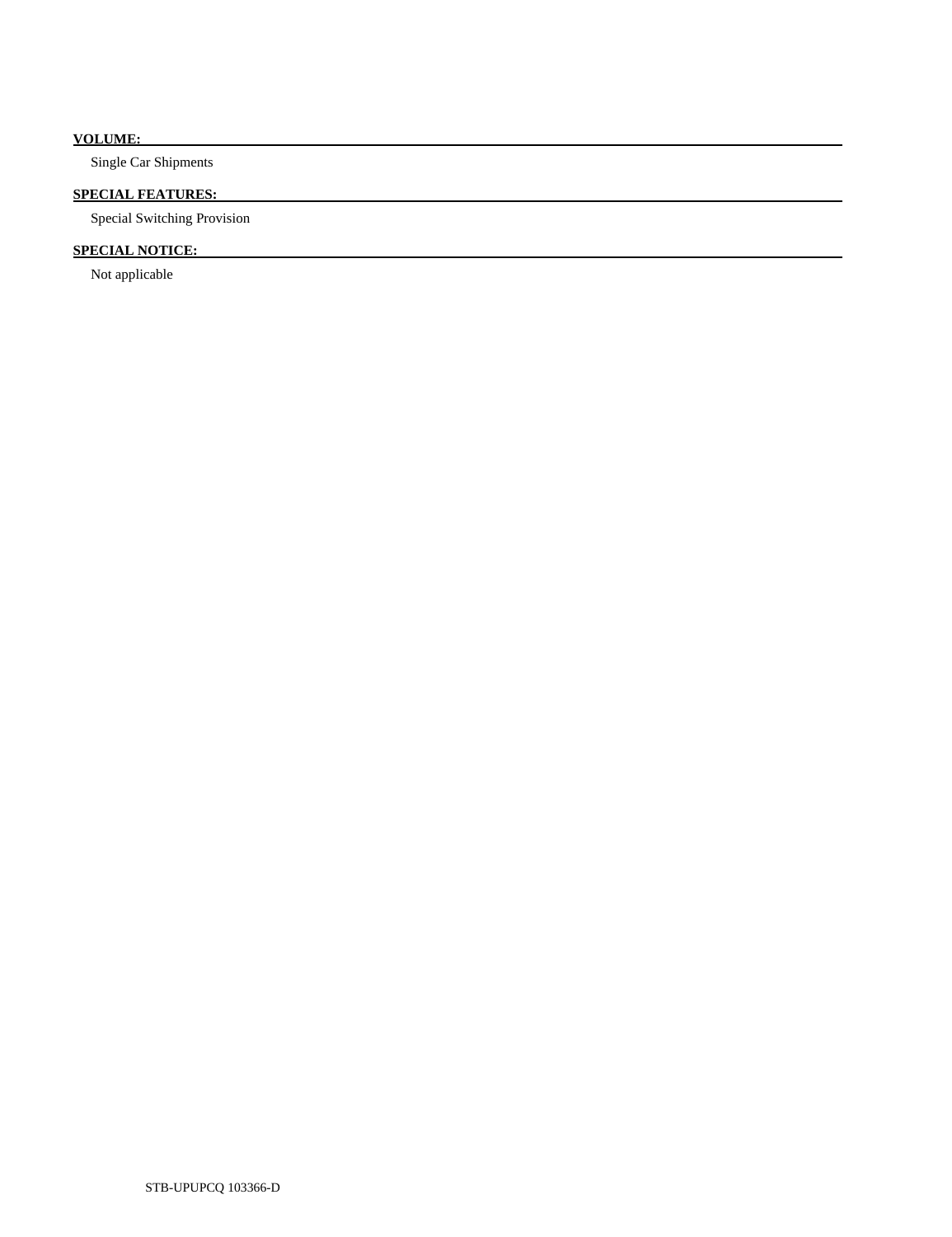CA - SJVR AGS consist of: ALGOSO, CA ARMONA, CA ARVIN, CA BAKERSFIELD, CA BAKERSFIELD CORRALS, CA BARTONETTE, CA BENITO, CA BOWERBANK, CA BURR, CA BURRELL, CA BUTTONWILLOW, CA CALICO, CA CAMEO, CA CIMARRON, CA CINCOTTA, CA CLOTHO, CA CONNER, CA CRAYOLD, CA CROMIR, CA DELKERN, CA DI GIORGIO, CA DINUBA, CA ELMCO, CA EXETER, CA FARMERSVILLE, CA FIREBAUGH, CA FLOYD, CA GARINTEE, CA GOLDLEAF, CA GOSFORD, CA GULF, CA HAMMER FIELD, CA HANFORD, CA HARPERTOWN, CA HELM, CA HOLLIS, CA HURON, CA INGLE, CA IVANHOE, CA IVORY, CA JAMESAN, CA KAYANDEE, CA KERMAN, CA KILOWATT, CA LACJAC, CA LAMONT, CA LANDCO, CA LAS PALMAS, CA LEMOORE, CA LEVEE, CA LINDSAY, CA LISKO, CA LOCANS, CA LOIS, CA LOMA, CA LONSMITH, CA LYLA, CA MAGUNDEN, CA MALTHA, CA MENDOTA, CA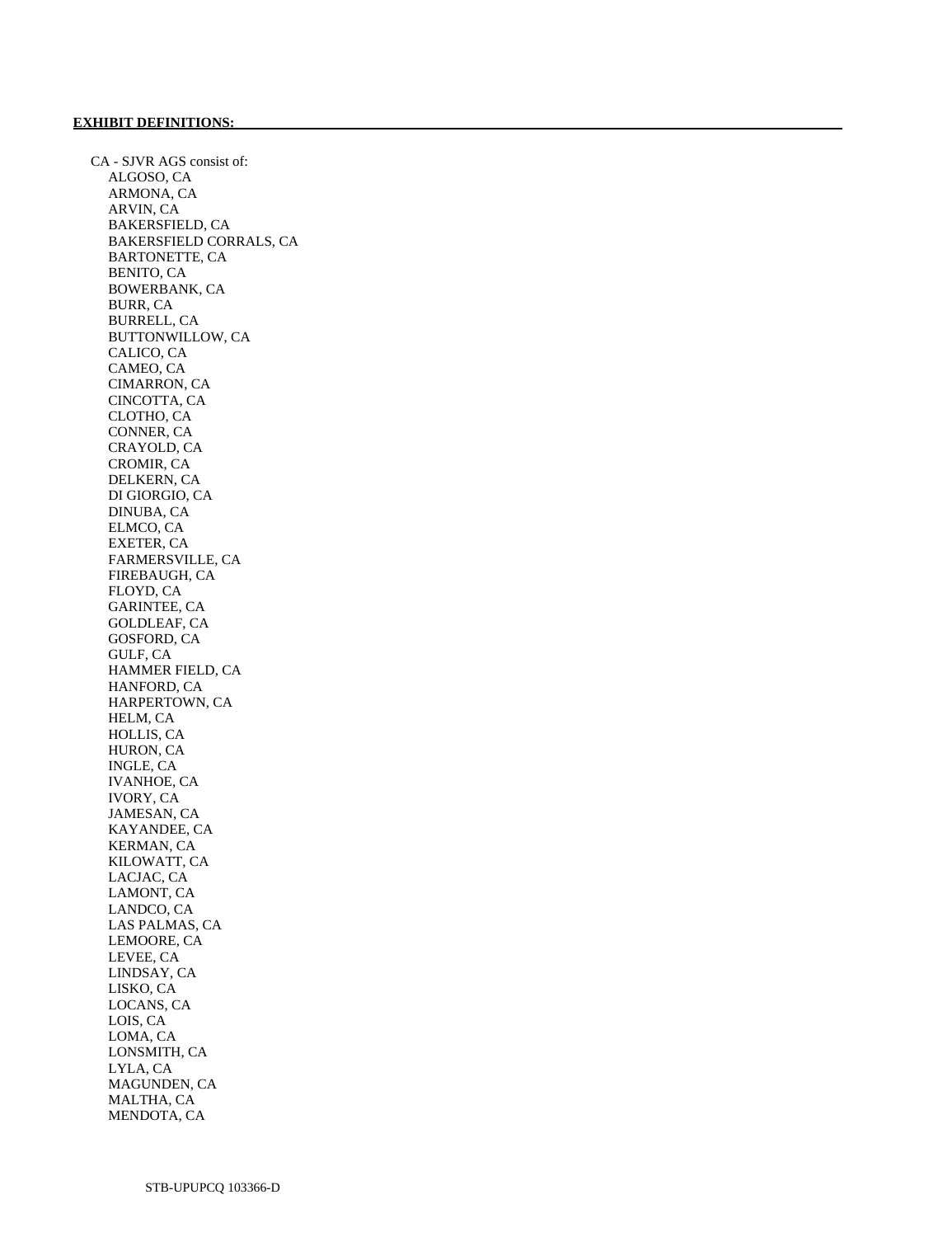MILLUX, CA MONSON, CA OIL JCT, CA OXALIS, CA PATCH, CA PONCA, CA PORTERVILLE, CA PRATTON, CA RECTOR, CA REEDLEY, CA RIBIER, CA RIO BRAVO, CA ROGAS, CA ROLINDA, CA ROSSI, CA SAN JOAQUIN, CA SANGER, CA SEGURO, CA STEVENS, CA STOUT, CA STRADER, CA STRAND, CA STRATHMORE, CA TERRA BELLA, CA TRANQUILITY, CA UVA, CA VANCE, CA VANGUARD, CA VENOLA, CA VISALIA, CA WEST LAMONT, CA WESTHAVEN, CA WIBLE ORCHARD, CA ZANTE, CA CA - SERA AGS consist of: ARNOLD, CA ATLAS, CA CHINESE, CA CHINESE CAMP, CA CLARKSBURG, CA CLIFFSIDE, CA CONAWAY, CA COOPERSTOWN, CA HEBRON, CA HETCH HETCHY JCT, CA JAMESTOWN, CA KEYSTONE, CA LIME SPUR, CA LOVDAL, CA OAKDALE, CA PAULSELL, CA RIVERBANK, CA SONORA, CA STANDARD, CA WARNERVILLE, CA WEST SACRAMENTO, CA TX - FWWR AGS consist of: ALLIANCE, TX BIRDS, TX BLANKET, TX BLUFF DALE, TX BLUFFDALE, TX BROWNWOOD, TX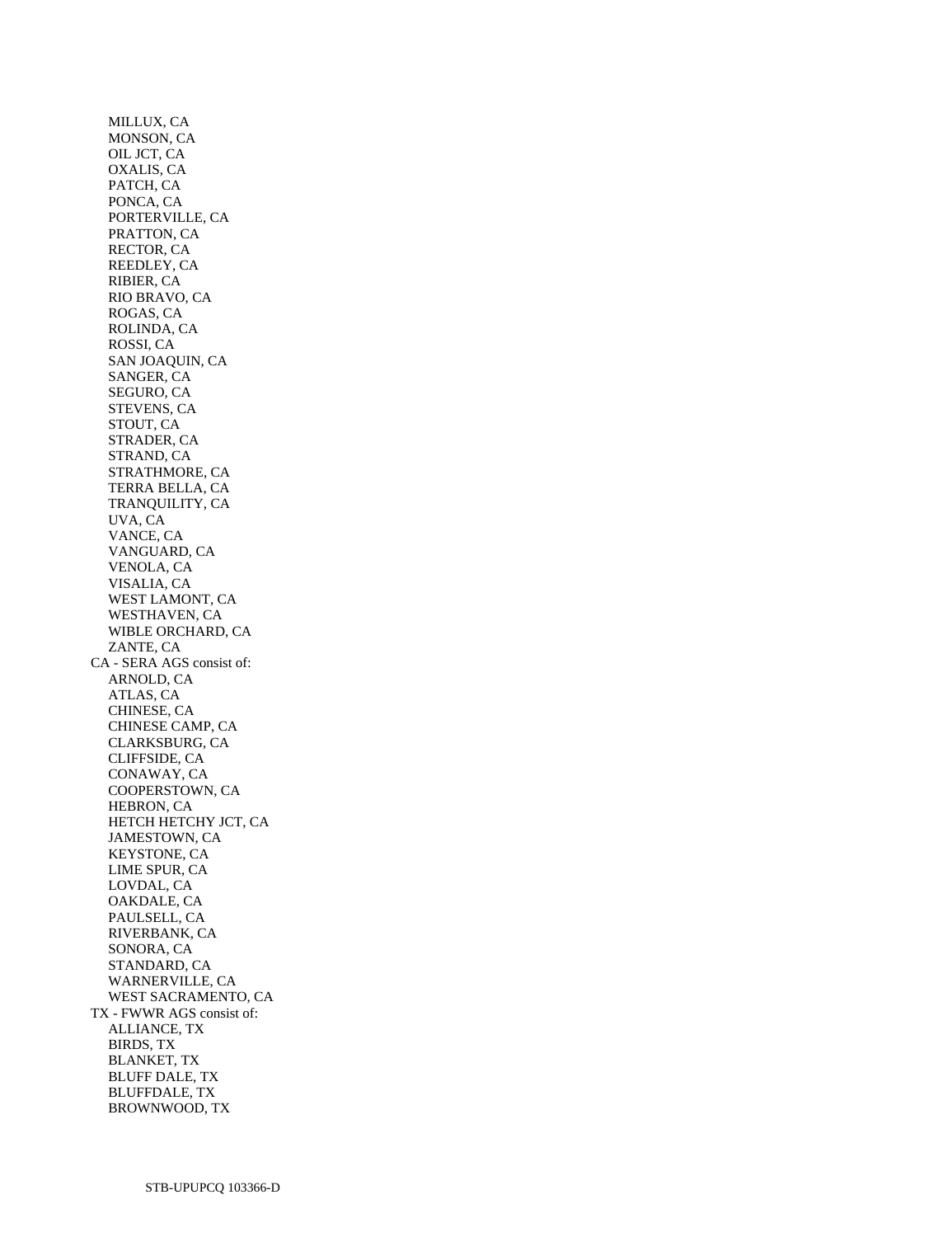CLEBURNE, TX COMANCHE, TX COMYN, TX COPPELL, TX CRESSON, TX DE LEON, TX DECORDOVA SDG, TX DELAWARE, TX DFW, TX DUBLIN, TX GODLEY, TX GORMAN, TX GRANBURY, TX GRAPEVINE, TX IMMERMERE, TX MT AIRY, TX NORTH FT WORTH, TX PEACH, TX PRIMROSE, TX PROCTOR, TX RICKER, TX SAN ANGELO JCT, TX SMITHFIELD, TX STEPHENVILLE, TX TOLAR, TX WAPLES, TX SAN JUAN/ENCARNACION/CHICALOTE consist of: CHICALOTE, AG **ADDITION**  ENCARNACION, JA **ADDITION**  SAN JUAN DE LOS LAG, JA **ADDITION**  VINEDO/TORREON GOMEZ consist of: TORREON, CU **ADDITION**  GOMEZ PALACIO, DG **ADDITION**  VINEDO, DG **ADDITION**  CA - FRESNO AGS consist of: AGNEW, CA ALPAUGH, CA AROMAS, CA ATASCADERO, CA BAHIA, CA BEALVILLE, CA BENA, CA BERENDA, CA BERRYESSA, CA BETTERAVIA JUNCTION, CA BIOLA JUNCTION, CA BOLSA, CA BORDEN, CA BRADLEY, CA BROMELA, CA CABERNET, CA CABLE, CA CALIENTE, CA CALLENDER, CA CALWA, CA CAMERON, CA CAMPBELL, CA CAMPHORA, CA CANTIL, CA CARNADERO, CA CASTRO, CA CASTROVILLE, CA CAWELO, CA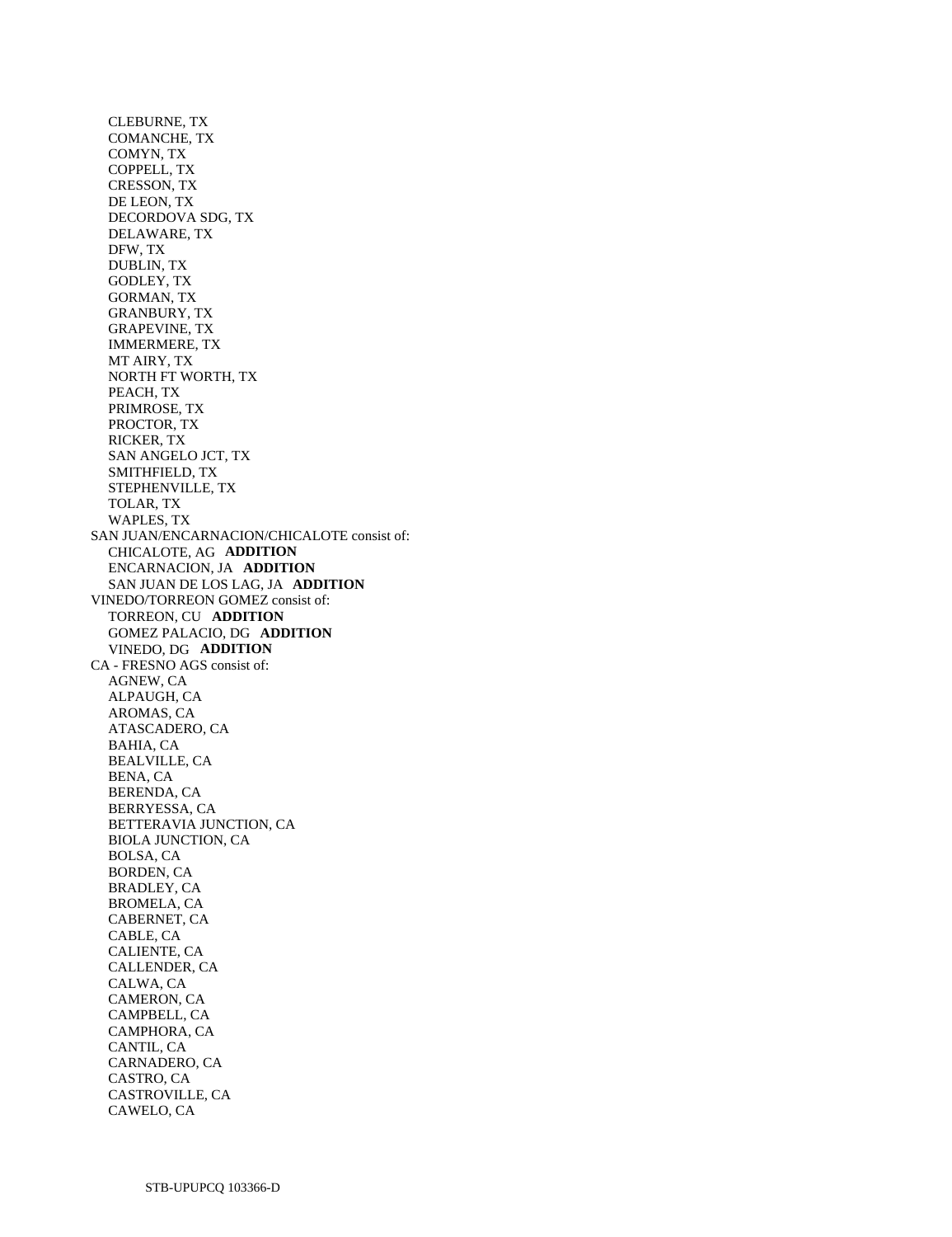CHAFFEE, CA CHORRO, CA CHOWCHILLA, CA CLIFF, CA COOPER, CA CORCORAN, CA CORPORAL, CA COYOTE, CA CREAL, CA CREEGAN, CA CUESTA, CA DELANO, CA DEVON, CA DOUGHERTY, CA EARLIMART, CA EAST SAN LUIS OBIS, CA EDISON, CA FAMOSO, CA FELTON, CA FLETA, CA FOWLER, CA FRESNO, CA GIANT, CA GILROY, CA GOBLE, CA GONZALES, CA SPLC CA, GOSHEN (SPLC as described in OPSL 6000 series.) GOSHEN JCT, CA GUADALUPE, CA HIGBY, CA HOLLISTER, CA IRRIGOSA, CA JASTRO, CA KERN JCT, CA KING CITY, CA KINGSBURG, CA KRUG, CA LERDO, CA LICK, CA LINGARD, CA LOGAN, CA LUTHER, CA MADERA, CA MALAGA, CA MARCEL, CA MCFARLAND, CA MCKAY, CA MOJAVE, CA MOLUS, CA MONOLITH, CA MONTA VISTA, CA MORGAN HILL, CA MOSS LANDING, CA MOUNTAIN VIEW, CA NAPA, CA NEIL, CA NORTH SAN JOSE, CA NOTARB, CA OAK GROVE, CA OAK KNOLL, CA OAKVILLE, CA OCEANO, CA OLYMPIA, CA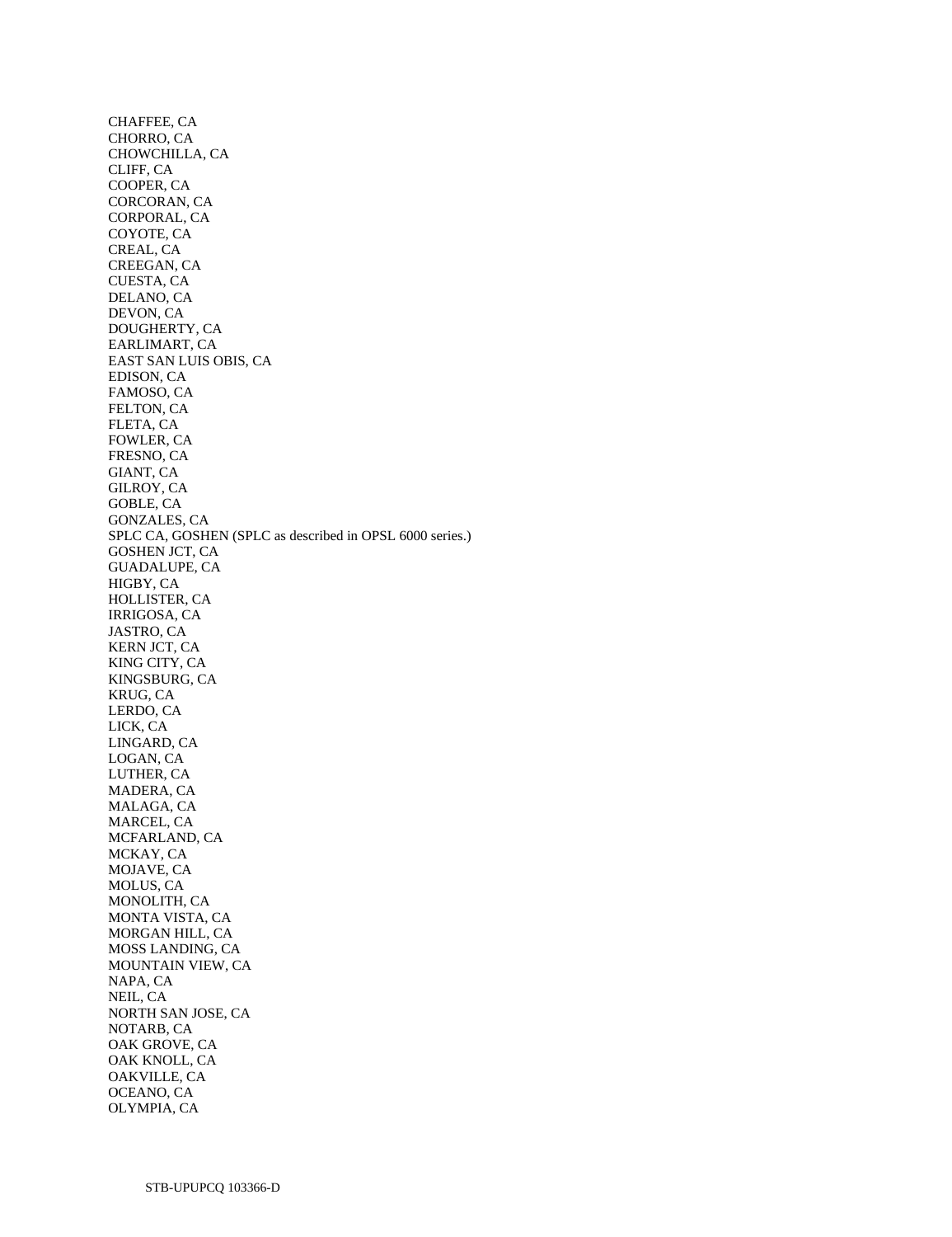PASO ROBLES, CA PENTLAND, CA PERMANENTE, CA PERRY, CA PISMO, CA PIXLEY, CA ROSAMOND, CA ROWEN, CA RUCKER, CA RUTHERFORD, CA SACO, CA SALINAS, CA SALTDALE, CA SAN ARDO, CA SAN JOSE, CA SAN LUCAS, CA SAN LUIS OBISPO, CA SAN MARTIN, CA SAN MIGUEL, CA SAN PABLO, CA SANBORN, CA SANTA CLARA, CA SANTA MARGARITA, CA SARGENT, CA SEARLES, CA SEBASTIANA, CA SELMA, CA SERRANO, CA SLATER, CA SOLEDAD, CA SPANGLER, CA SPENCE, CA SPRECKELS JCT, CA ST HELENA, CA SUMMIT SWITCH, CA SUN MAID, CA SUNNYVALE, CA TAFT, CA TAGUS, CA TEHACHAPI, CA TEMPLETON, CA THOMANN, CA TIPTON, CA TOLENAS, CA TRAVER, CA TRONA, CA TULARE, CA UNION, CA VASONA, CA VINLAND, CA W SANTA BARBARA, CA WALDORF, CA WALONG, CA WAYNE, CA WESTEND, CA WOODFORD, CA WOODLAKE, CA WUNPOST, CA YOUNTVILLE, CA CA - MET AGS consist of: EAST MODESTO, CA MODESTO, CA MODESTO COLONY, CA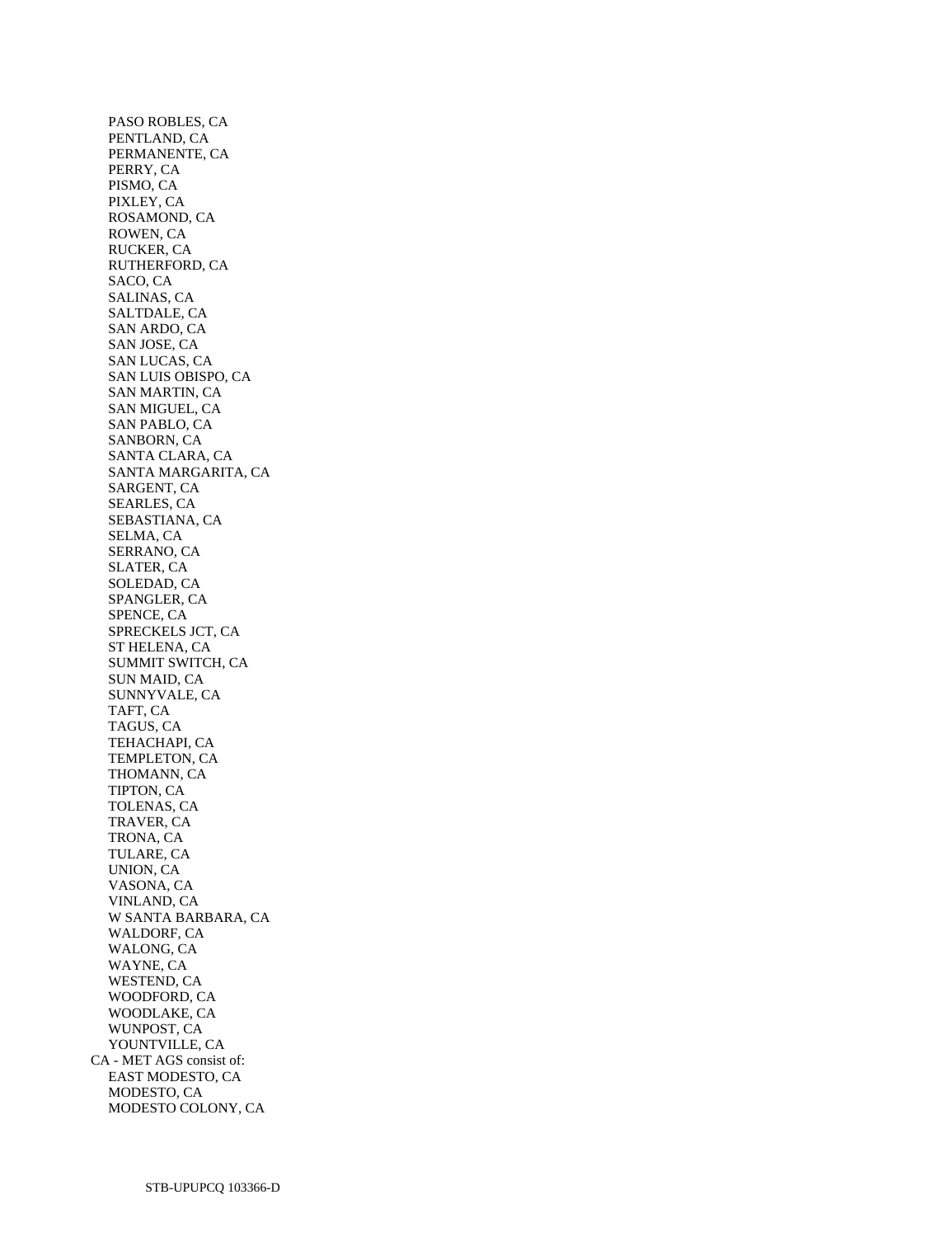MODESTO EMPIRE JCT, CA MODESTO TERM, CA PRIMA VISTA, CA CA - SACRAMENTO AGS consist of: ALAMEDA, CA ALBA, CA ALBRAE, CA ALICIA, CA ALTAMONT, CA ALVARADO, CA ALVISO, CA ANTELOPE, CA ANTIOCH, CA APPLEGATE, CA ATHERTON, CA ATLANTA, CA ATWATER, CA AUBURN, CA AVON, CA BAUMBERG, CA BAYSHORE, CA BEAR CREEK, CA BELLE HAVEN, CA BELMONT, CA BENALI, CA BENICIA, CA BERKELEY, CA BIXLER, CA BLACKLANDS, CA BLUE CANON, CA BOMBAY, CA BOWMAN, CA BOYD, CA BRENTWOOD, CA BRISBANE, CA BROCK, CA BRONCO, CA BURLINGAME, CA BYRON, CA CALLA, CA CANNON, CA CAPE HORN, CA CARBONDALE, CA CARPENTER, CA CASTLE, CA CENTRALIA, CA CERES, CA CHEMURGIC, CA CHEROKEE, CA CISCO, CA CITRUS, CA CLAY, CA CLIPPER GAP, CA COCHRAN, CA COLFAX, CA CONCORD, CA CORDOVA, CA CROCKETT, CA DANTONI JUNCTION, CA DECOTO, CA DEL PASO, CA DELHI, CA DETOUR, CA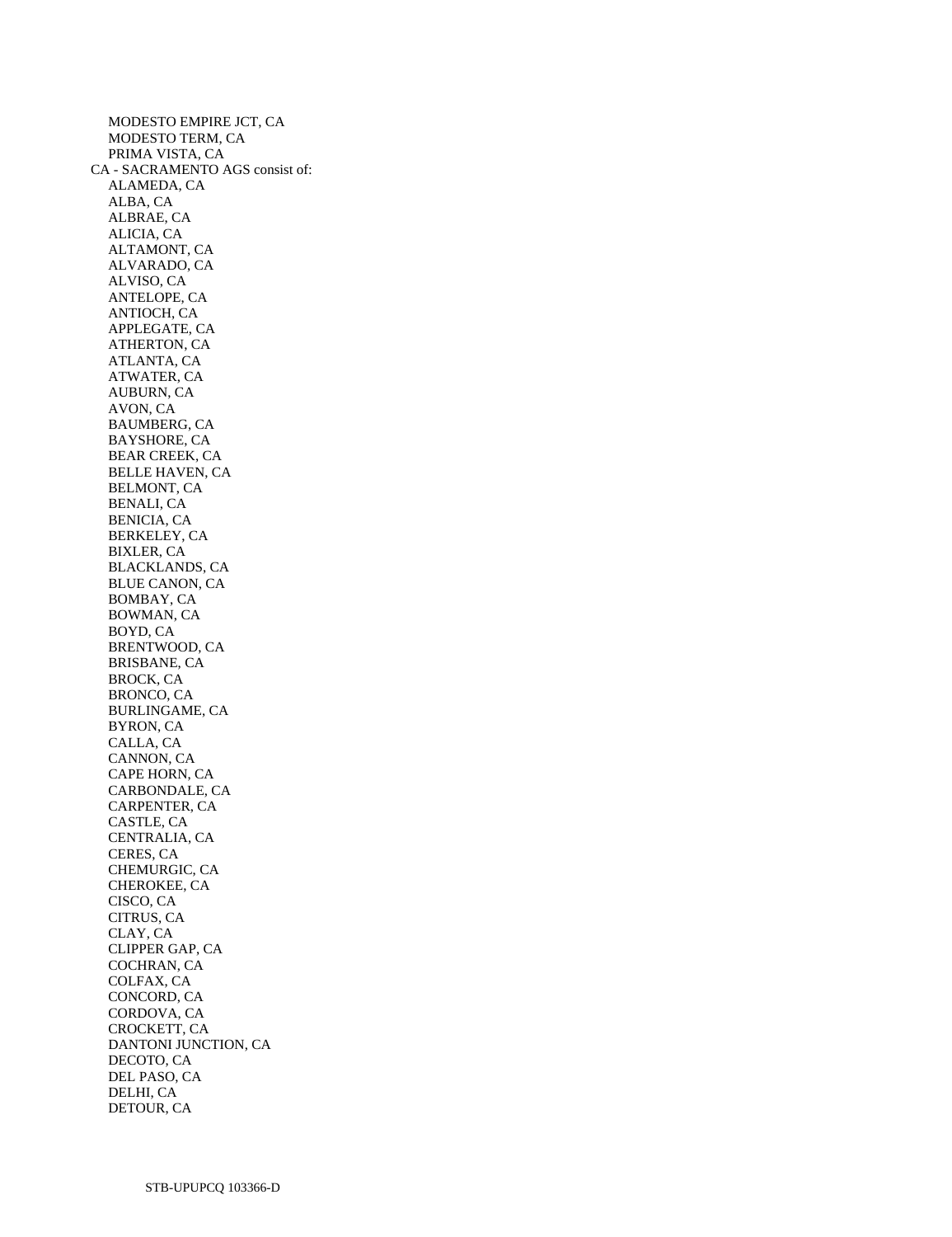DIXON, CA DRAWBRIDGE, CA DU PONT, CA EAST ANTIOCH, CA EAST APPLEGATE, CA EAST OAKLAND, CA EAST SIDE, CA EAST STOCKTON, CA EL PINAL, CA ELK GROVE, CA ELMHURST, CA ELMIRA, CA ELVAS, CA EMERYVILLE, CA EMIGRANT GAP, CA ERLE, CA ESCALON, CA ESTUDILLO, CA EWING, CA FERGUS, CA FLORIN, CA FLORIN RD, CA FLORIN ROAD, CA FOOTHILL, CA FRANKLIN, CA FREMONT, CA FRENCH CAMP, CA FRUITRIDGE, CA FRUITVALE, CA GALT, CA GILLIS, CA GLOBE, CA GOLD RUN, CA GUILD, CA HATCH, CA HAYWARD, CA HEARST, CA HENDERSON, CA HERCULES, CA HERSHEY, CA HOLT, CA INDIAN HILL, CA IONE, CA IRVINGTON, CA JANNEY, CA JOHNSTON, CA KEARNEY, CA KENWOOD, CA KETTLEMAN, CA KEYES, CA KINGDON, CA KNIGHTSEN, CA KOHLER, CA LAGUNA, CA LAGUNA CREEK, CA LANE, CA LATHROP, CA LINCOLN, CA LINDEN, CA LIVERMORE, CA LIVINGSTON, CA LODI, CA LODI JCT, CA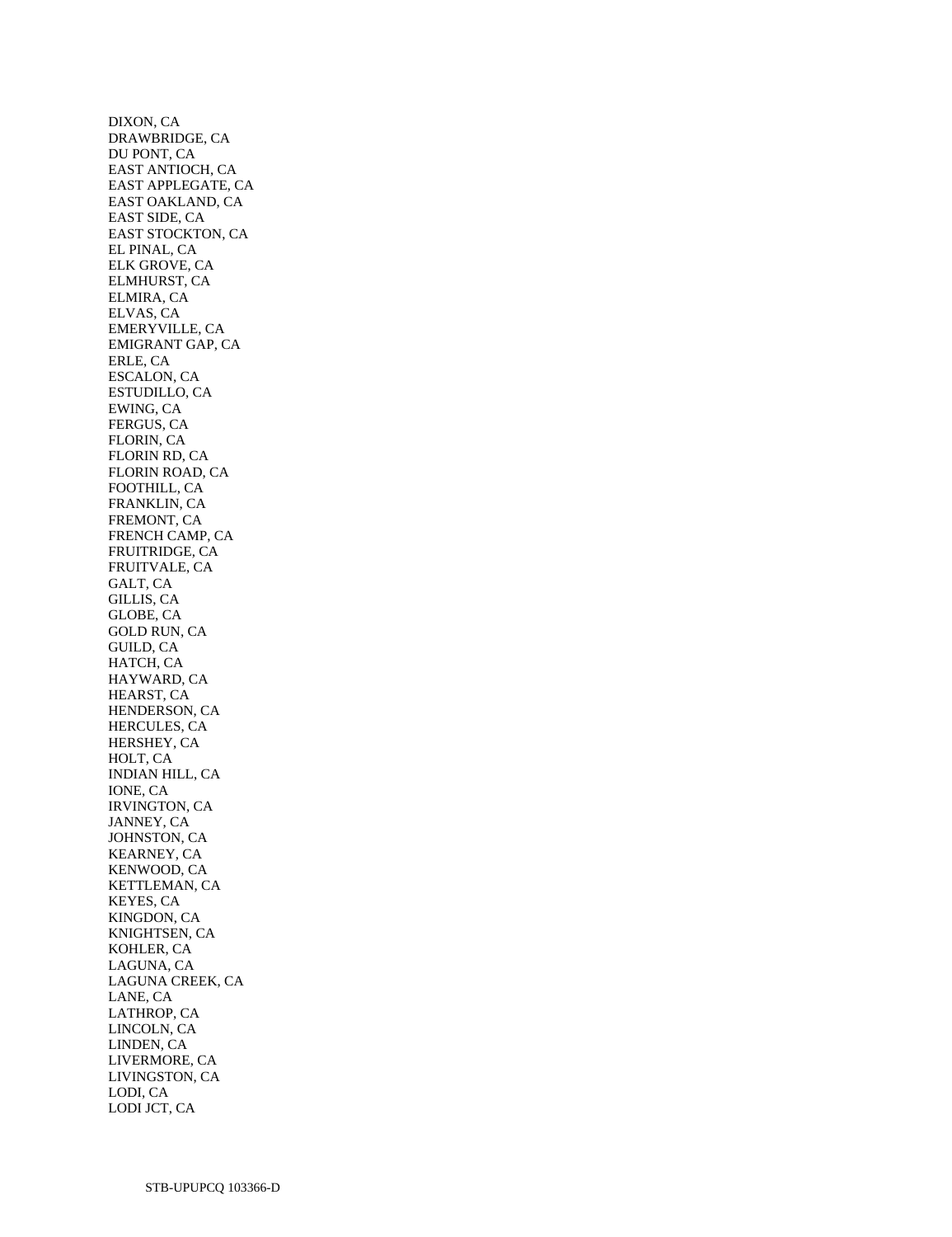LOOMIS, CA LOS MEDANOS, CA MAGRA, CA MANTECA, CA MANTECA JCT, CA MARTELL, CA MARTINEZ, CA MAYHEW, CA MCAVOY, CA MELROSE, CA MENLO PARK, CA MERCED, CA MIDAS, CA MIDDLE RIVER, CA MIDWAY, CA MIKON, CA MILLBRAE, CA MILLS, CA MILPITAS, CA MOCOCO, CA MONSANTO, CA MOORE, CA MOUNKES, CA MT EDEN, CA MULFORD, CA NEED, CA NEW ENGLAND MILL, CA NEWARK, CA NEWCASTLE, CA NEWLOVE, CA NICHOLS, CA NILES, CA NIMBUS, CA NORTON, CA NUMMI, CA OAKLAND, CA OAKLAND INT GATEWAY, CA OAKLAND PIER 58, CA OAKLAND PIER 62, CA OAKLEY, CA OLEUM, CA ORTEGA, CA ORWOOD, CA OSTROM, CA OZOL, CA PABRICO, CA PALO ALTO, CA PEARSON, CA PERKINS, CA PINOLE, CA PITTSBURG, CA PLANEHAVEN, CA PLEASANT GROVE, CA PLEASANTON, CA POLK, CA PORT CHICAGO, CA PORT STOCKTON, CA RADUM, CA RANCHO SECO, CA RAVENSWOOD, CA REDWOOD CITY, CA REDWOOD HARBOR, CA REDWOOD JUNCTION, CA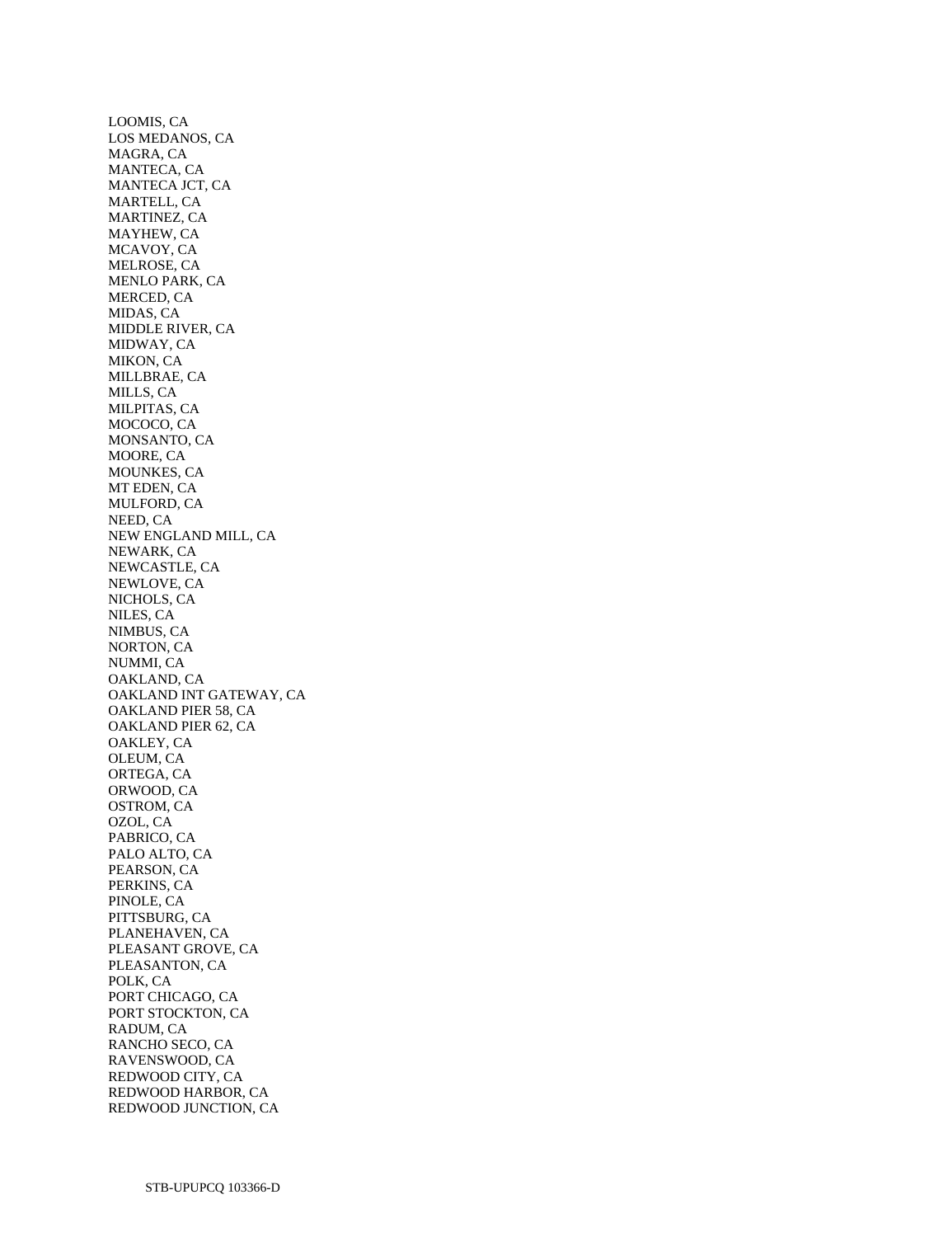RIPON, CA RIVERVIEW, CA ROBERT, CA ROCKLIN, CA RODEO, CA ROGERS, CA ROSEVILLE, CA RUSSELL, CA SACRAMENTO, CA SALIDA, CA SAN CARLOS, CA SAN FRANCISCO, CA SAN LEANDRO, CA SAN LORENZO, CA SAN MATEO, CA SANDO, CA SANKEY, CA SELBY, CA SHARPS LANE, CA SHELDON, CA SHELL POINT, CA SHINN, CA SHOPS, CA SIMMS, CA SNOBOY, CA SOUTH SAN FRANCISCO, CA STEGE, CA STOCKTON, CA SUCRO, CA SUNSET WHITNEY RANC, CA SWANSTON, CA SWINGLE, CA TERMINOUS JCT, CA THORNTON, CA TOMSPUR, CA TORMEY, CA TOWLE, CA TREMONT, CA TREVARNO, CA TROY, CA TURLOCK, CA TURNER, CA UNION CITY, CA URGON, CA VALIMET, CA VILLINGER, CA WALERGA, CA WARM SPRINGS, CA WESTGATE, CA WILTON, CA WOODSBRO, CA YOLO PORT, CA YOUNGSTOWN, CA ZEE, CA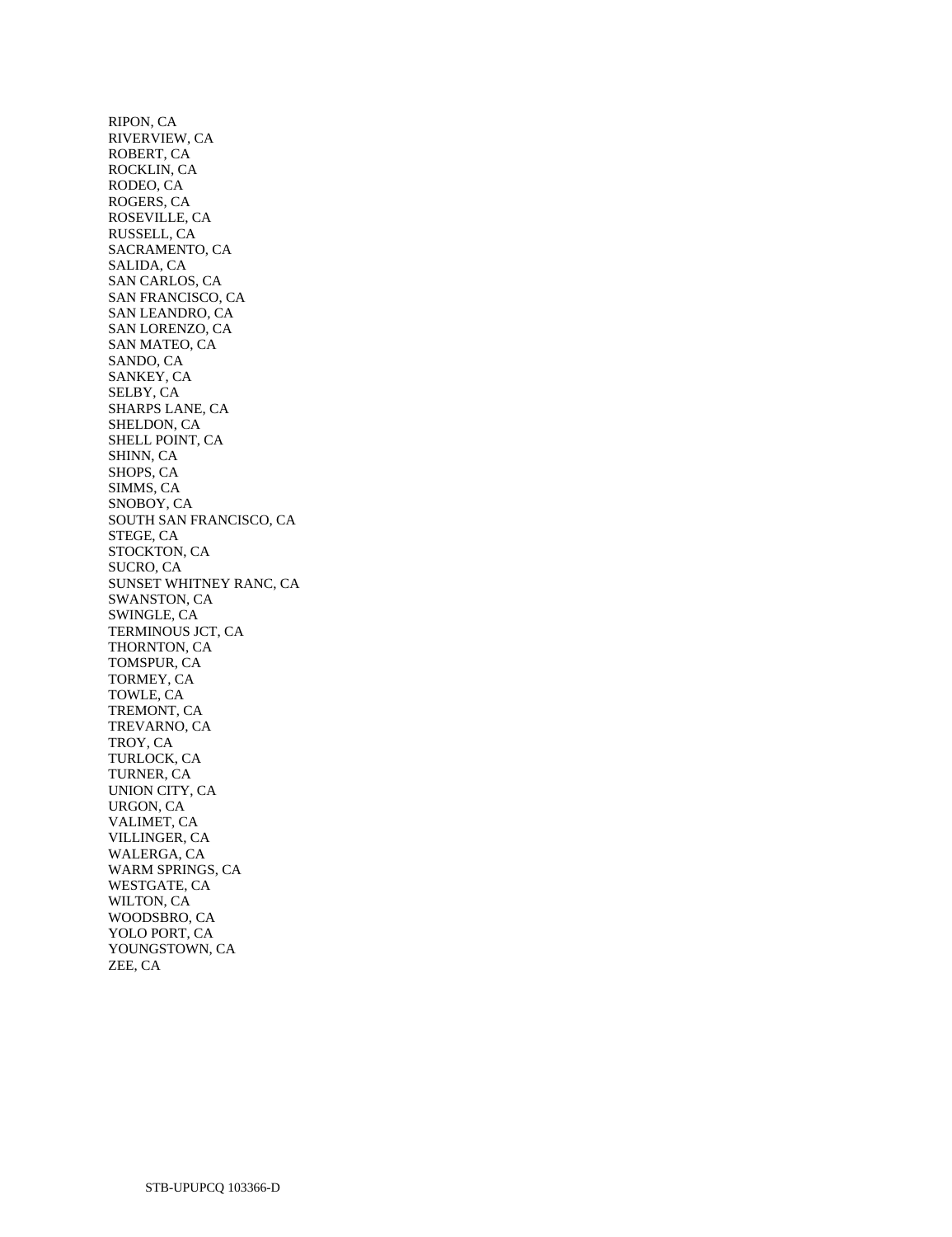

STB-UPUPCQ 103415-B

# **UNION PACIFIC RAILROAD COMPANY**

# **AMENDED CONTRACT SUMMARY**

**Issued:**  April 4, 2022

**Effective:** January 1, 2022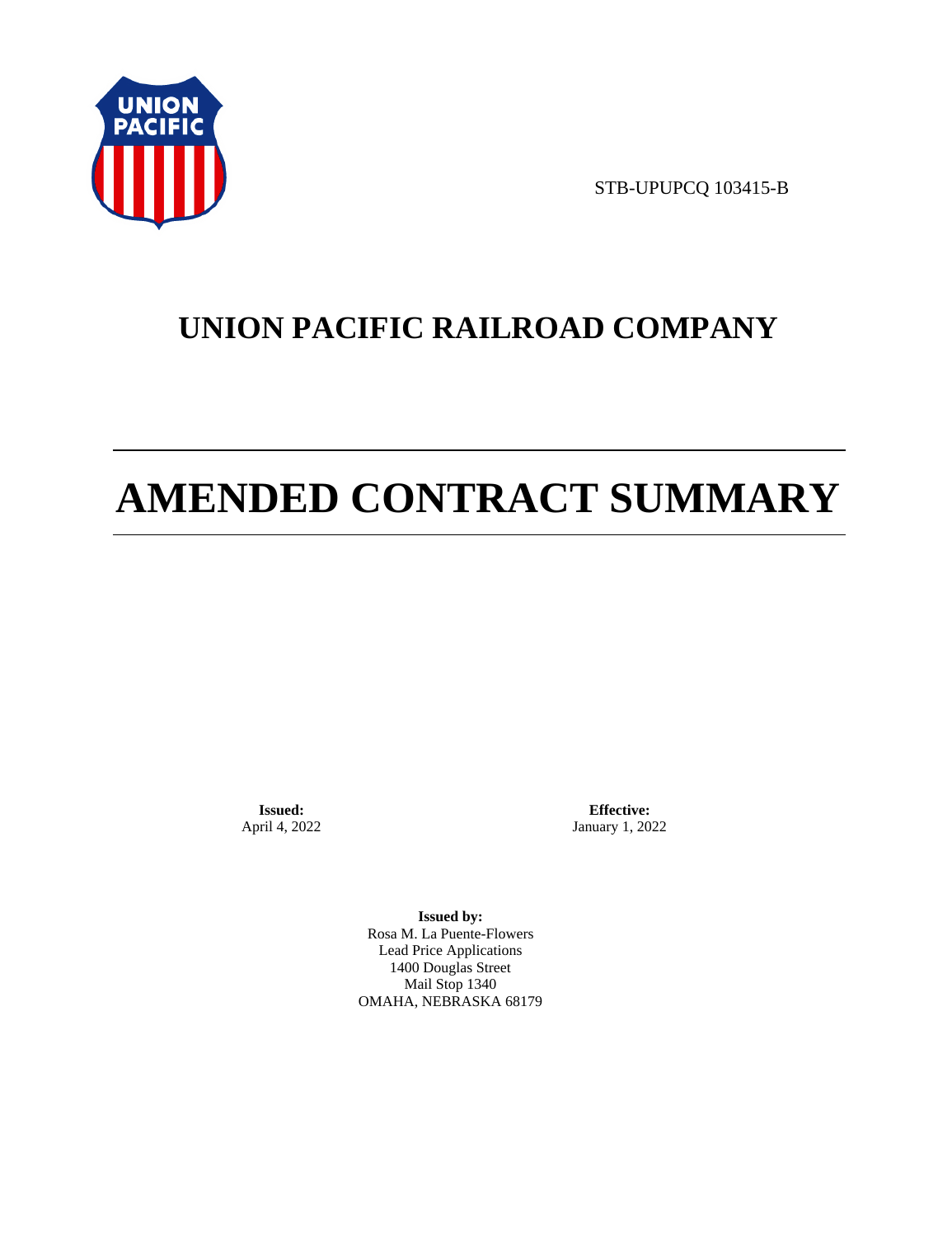UNION PACIFIC RAILROAD COMPANY 1400 Douglas St. Omaha, NE 68179

### **COMMODITY:**

 Sorghum Grains Wheat Exc.Buckwheat See 01139 **ADDITION** 

# **SHIPPER:**

THE SCOULAR COMPANY

# **ORIGIN(S):**

 PRATT, KS DOWNS, KS SALINA, KS GOODLAND, KS **ADDITION**  SAN ANTONIO, TX **ADDITION** 

# **DESTINATION(S):**

 TX - HOUSTON AGS (See Exhibit Definition) CORPUS CHRISTI, TX OR - PORTLAND AGS (See Exhibit Definition) WA - SEATTLE AGS (See Exhibit Definition) NOGALES, AZ **ADDITION**  GALVESTON, TX

#### **PORT(S):**

Not Applicable

# **DURATION:**

 Effective Date: January 1, 2022 Amendment Effective Date: January 1, 2022 **ADDITION**  Expiration Date: September 30, 2022 **EXTENSION** 

## **RAIL CAR DATA:**

No cars dedicated to service under this Contract. Cars are provided on a common carrier basis only.

#### **RATES & CHARGES:**

Subject to increases.

# **VOLUME:**

 Minimum shipment of 92 carloads. Multiple Car Shipments Single Car Shipments **DELETION**  Minimum shipment of 107 carloads. **DELETION** 

### **SPECIAL FEATURES:**

Special Switching Provision

# **SPECIAL NOTICE:**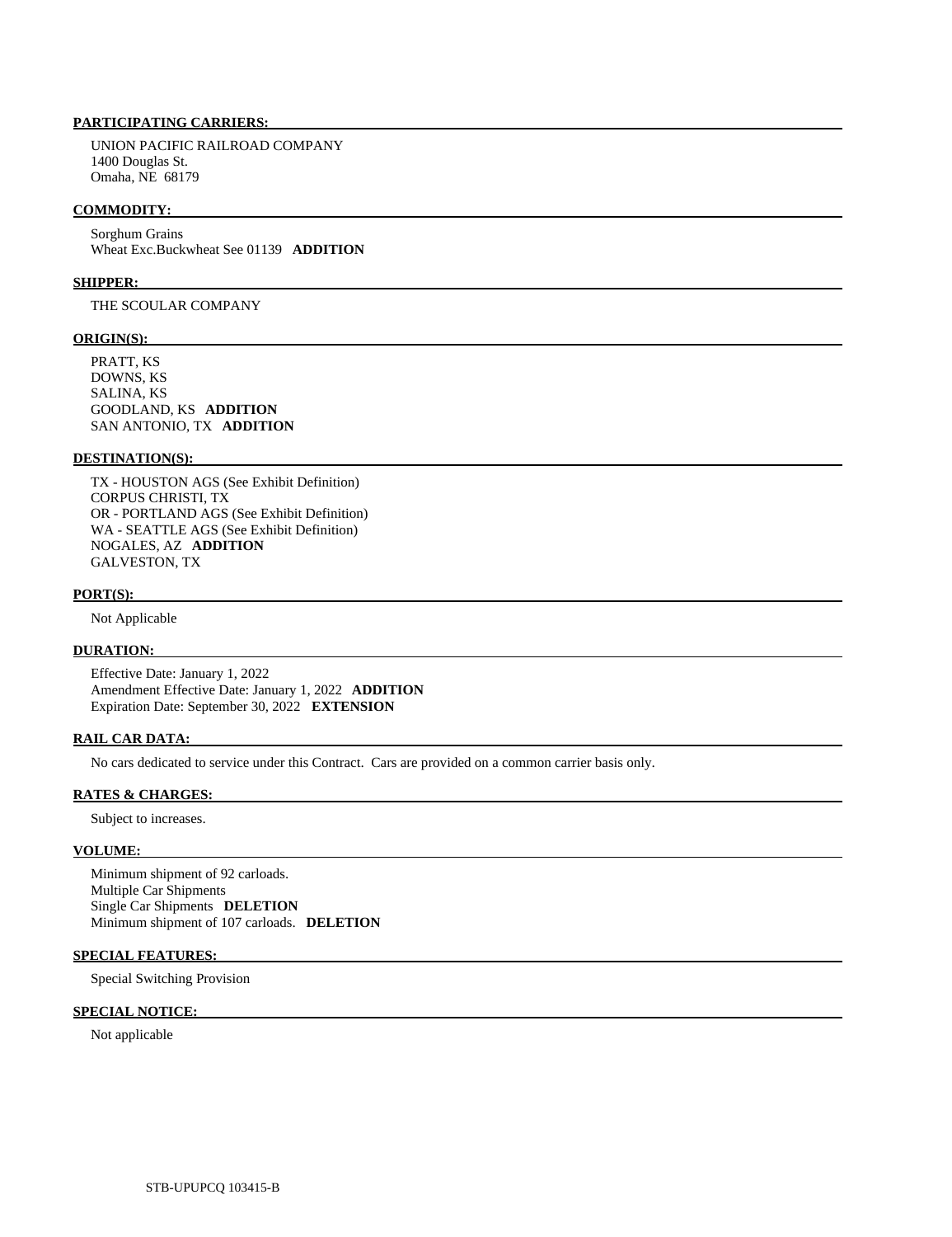TX - HOUSTON AGS consist of: AB CHANCE, TX ALDINE, TX ALGOA, TX ALLENHURST, TX ALMEDA, TX ALVIN, TX AMELBULK, TX AMELIA, TX AMES, TX ANGLETON, TX ARCOLA, TX ARENAL, TX ARMCO, TX ATRECO, TX AUDREY, TX BANCROFT, TX BARBOURS CUT, TX BASIN YARD, TX BAY CITY, TX BAYPORT, TX BAYTOWN, TX BEAUMONT, TX BENDER, TX BESSMAY, TX BILLPARK, TX BLESSING, TX BOBSHER, TX BOOTH YARD, TX BRAZORIA, TX BROOKSHIRE, TX BUCKEYE, TX CAMP STRAKE, TX CANDLERIDGE, TX CARDIFF, TX CAT SPRING, TX CHAISON, TX CHANNELVIEW, TX CHINA, TX CHOCOLATE BAYOU, TX CLEVELAND, TX CLUTE, TX COADY, TX CONNELL, TX CONROE, TX COTTON CREEK, TX CROSBY, TX CYPRESS, TX DANBURY, TX DAWES, TX DAYTON, TX DAYTON STORAGE, TX DEER PARK, TX DEVERS, TX DICKINSON, TX DIXICO, TX DODGE, TX DOWLING, TX DYERSDALE, TX E BAYTOWN STORAGE, TX EAGLE LAKE, TX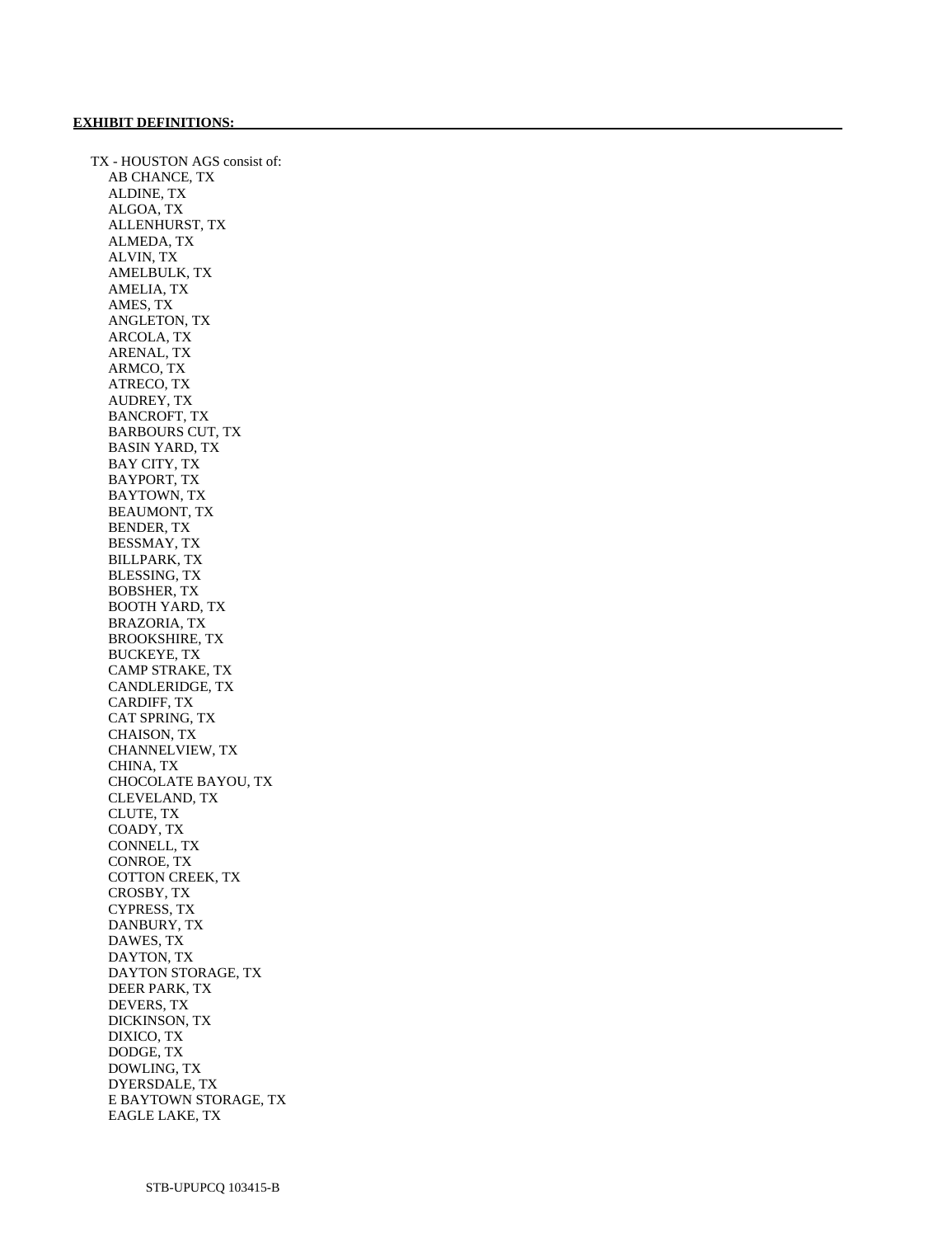EAST BAYTOWN, TX EAST BERNARD, TX ELDON, TX ELDON JCT, TX ELIZABETH, TX ELMATON, TX ENGLEWOOD, TX FAIRBANKS, TX FAUNA, TX FELICIA, TX FERN, TX FONDREN, TX FORMOSA, TX FRANCIS, TX FREEPORT, TX FRESNO, TX GALENA PARK, TX GALVESTON, TX GENOA, TX GISH, TX GOODRICH, TX GRAYBURG, TX GROVES, TX GUFFEY, TX HARDIN, TX HARDY, TX HASTINGS, TX HEACKER, TX HEMPSTEAD, TX HIGHLANDS, TX HOCKLEY, TX HOSKINS JCT, TX HOUSTON, TX HUFSMITH, TX HULL, TX HUMBLE, TX IGLOO SPUR, TX JETERO, TX JOYCE, TX KATY, TX KENEFICK, TX KILOWATT, TX KORF, TX LA MARQUE, TX LA PORTE, TX LA WARD, TX LAPACIFIC, TX LEAGUE CITY, TX LIBERTY, TX LISSIE, TX LIVERPOOL, TX LIVINGSTON, TX LOCKWOOD, TX LOIS, TX MAGNOLIA, TX MANTU, TX MARKET ST YARD, TX MARTHA, TX MCDONOUGH, TX MCHATTIE, TX MEDIO, TX MELENDY, TX MIMS, TX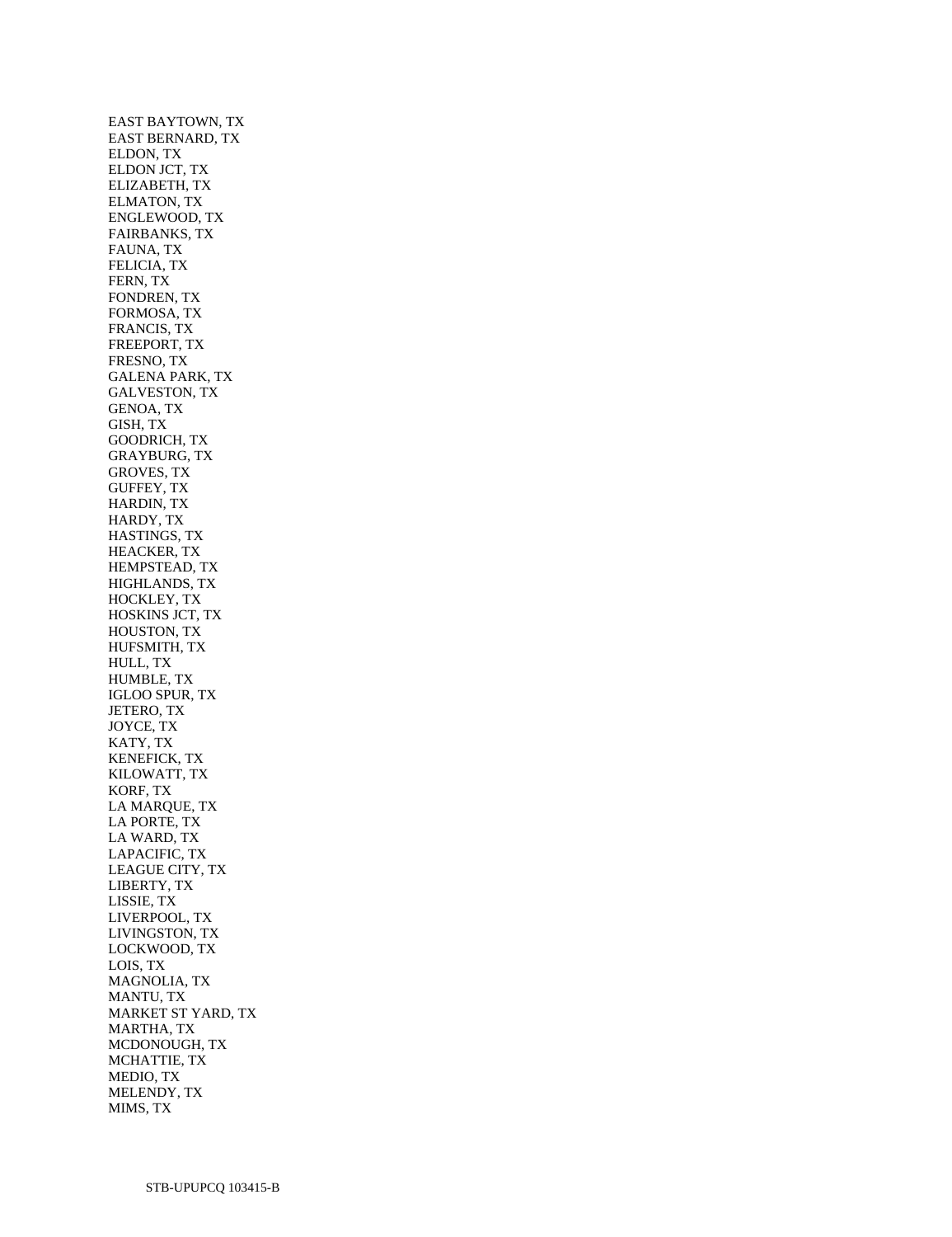MISSOURI CITY, TX MONT BELVIEU, TX MYKAWA, TX NADEAU, TX NEDERLAND, TX NEW WAVERLY, TX NOME, TX OLCOTT, TX OLD OCEAN, TX ORANGE, TX PASADENA, TX PEARLAND, TX PEDECO, TX PEVETO, TX PHELPS, TX PIERCE JCT, TX PINEHURST, TX PORT ACRES, TX PORT ARTHUR, TX PRAIRIE VIEW, TX RAMSEY, TX RAYWOOD, TX RESCAR, TX RICHMOND, TX ROSENBERG, TX RULIFF, TX SALT MINE SPUR, TX SAN JACINTO, TX SAN LEON, TX SANDUNE, TX SCHINDLER, TX SEABROOK, TX SEALY, TX SHELDON, TX SINCO, TX SKULL CREEK, TX SMITHERS LAKE, TX SMITHS BLUFF, TX SOUTH BAY CITY, TX SPENCE, TX SPINDLETOP, TX SPLENDORA, TX SPRING, TX STAFFORD, TX STALLINGS, TX STEELTOWN, TX STELLA, TX STRANG, TX SUGAR LAND, TX SWEENY, TX TAMINA, TX TEXAS CITY, TX TEXAS CITY JCT, TX TOWNLEY, TX VIDOR, TX VIRGINIA POINT, TX VITERBO, TX WALLER, TX WEBSTER, TX WEST JUNCTION, TX WEST PORT ARTHUR, TX WESTFIELD, TX WILLIAMS, TX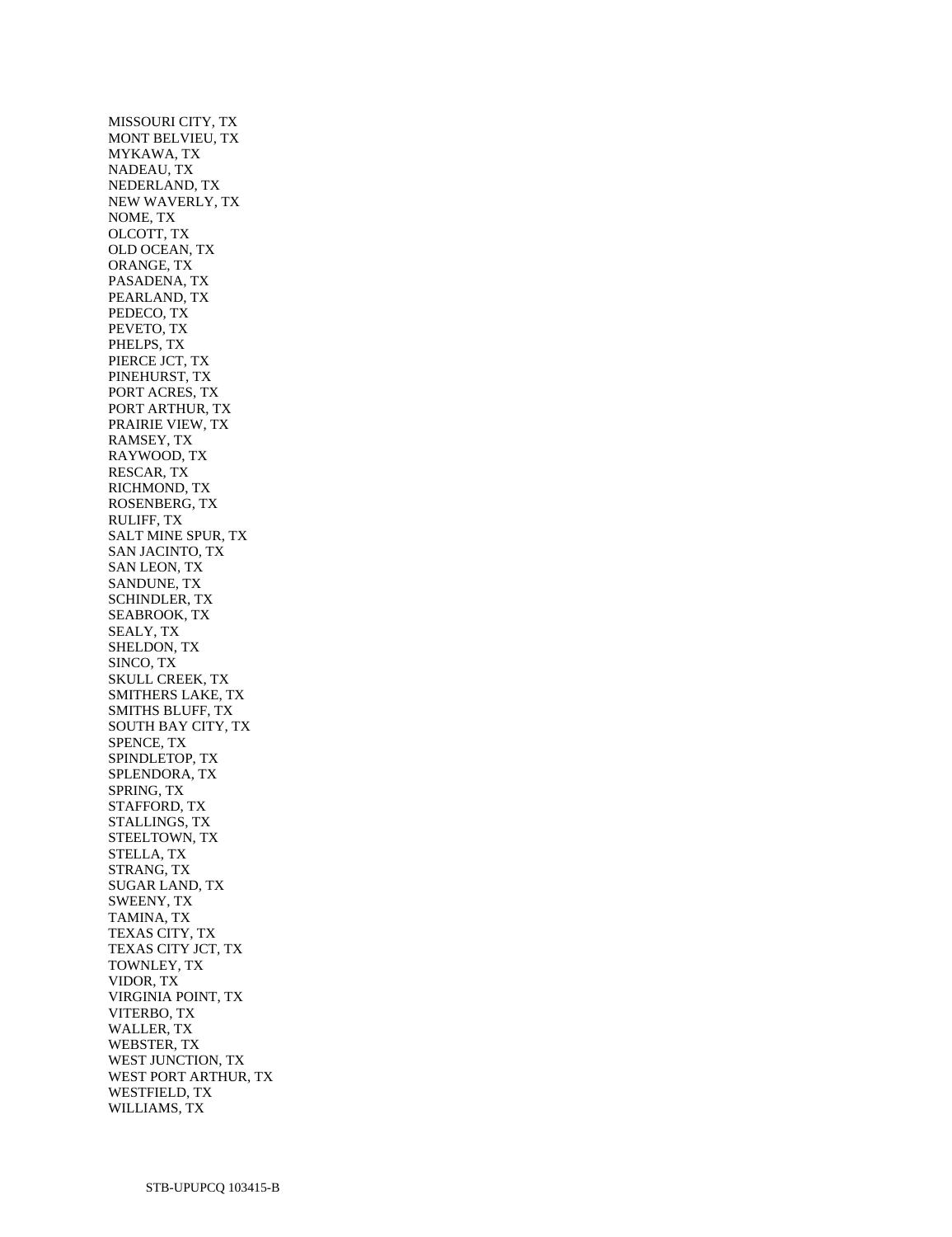WILLIS, TX WORKMAN, TX ZUMMO, TX OR - PORTLAND AGS consist of: ALBINA, OR ASTORIA, OR AUMSVILLE, OR AURORA, OR BARNES YARD, OR BATTERSON, OR BONNEVILLE, OR BRIDAL VEIL, OR BROOKS, OR BUXTON, OR CANBY, OR CLACKAMAS, OR COALCA, OR COCHRAN, OR DODSON, OR EAST MILWAUKIE, OR EAST PORTLAND, OR FIR, OR GARBALDI, OR GARIBALDI, OR GEER, OR GERVAIS, OR HEMLOCK, OR HITO, OR HUBBARD, OR KENTON, OR LAKE YARD, OR LIBERAL, OR MILWAUKIE, OR MOHLER, OR MT ANGEL, OR NORTH PORTLAND, OR OREGON CITY, OR OSWEGO, OR PORTLAND, OR PRATUM, OR PULP, OR RENARD, OR RIVER GATE, OR ROCKWOOD, OR SHAW, OR SILVERTON, OR ST JOHNS, OR STAYTON, OR TILLAMOOK, OR TROUTDALE, OR WARRENTON, OR WEST LINN, OR WHEELER, OR WOODBURN, OR AMPERE, WA BARBERTON, WA BATTLE GROUND, WA BRUSH PRAIRIE, WA CAMAS, WA CASTLE ROCK, WA CATHLAMET, WA CHELATCHIE, WA COLUMBIA JCT, WA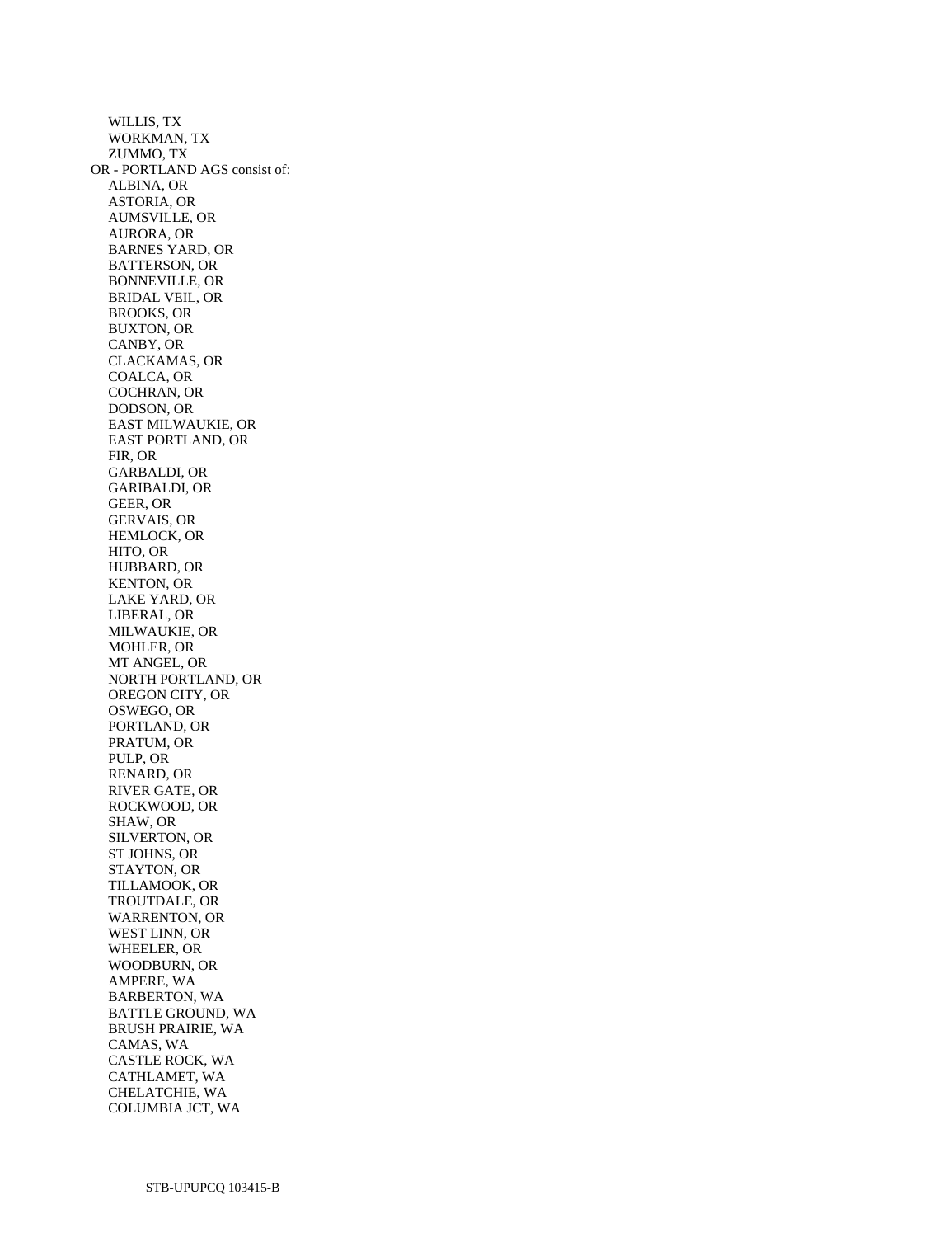HEISON, WA HOMAN, WA KALAMA, WA KELSO, WA LONGVIEW, WA OSTRANDER, WA RIDGEFIELD, WA ROCKY POINT, WA RYE JCT, WA VANCOUVER, WA VANCOUVER JCT, WA WASHOUGAL, WA WOODLAND, WA YACOLT, WA WA - SEATTLE AGS consist of: ABERDEEN, WA ABERDEEN JCT, WA ALDERTON, WA ALLISON, WA ANDOVER, WA ARGO, WA AUBURN, WA BALLARD, WA BALLARD JCT, WA BANGOR, WA BAY SHORE, WA BELFAIR, WA BELLINGHAM, WA BELMORE, WA BLACK RIVER, WA BLAJCT, WA BLAKESLEE JCT, WA BREMERTON, WA BRIARWOOD, WA BUCODA, WA BURLINGTON, WA CAMP MURRAY, WA CAPITOL, WA CENPARK, WA CENTRALIA, WA CHEHALIS, WA CLAY CITY, WA CONCORA, WA DIVIDE, WA DUPONT, WA EAST OLYMPIA, WA EAST PUYALLUP, WA EATONVILLE JCT, WA EDMOND, WA EDMONDS, WA ELBE, WA ELMA, WA ESSEX, WA EVERETT, WA EVERETT, WA FERNDALE, WA FIFE, WA FREDERICKSON, WA FT LEWIS, WA GATE, WA GLOBAL GATEWAY NO, WA GRAHAM, WA GRAND MOUND, WA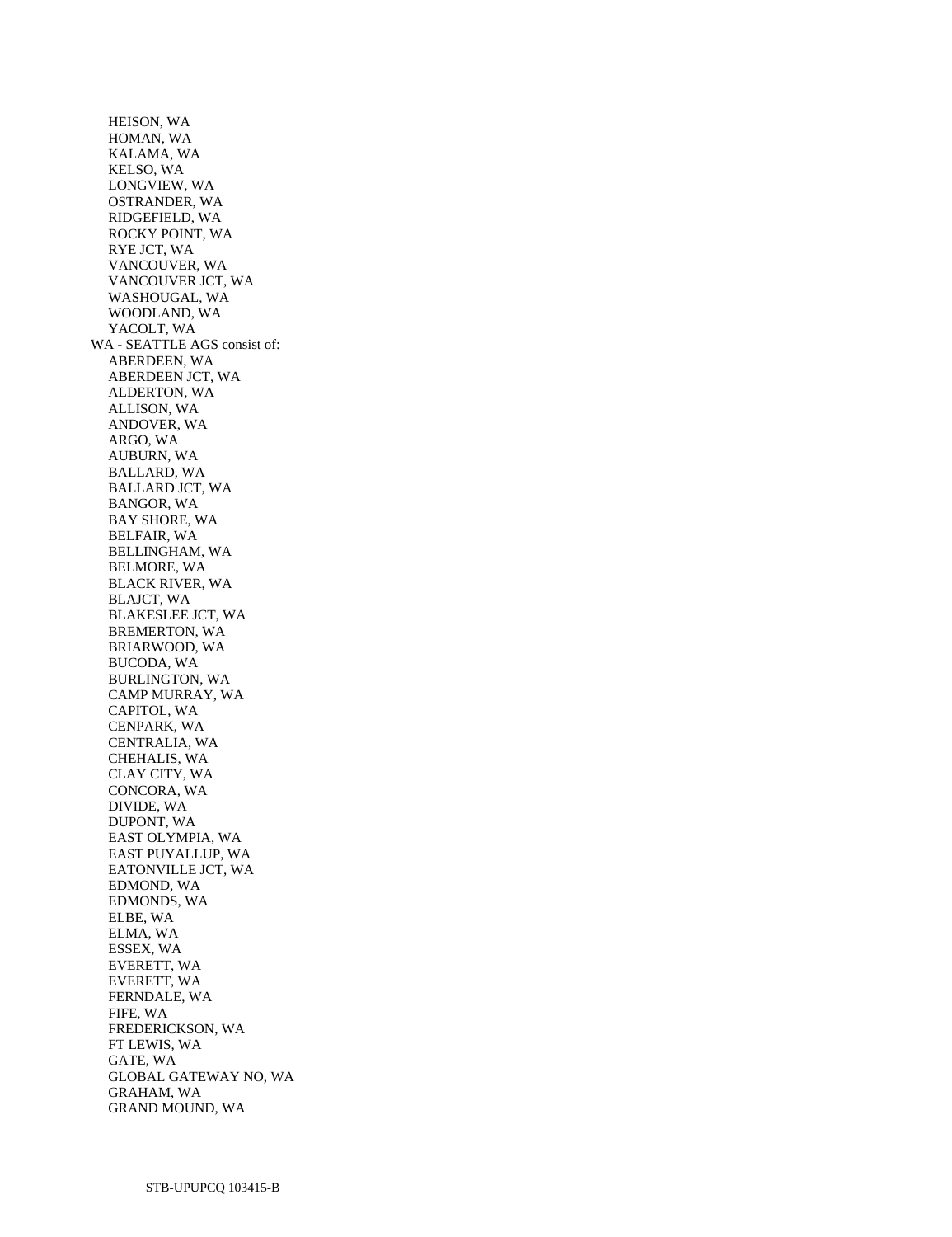GREENDALE, WA HARBOR ISLAND, WA HILLSDALE, WA HOQUIAM, WA INTERBAY, WA JUNCTION CITY, WA KAPOWSIN, WA KENT, WA KETRON, WA KYRO, WA LAKESIDE, WA LAKEVIEW, WA LOVELAND, WA LYNCH CREEK, WA LYNDEN, WA MALTBY, WA MARMAC, WA MAYTOWN, WA MCCLEARY, WA MCKENNA, WA MCMILLIN, WA MEEKER, WA MIDLAND, WA MINERAL, WA MONROE, WA MONTESANO, WA MORTON, WA MOUNT VERNON, WA MT VERNON, WA NAD JCT, WA NAPAVINE, WA NEW RELIANCE, WA NISQUALLY, WA NORTH PUYALLUP, WA OAKVILLE, WA OFFLAKE, WA OFFUTT LAKE, WA OHOP, WA OLYMPIA, WA PARK JCT, WA PIONEER, WA PORT TOWNSEND, WA PUYALLUP, WA RAINIER, WA RAISH, WA RESERVATION, WA ROCHESTER, WA ROY, WA SEATTLE, WA SEATTLE PIER, WA SHELTON, WA SILVERDALE, WA SKOOKUMCH, WA SKOOKUMCHUCK, WA SOUTH BELFAIR, WA SOUTH TACOMA, WA ST CLAIR, WA STEILACOOM, WA STIMSON, WA SUMNER, WA TACOMA, WA TACOMA EXP, WA TACOMA EXPORT, WA